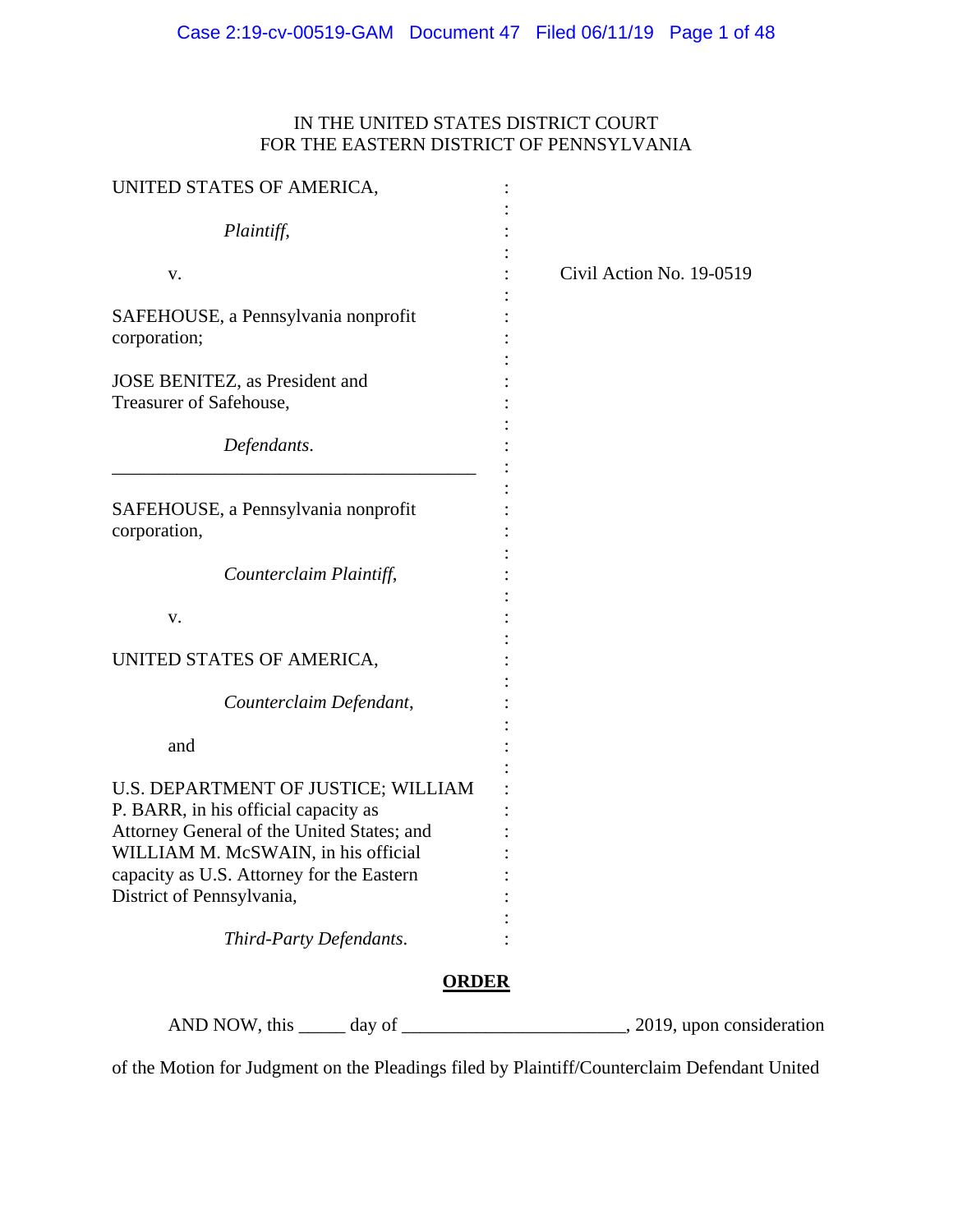#### Case 2:19-cv-00519-GAM Document 47 Filed 06/11/19 Page 2 of 48

States of America and Third-Party Defendants United States Department of Justice, United States Attorney General William P. Barr, and United States Attorney for the Eastern District of Pennsylvania William M. McSwain, and any response thereto, it is ORDERED that:

1. The motion is GRANTED;

2. Judgment is ENTERED in favor of the United States of America, U.S.

Department of Justice, United States Attorney General William P. Barr, and United States Attorney for the Eastern District of Pennsylvania William M. McSwain, and against Safehouse and Jose A. Benitez;

3. It is DECLARED that the establishment and operation of a "Consumption Room," in which Defendants knowingly and intentionally provide a place for drug users to use illegal controlled substances, including heroin and fentanyl, violates 21 U.S.C. § 856(a)(2); and

4. The clerk is directed to CLOSE this case.

IT IS SO ORDERED.

BY THE COURT:

GERALD A. McHUGH United States District Judge

\_\_\_\_\_\_\_\_\_\_\_\_\_\_\_\_\_\_\_\_\_\_\_\_\_\_\_\_\_\_\_\_\_\_\_\_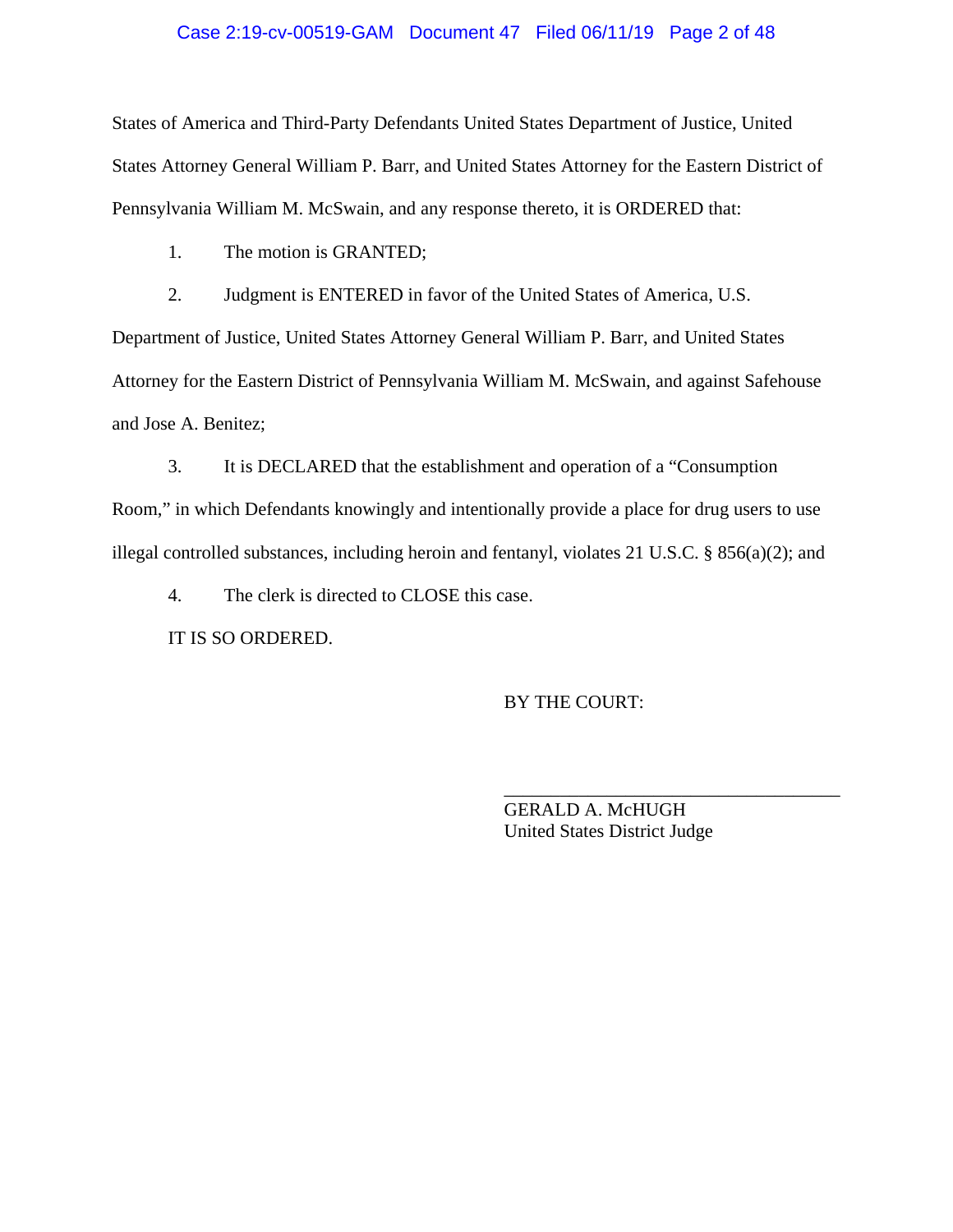# IN THE UNITED STATES DISTRICT COURT FOR THE EASTERN DISTRICT OF PENNSYLVANIA

| UNITED STATES OF AMERICA,                                                         |                          |
|-----------------------------------------------------------------------------------|--------------------------|
| Plaintiff,                                                                        |                          |
| V.                                                                                | Civil Action No. 19-0519 |
| SAFEHOUSE, a Pennsylvania nonprofit<br>corporation;                               |                          |
| JOSE BENITEZ, as President and<br>Treasurer of Safehouse,                         |                          |
| Defendants.                                                                       |                          |
| SAFEHOUSE, a Pennsylvania nonprofit<br>corporation,                               |                          |
| Counterclaim Plaintiff,                                                           |                          |
| V.                                                                                |                          |
| UNITED STATES OF AMERICA,                                                         |                          |
| Counterclaim Defendant,                                                           |                          |
| and                                                                               |                          |
| U.S. DEPARTMENT OF JUSTICE; WILLIAM<br>P. BARR, in his official capacity as       |                          |
| Attorney General of the United States; and<br>WILLIAM M. McSWAIN, in his official |                          |
| capacity as U.S. Attorney for the Eastern<br>District of Pennsylvania,            |                          |
| Third-Party Defendants.                                                           |                          |

# **MOTION FOR JUDGMENT ON THE PLEADINGS**

Plaintiff/Counterclaim Defendant United States of America and Third-Party Defendants

United States Department of Justice, United States Attorney General William P. Barr, and United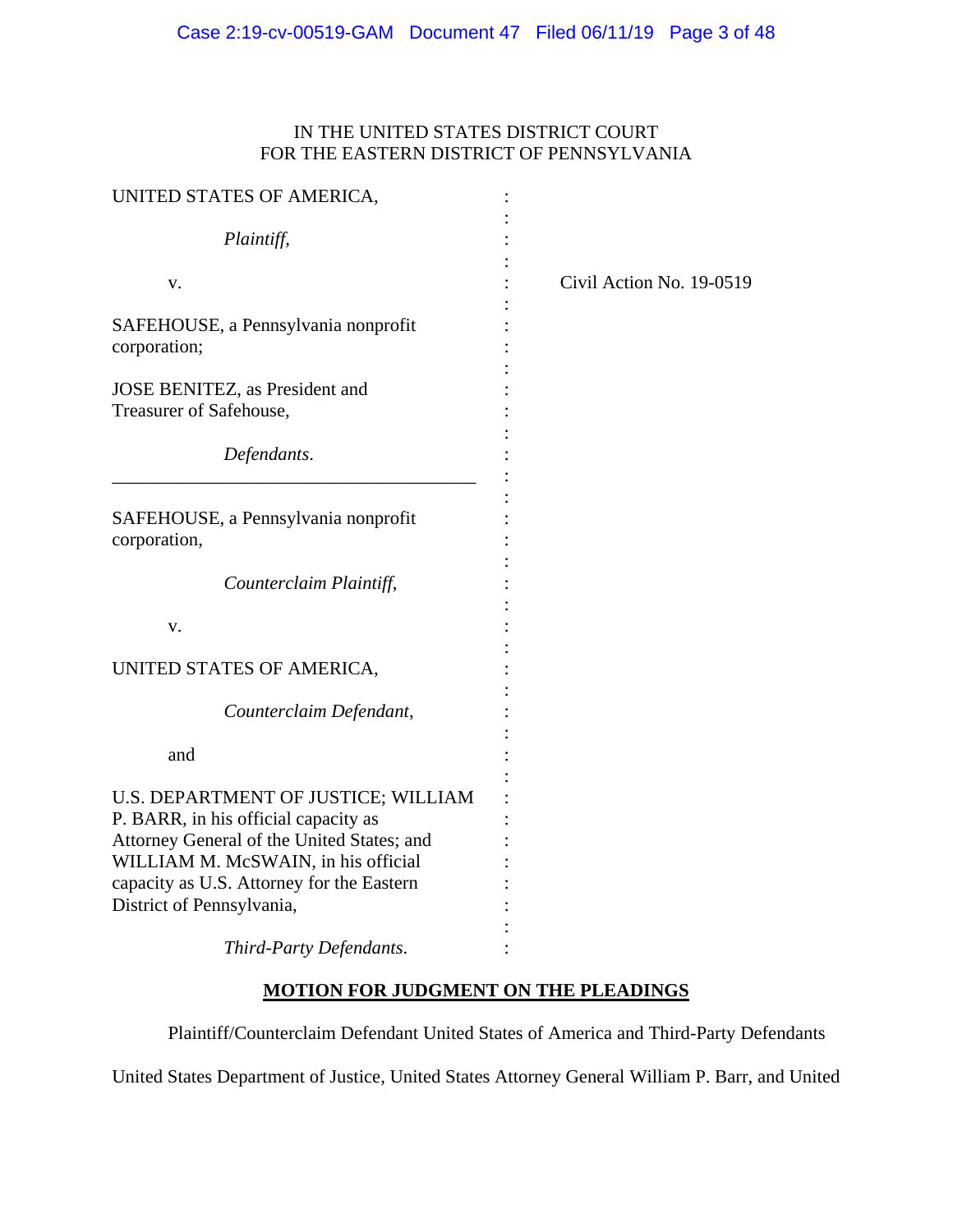#### Case 2:19-cv-00519-GAM Document 47 Filed 06/11/19 Page 4 of 48

States Attomey for the Eastem District of Pennsylvania William M. McSwain (collectively, "the United States") move for judgment on the pleadings pursuant to Federal Rule of Civil Procedure l2(c). For the reasons set forth in the attached memorandum of law, which is incorporated herein by reference, see Local Rule 7.1(c), the United States requests that its motion be granted, and that judgment be entered in its favor and against Defendants/Counterclaim Plaintiffs Safehouse and Jose A. Benitez.

JOSEPH H. HUNT Assistant Attomey General Civil Division

GUSTAV W. EYLER Branch Director Consumer Protection Branch

JAMES J, GILLIGAN Acting Director Federal Programs Branch

ANDREW E. CLARK Assistant Director Consumer Protection Branch

JACQUELINE COLEMAN SNEAD Assistant Director Federal Programs Branch

DANIEL K. CRANE-HIRSCH Trial Attorney Consumer Protection Branch

TAMRA T. MOORE Senior Counsel Federal Programs Branch

Co-Counsel for the United States

Dated: June 11, 2019 Respectfully submitted,

M. ALL

WILLIAM M. McSWAIN United States Attomey

GREGORY B. DAVID Assistant United States Attomey Chief, Civil Division

JOHN T. CRUTCHLOW ERIC D. GILL BRYAN C. HUGHES ERIN E. LINDGREN Assistant United States Attomeys Eastern District of Pennsylvania 615 Chestnut Street, Suite 1250 Philadelphia, PA 19106-4476 TEL: (215) 861-8200 FAX: (215) 861-8618

Counsel for the United States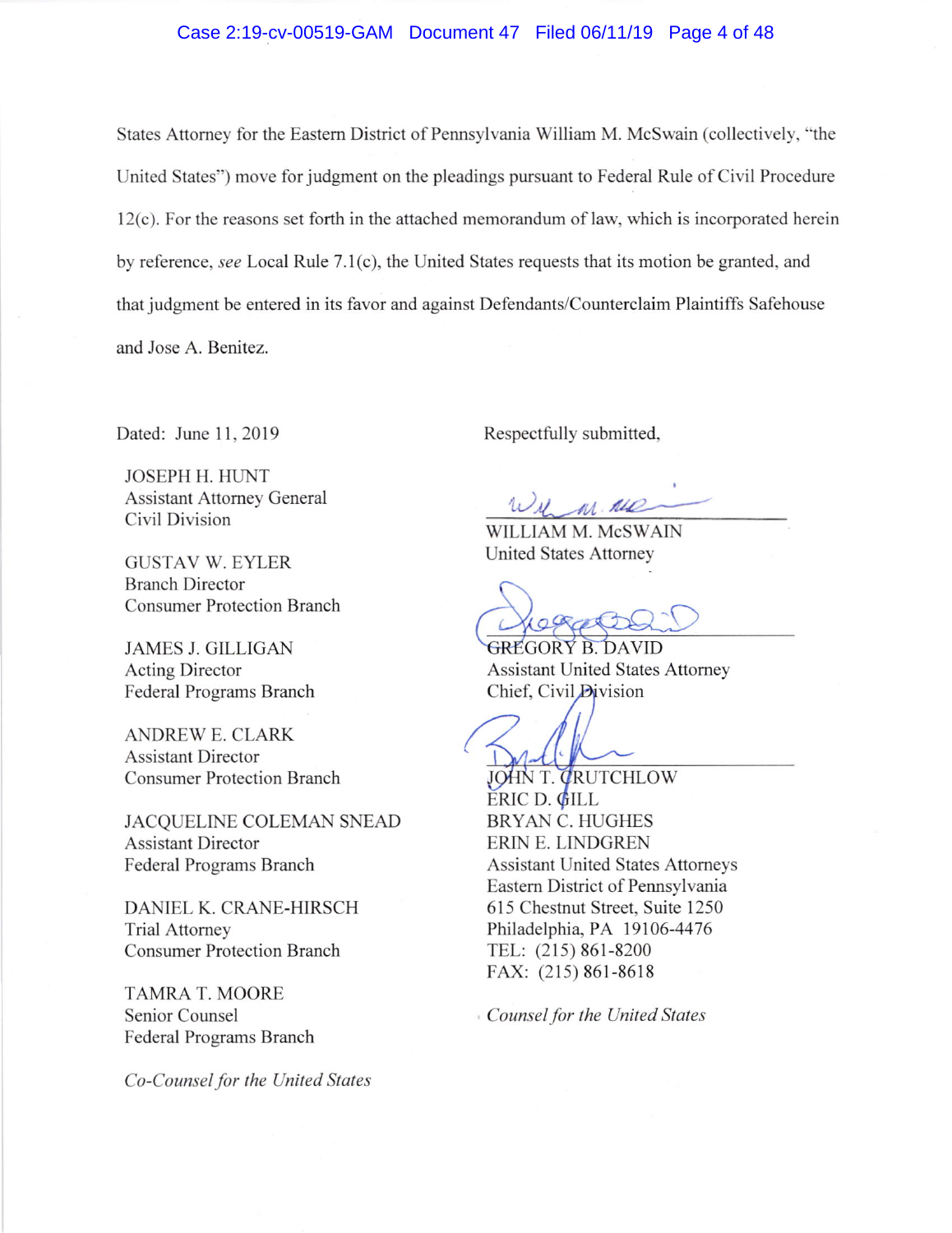# **I**N THE UNITED STATES DISTRICT COURT FOR THE EASTERN DISTRICT OF PENNSYLVANIA

| UNITED STATES OF AMERICA,                                                         |                          |
|-----------------------------------------------------------------------------------|--------------------------|
| Plaintiff,                                                                        |                          |
| V.                                                                                | Civil Action No. 19-0519 |
| SAFEHOUSE, a Pennsylvania nonprofit<br>corporation;                               |                          |
| JOSE BENITEZ, as President and<br>Treasurer of Safehouse,                         |                          |
| Defendants.                                                                       |                          |
| SAFEHOUSE, a Pennsylvania nonprofit<br>corporation,                               |                          |
| Counterclaim Plaintiff,                                                           |                          |
| V.                                                                                |                          |
| UNITED STATES OF AMERICA,                                                         |                          |
| Counterclaim Defendant,                                                           |                          |
| and                                                                               |                          |
| U.S. DEPARTMENT OF JUSTICE; WILLIAM<br>P. BARR, in his official capacity as       |                          |
| Attorney General of the United States; and<br>WILLIAM M. McSWAIN, in his official |                          |
| capacity as U.S. Attorney for the Eastern<br>District of Pennsylvania,            |                          |
| Third-Party Defendants.                                                           |                          |
|                                                                                   |                          |

# **MEMORANDUM OF LAW IN SUPPORT OF THE UNITED STATES' MOTION FOR JUDGMENT ON THE PLEADINGS**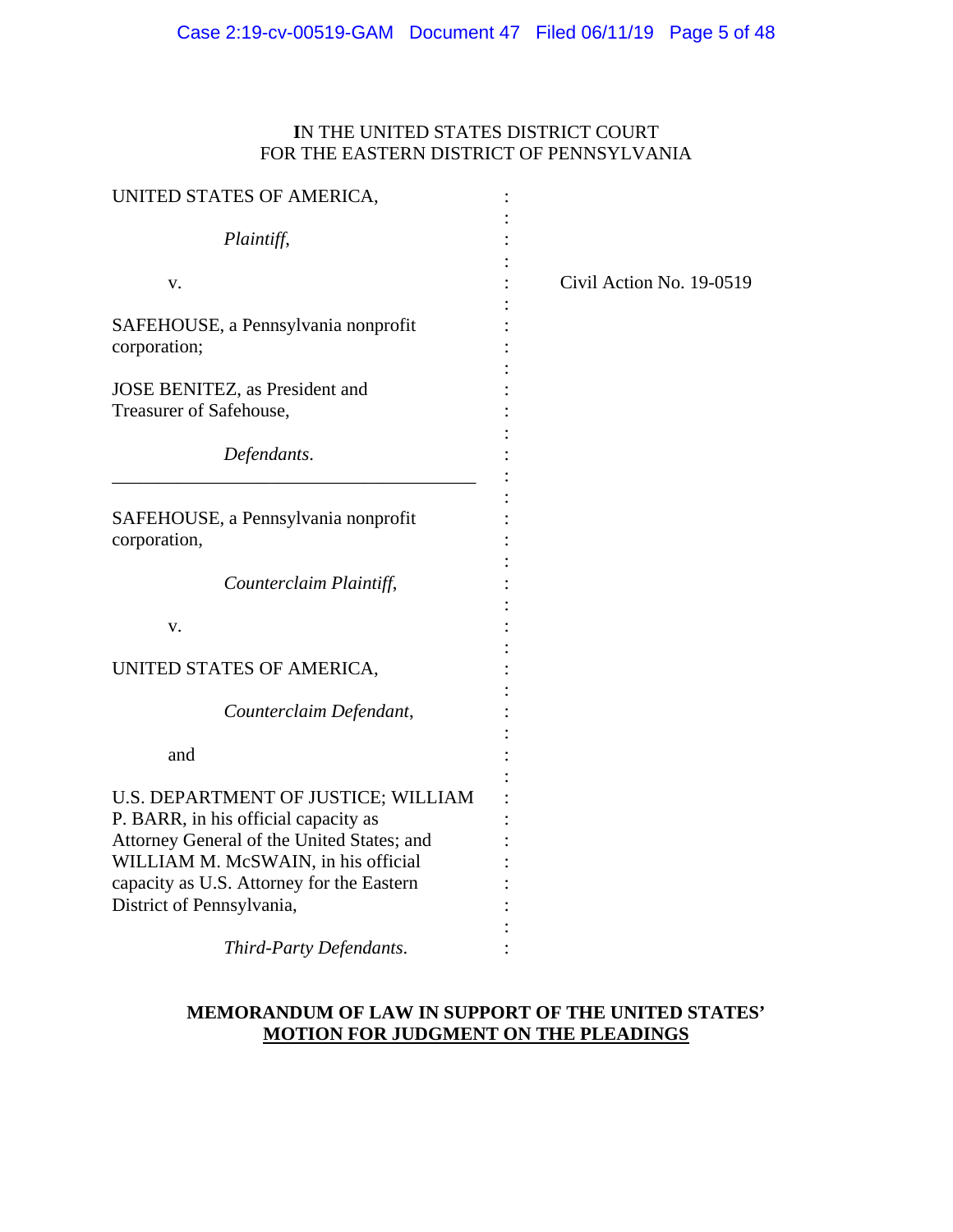# **Table of Contents**

| I.   |           |    |    |                                                                                                                                          |
|------|-----------|----|----|------------------------------------------------------------------------------------------------------------------------------------------|
| Π.   |           |    |    |                                                                                                                                          |
|      | A.        |    |    | Safehouse's Proposed Consumption Rooms Plainly Violate                                                                                   |
|      | <b>B.</b> |    |    | Contrary to Safehouse's Contention, the Phrases "for the purpose of,"<br>"except as authorized by this subchapter," and "illegaluse" are |
|      |           | 1. |    | "For the purpose of": Defendants' Purportedly Beneficent<br>Purposes Do Not Exempt Them from $\S$ 856(a)(2) Because                      |
|      |           | 2. |    | The Phrase "Except as authorized by this subchapter":<br>Nothing in Subchapter I of the CSA Authorizes Consumption                       |
|      |           | 3. |    | The Phrase "illegaluse": $\S$ 856(a)(2) Squarely Applies to<br>Safehouse Because People Would Use Illegal Drugs in Its                   |
|      | C.        |    |    |                                                                                                                                          |
|      |           | 1. |    | Contrary to Safehouse's Contention, "Medical Necessity" Does                                                                             |
|      |           | 2. |    | Safehouse's Affirmative Defense that the CSA is Unconstitutional                                                                         |
|      |           | 3. |    | Safehouse's Claim that the Religious Freedom Restoration Act<br>Protects Its Religious Expression Fails as a Matter of Law22             |
|      |           |    | a. | Application of § 856(a) to Safehouse Does Not Substantially<br>Burden Defendants' Claimed Religious Belief24                             |
|      |           |    | b. | Safehouse Admits that It Seeks to Engage in Activity<br>that is Motivated by Socio-Political or Philosophical                            |
| III. |           |    |    |                                                                                                                                          |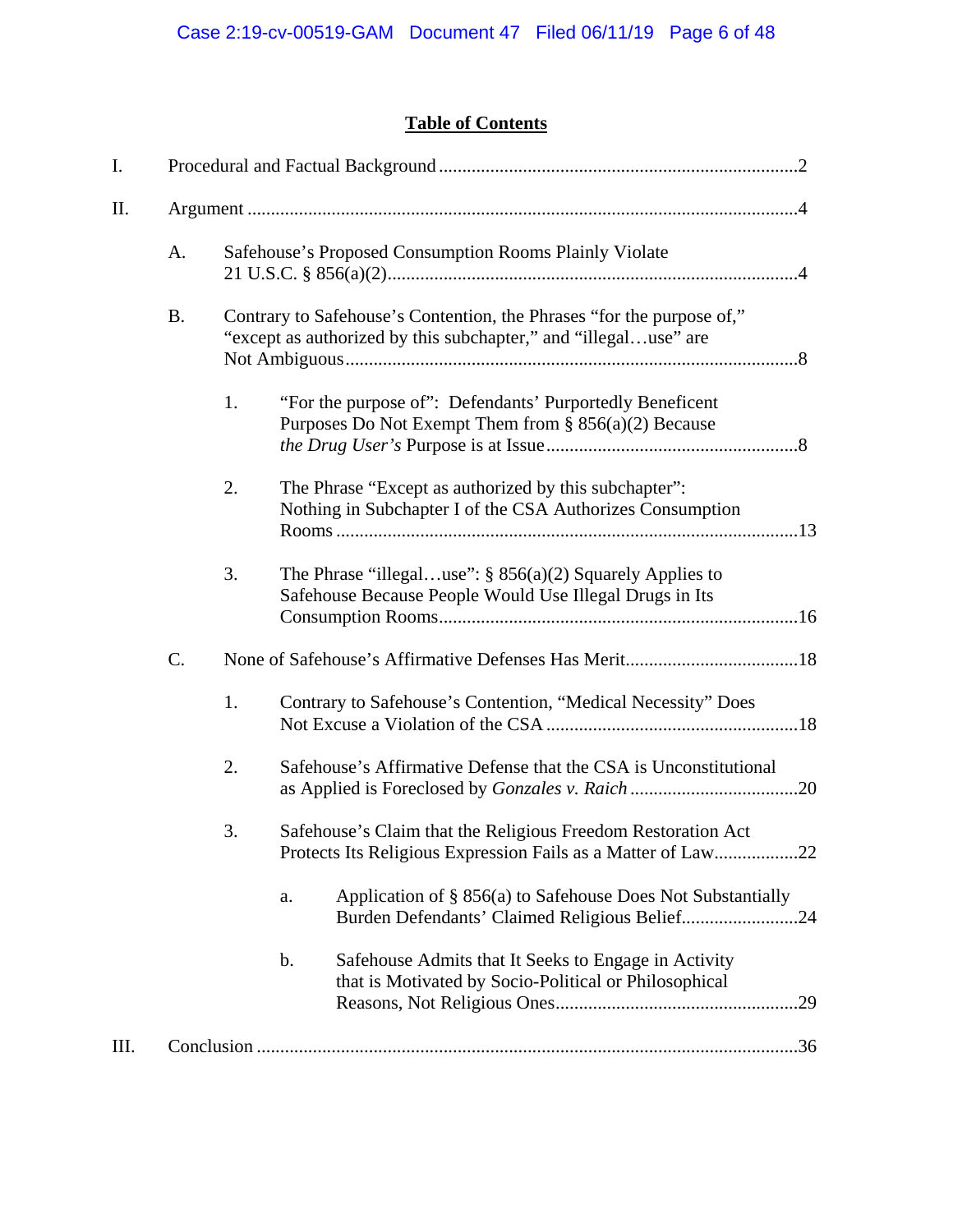# **Table of Authorities**

| <b>Cases</b>                                                     | Page(s) |
|------------------------------------------------------------------|---------|
| Adams v. Commissioner of Internal Revenue,                       |         |
| Adkins v. Kaspar,                                                |         |
| Africa v. Pennslyvania,                                          |         |
| Allah v. Stachelek,                                              |         |
| Burwell v. Hobby Lobby Stores, Inc.,                             |         |
| Callahan v. Woods,                                               |         |
| Cash v. IRS,                                                     |         |
| Caviezel v. Great Neck Public Schools,                           |         |
| Check v. New York City Department of Education,                  |         |
| Cheffer v. Reno,                                                 |         |
| Curto v. A Country Place Condominium Association, Inc.,          |         |
| Cutter v. Wilkinson,                                             |         |
| Delaware County, Pennsylvania v. Federal Housing Finance Agency, |         |
| Fallon v. Mercy Catholic Medical Center,                         |         |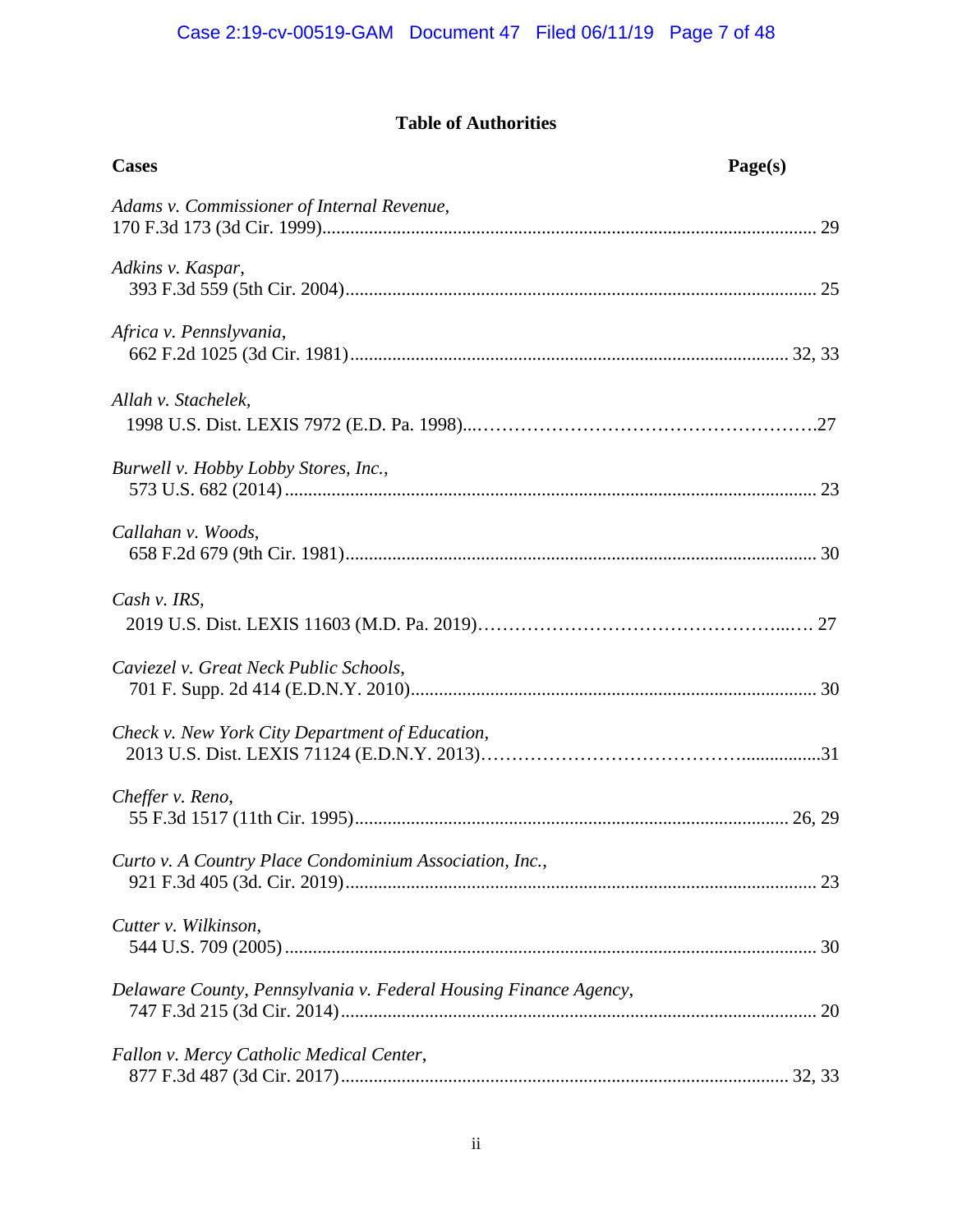# Case 2:19-cv-00519-GAM Document 47 Filed 06/11/19 Page 8 of 48

| General Brown Central School District,                                           |  |
|----------------------------------------------------------------------------------|--|
| Geneva College v. Secretary United States Department of Health & Human Services, |  |
| Gonzales v. Oregon,                                                              |  |
| Gonzales v. Raich,                                                               |  |
| Goodall v. Stafford County School Board,                                         |  |
| Gozlon-Peretz v. United States,                                                  |  |
| Henderson v. Kennedy,                                                            |  |
| Huddleston v. United States,                                                     |  |
| Kaemmerling v. Lappin,                                                           |  |
| Little Sisters of the Poor Home for the Aged v. Burwell,                         |  |
| Lyng v. Northwest Indian Cemetery Protective Associaiton,                        |  |
| Mack v. Warden Loretto FCI,                                                      |  |
| Mahoney v. Doe,                                                                  |  |
| Patel v. U.S. Bureau of Prisons,                                                 |  |
| Planned Parenthood Association v. Walton,                                        |  |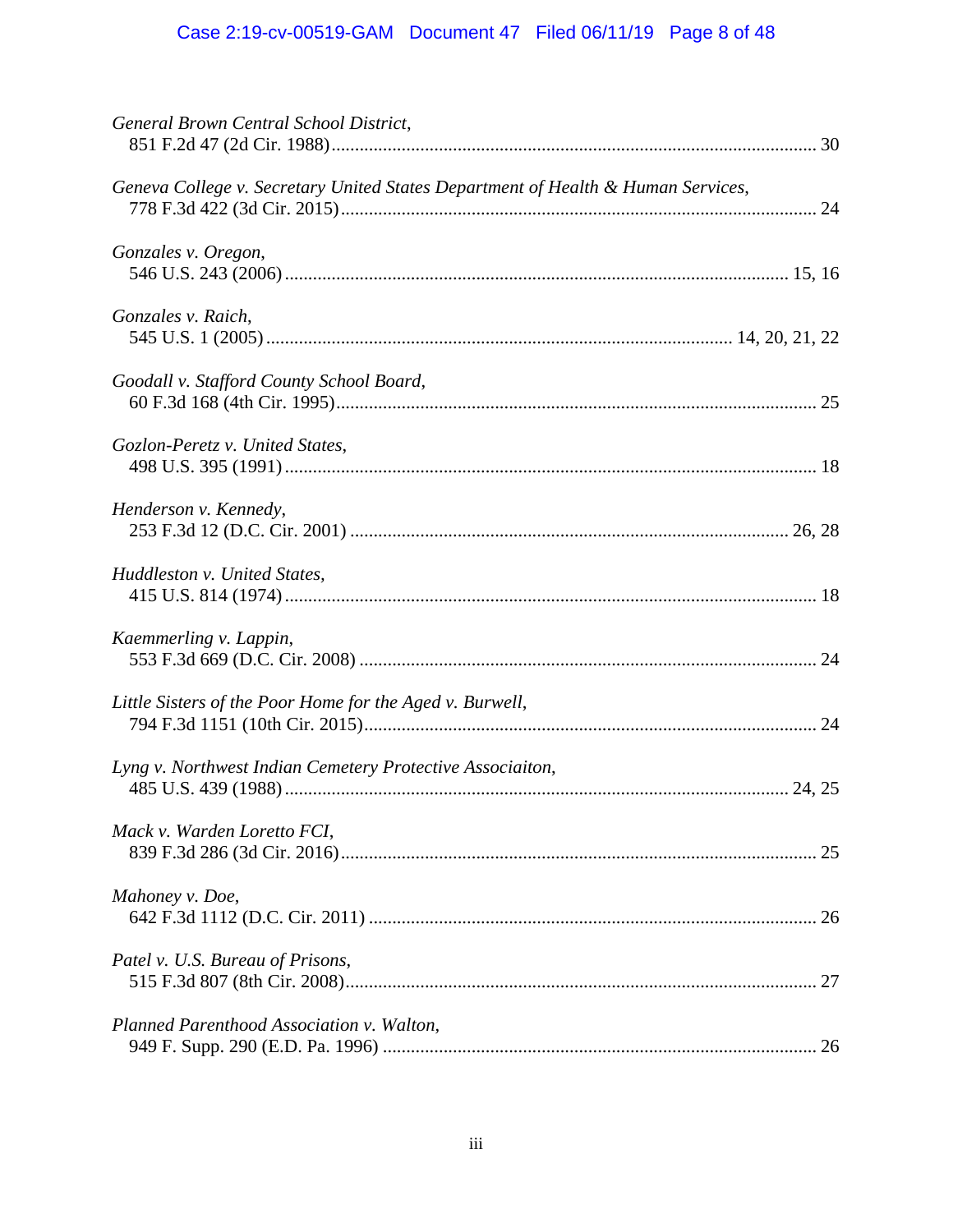# Case 2:19-cv-00519-GAM Document 47 Filed 06/11/19 Page 9 of 48

| Pomper v. Thompson,                                                         |  |
|-----------------------------------------------------------------------------|--|
| Real Alternatives, Inc. v. Secretary Department of Health & Human Services, |  |
| Reno v. Koray,                                                              |  |
| Robinson v. Shell Oil Co.,                                                  |  |
| Rose v. Bartle,                                                             |  |
| Smith v. Kyler,                                                             |  |
| Sutton v. Rasheed,                                                          |  |
| Tavarez v. Klingensmith,                                                    |  |
| Turbe v. Government of Virgin Islands,                                      |  |
| United States v. Akinyoyenu,                                                |  |
| United States v. Banks,                                                     |  |
| United States v. Blake,                                                     |  |
| United States v. Butler,                                                    |  |
| United States v. Cannabis Cultivator Club,                                  |  |
| United States v. Chen,                                                      |  |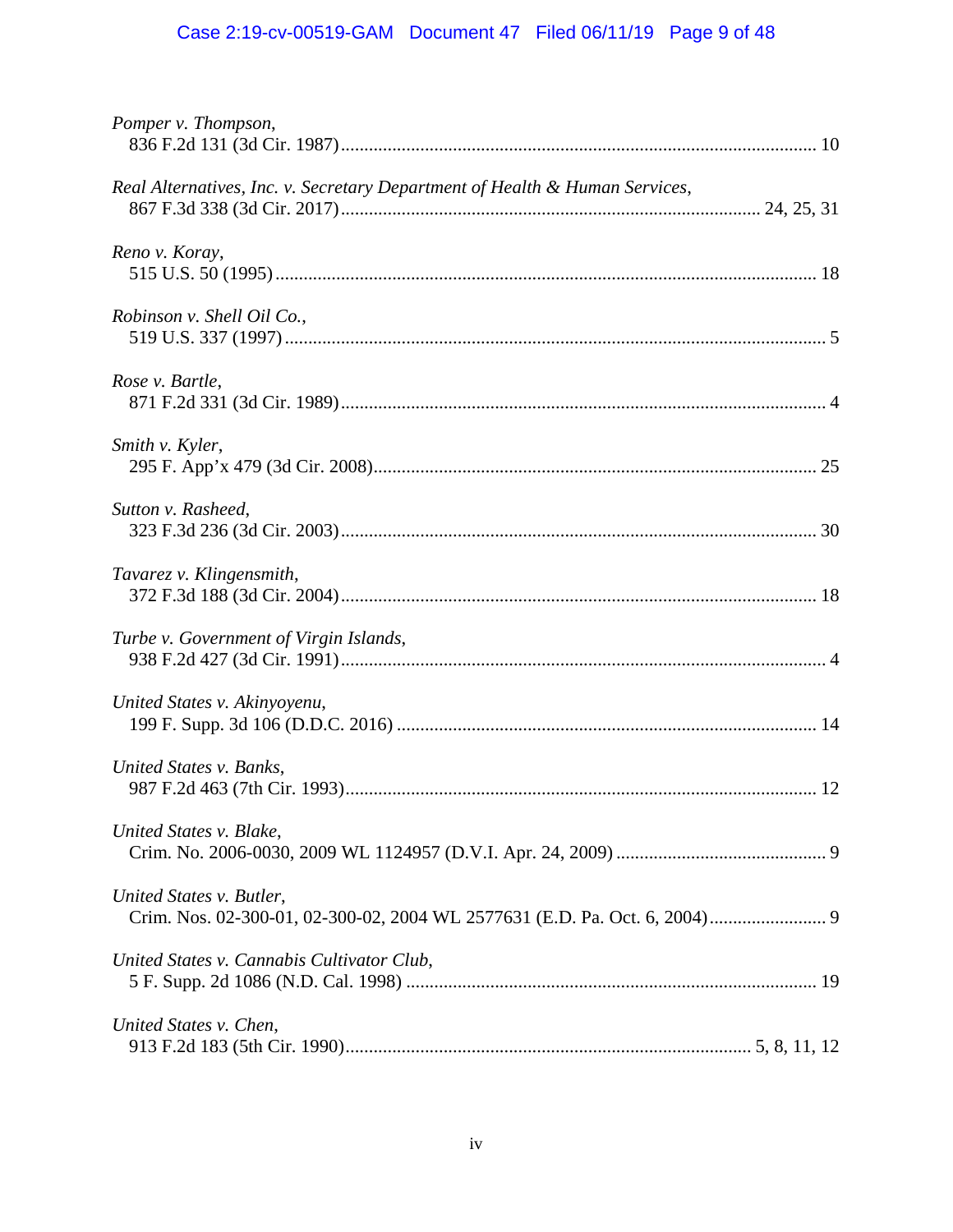# Case 2:19-cv-00519-GAM Document 47 Filed 06/11/19 Page 10 of 48

| United States v. Cole,                                 |  |
|--------------------------------------------------------|--|
| United States v. Epstein,                              |  |
| United States v. Flemming,                             |  |
| United States v. Ford,                                 |  |
| United States v. Goldstein,                            |  |
| United States v. Harrison,                             |  |
| United States v. Hodge,                                |  |
| United States v. Meyers,                               |  |
| United States v. Oakland Cannabis Buyers' Cooperative, |  |
| United States v. Pollen,                               |  |
| United States v. Ramsey,                               |  |
| United States v. Stimler,                              |  |
| United States v. Tamez,                                |  |
| United States v. Tebeau,                               |  |
| United States v. Wallace,                              |  |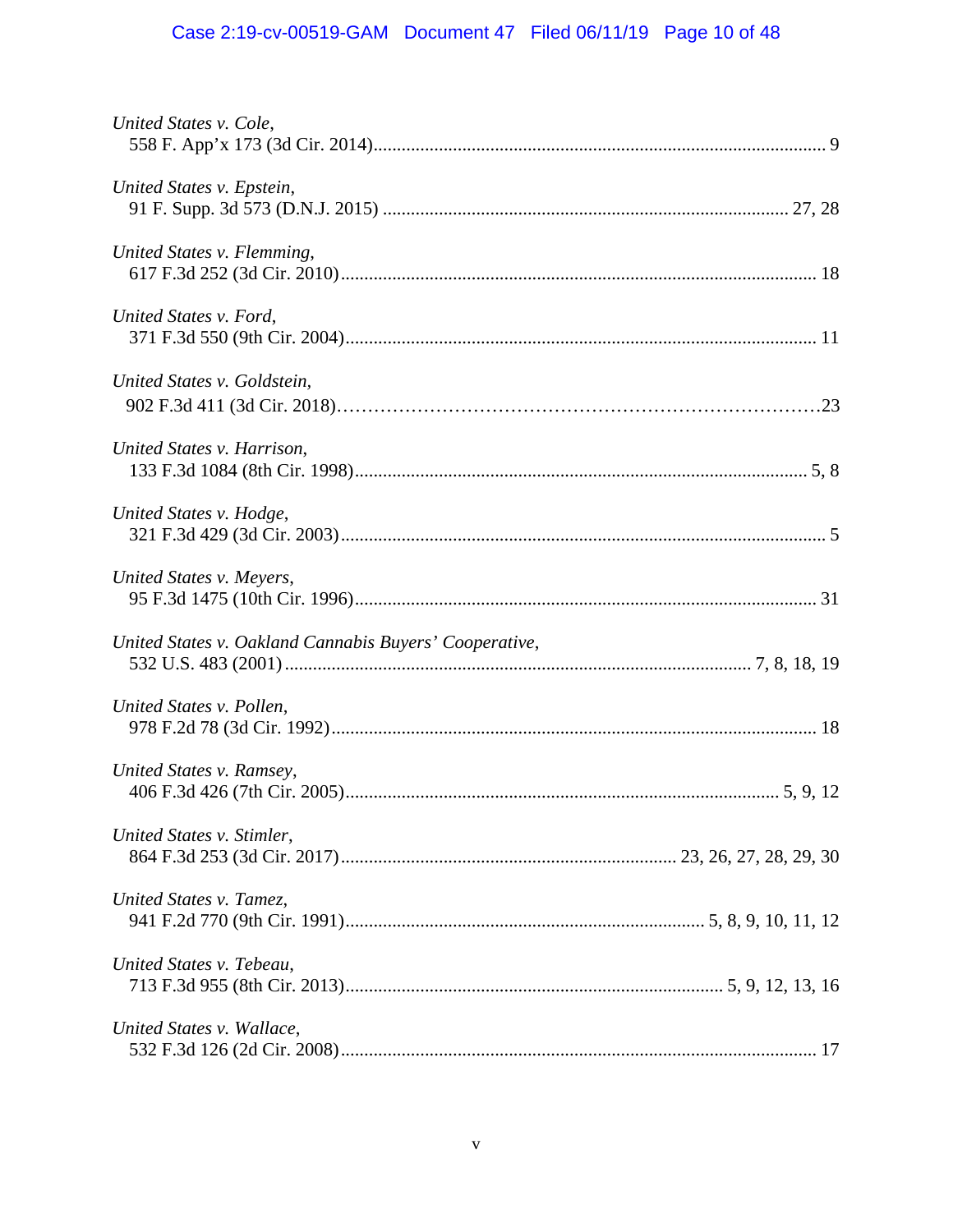# Case 2:19-cv-00519-GAM Document 47 Filed 06/11/19 Page 11 of 48

| United States v. Wilson,   |  |
|----------------------------|--|
| Washington v. Klem,        |  |
| <i>Watkins v. Shabazz,</i> |  |
| <i>Wiggins v. Sargent,</i> |  |
| Wisconsin v. Yoder,        |  |

# **Statutes**

# **Rules**

# **Regulations**

# **Other Authorities**

|--|--|--|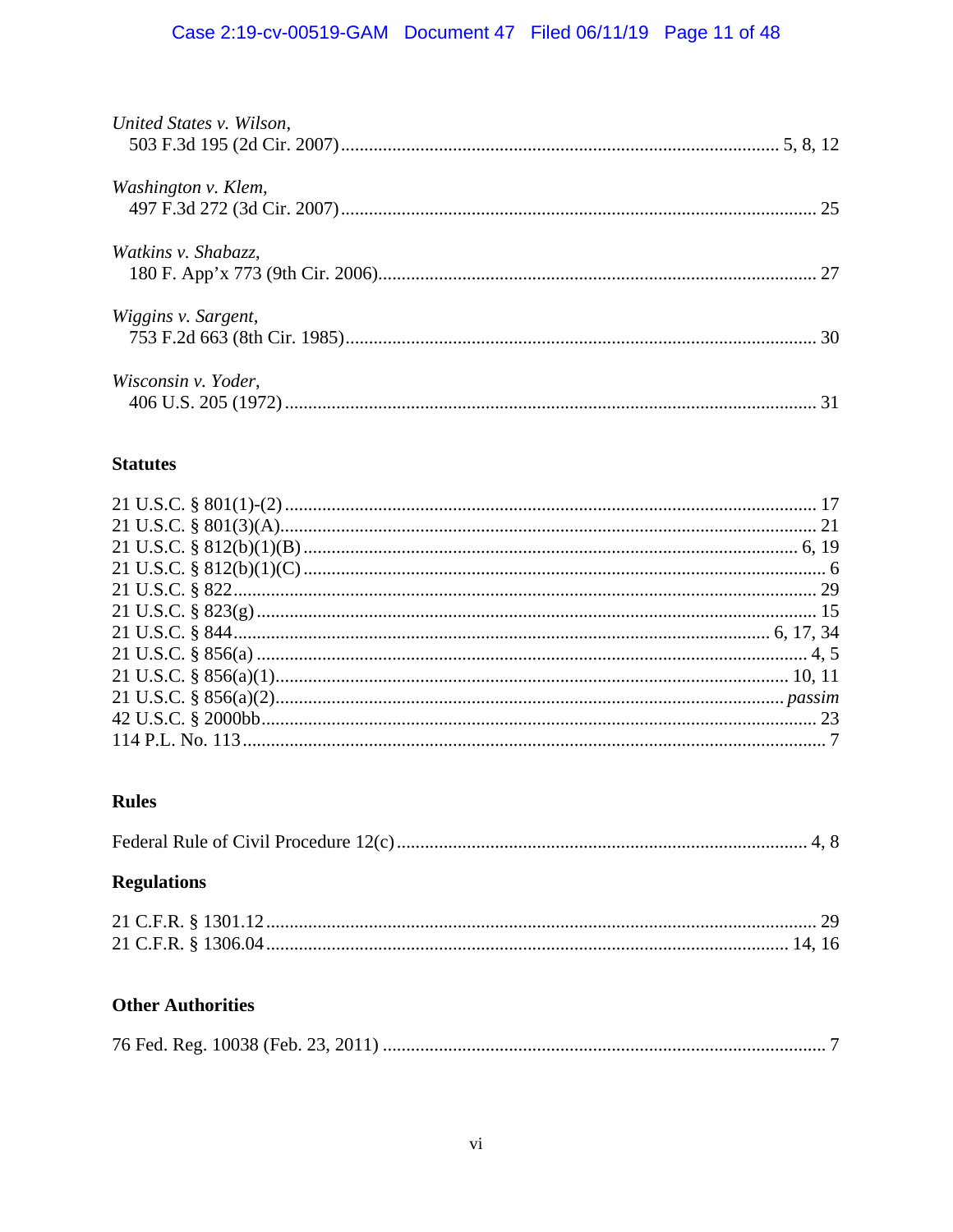#### **INTRODUCTION**

What Safehouse proposes is illegal under federal law. This is not a difficult question or a close call. Even Safehouse's chief spokesperson, former District Attorney and Governor Ed Rendell – somebody with a reputation for plain speaking – has candidly admitted in public that injection sites would violate federal law.<sup>[1](#page-11-0)</sup> So, the relevant question in this case is not whether the sites would be illegal – but whether the rule of law will be vindicated in the face of pressure from well-intentioned (but ultimately misguided) injection site proponents.

Safehouse proposes to operate a place called a "Consumption Room" where people can inject heroin and other illegal drugs. This would plainly violate the Controlled Substances Act ("CSA"), which makes it unlawful to manage any place where people use such drugs, regardless of compensation or the property owner's motive. Rather than seek a change in the law through the democratic process, Safehouse asks this Court to change it for them, by seeking to close a supposed "gap in care at the time of drug consumption" by declaring Consumption Rooms legal.

But there is no "gap" in the law; the CSA prohibits Consumption Rooms. Consistent with that prohibition, no doctor can prescribe heroin; there is no currently accepted medical use for it; and no one can legally possess it or another drug that was not dispensed via a valid prescription (like street fentanyl). These facts repudiate the very concept of a "safe" injection site. Even if there were a "gap," it would be incumbent upon Congress – and not the Court – to fill it.

Safehouse's legal arguments in favor of Consumption Rooms find no support in the law. In substantially similar cases, the U.S. Supreme Court has squarely rejected two of Safehouse's defenses – "medical necessity" and its challenge under the Commerce Clause. And while

<span id="page-11-0"></span><sup>&</sup>lt;sup>1</sup> "[T]he Prevention Point people came to me . . . and said we want to set up new non-profit for safe injection," at approximately 48:50, "and I knew it was against the law," at approximately 51:05. Cato Institute panel on "Safe Syringe Programs/Safe Consumption Facilities" held on March 21, 2019 (video available at https://www.cato.org/events/harm-reduction-shifting-war-drugs-war-drug-related-deaths).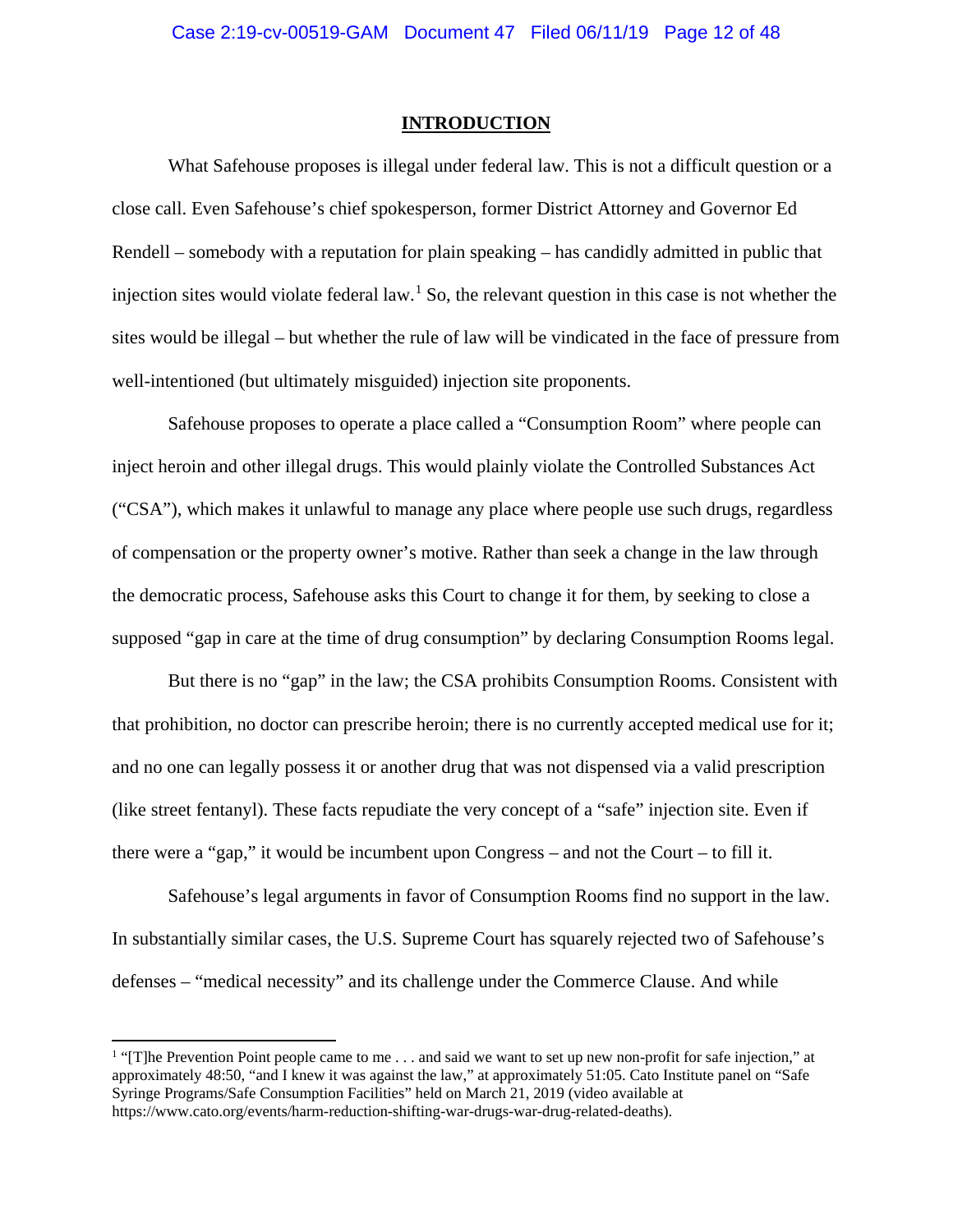## Case 2:19-cv-00519-GAM Document 47 Filed 06/11/19 Page 13 of 48

Safehouse falls back on a half-hearted argument that the CSA's prohibition would substantially burden Safehouse's founders' expression of religious freedom ("that's not our strongest argument," Ed Rendell said to a crowd's laughter<sup>[2](#page-12-0)</sup>), the law requires consideration of alternative forms of expression before it will recognize a claim under the Religious Freedom Restoration Act ("RFRA"). Given the multitude of potentially lifesaving options such as medication-assisted treatment that do not involve inviting thousands of people onto Safehouse's property to use illegal drugs, enforcement of the CSA presents no substantial burden on Safehouse as a matter of law.

Without question, our nation presently faces a crisis of the first order in the illegal use and abuse of opioids, which has reached epidemic proportions and caused an intolerable number of deaths and misery throughout the United States. The undersigned are dedicated to using all lawful means to address this problem. But all actions undertaken to address the issue must comply with the law, and the law applicable to consumption sites is clear at this time. The remedy for those who disagree with this law lies in the legislative arena, not in the U.S. Attorney's Office or in the courts.

In short, Safehouse's proposed operation of Consumption Rooms is illegal under current law, with no relevant exceptions. This Court should declare it so and strike a blow for the rule of law – something that is sorely needed and that the Court is uniquely qualified to deliver.

#### **I. PROCEDURAL AND FACTUAL BACKGROUND**

The United States commenced this action on February 5, 2019, by filing a Complaint for Declaratory Judgment against Safehouse, a Pennsylvania nonprofit corporation ("Safehouse"),

<span id="page-12-0"></span> <sup>2</sup> Cato Institute panel on "Safe Syringe Programs/Safe Consumption Facilities" held on March 21, 2019, starting at approximately 56:06 (video available at https://www.cato.org/events/harm-reduction-shifting-war-drugs-war-drugrelated-deaths).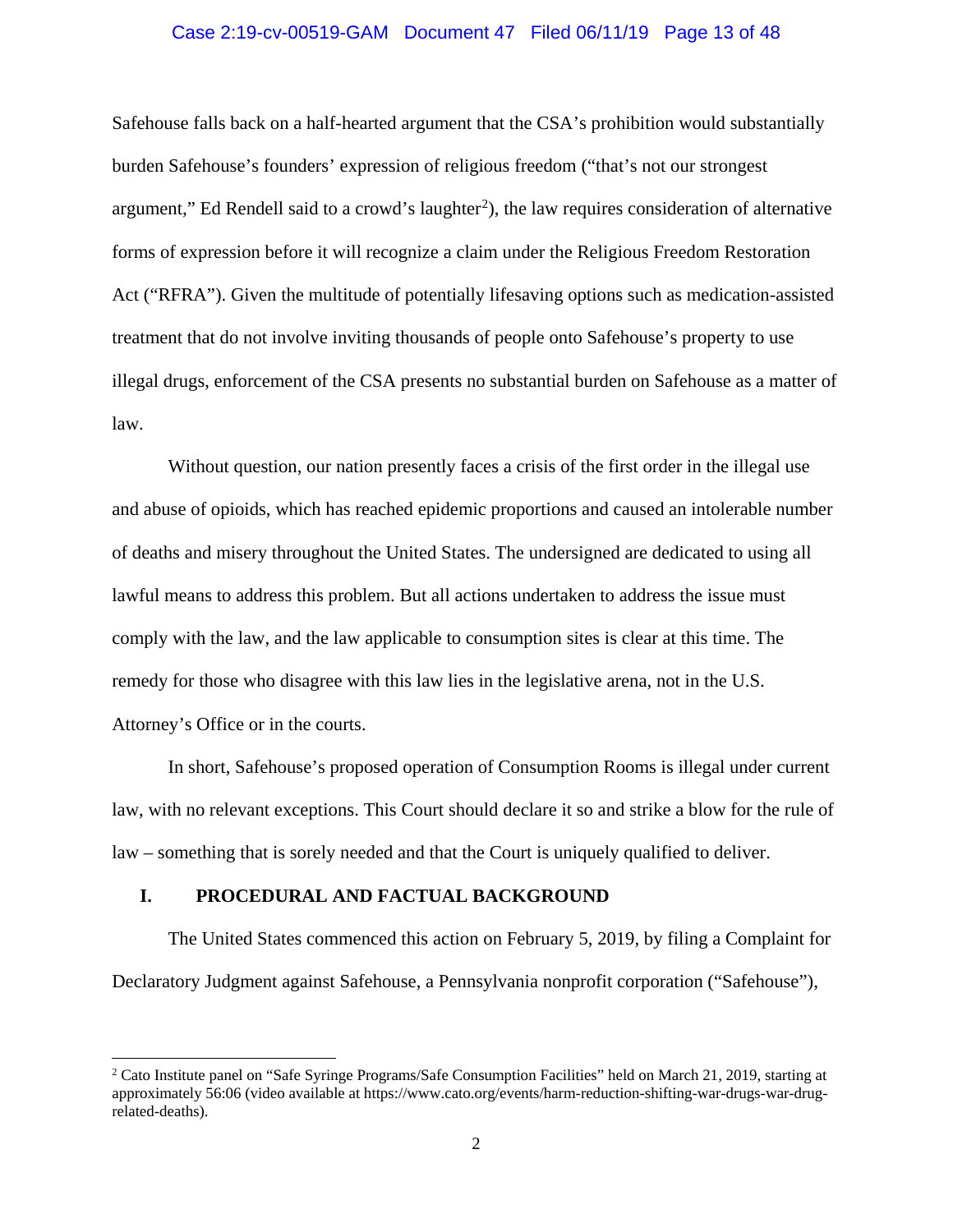#### Case 2:19-cv-00519-GAM Document 47 Filed 06/11/19 Page 14 of 48

and Jeanette Bowles, as Safehouse's Executive Director ("Bowles"). (ECF No. 1). The day after the United States filed suit, Safehouse informed Jeanette Bowles she would no longer serve as its Executive Director. (ECF No. 29 at 4). Then, on April 10, 2019, Bowles' employment by Safehouse ceased in its entirety. *Id*. Accordingly, on May 23, 2019, the parties stipulated to Bowles' dismissal without prejudice, and the United States amended its complaint, naming Jose Benitez, Safehouse's president and treasurer, in Bowles' place. (ECF No. 35). Defendants subsequently answered the Amended Complaint on June 7, 2019. (ECF No. 45).

In its Amended Complaint, the government alleges that "Safehouse seeks to establish and operate one or more sites in Philadelphia where, among other things, intravenous drug users will be permitted to use illegal controlled substances (primarily, heroin and fentanyl) in 'consumption rooms' under medical supervision[.]" (ECF No. 35 at ¶ 6). The Amended Complaint's core contention is that Consumption Rooms violate  $\S$  856(a)(2). That section, in relevant part, makes it a felony for persons to "manage or control any place" that they "knowingly and intentionally ... make available for use, with or without compensation ... for the purpose of unlawfully ... using a controlled substance." (*Id*. at ¶¶ 14, 15). Asserting that Safehouse's "operation of Consumption Rooms would do exactly that" (*id*. at ¶ 15), the United States seeks a declaratory judgment that Safehouse's "establishment and operation of any Consumption Room . . . will violate 21 U.S.C. § 856(a)(2)." (*Id*. at 8).

In its Answer, Safehouse describes its planned operation as follows:

Upon arrival at Safehouse, all participants must register and provide demographic information. A physical and behavioral health assessment will be conducted and a range of overdose prevention services offered. Participants will be directed to the medically supervised observation room, where they will be offered on-site initiation of Medication Assisted Treatment (MAT), wound care, and referrals to primary care, social services, and housing opportunities. Or participants may seek supervised consumption, in which case they will be directed to the medically supervised consumption room and provided sterile consumption equipment and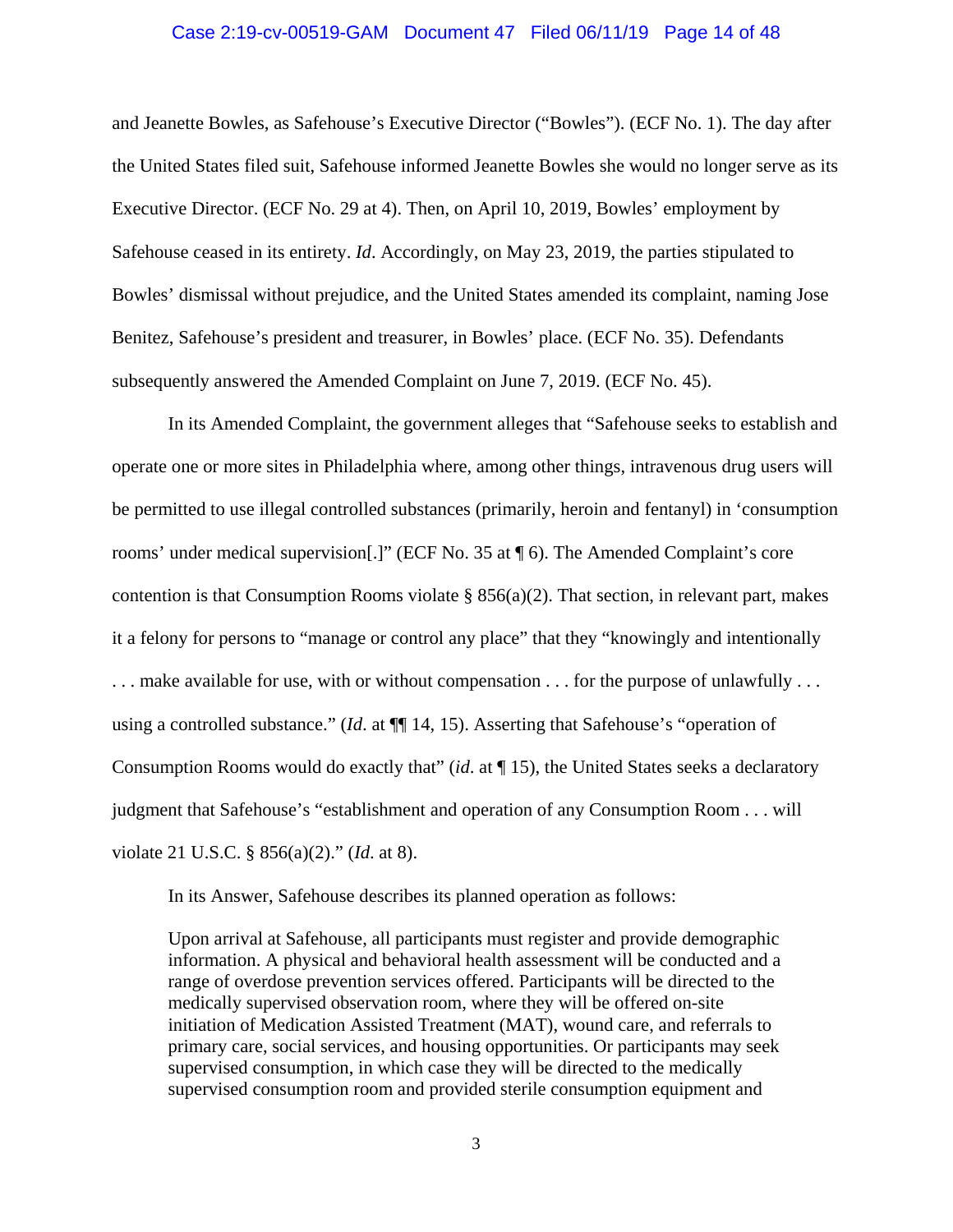fentanyl test strips. [After injecting illegal controlled substances, such as heroin and fentanyl,] [p]articipants will safely dispose of used consumption equipment before leaving the supervised consumption area. . . . From the consumption area, participants will be directed to the medically supervised observation room and again offered opportunities for drug treatment, medical care, and social services.

(ECF No. 45 at ¶ 10) (internal marks and footnotes omitted). Accordingly, Safehouse intends to

invite people possessing illegal drugs to inject those drugs within its facility under observation.

The government now moves for judgment on the pleadings pursuant to Federal Rule of

Civil Procedure  $12(c)$ .<sup>[3](#page-14-0)</sup>

# **II. ARGUMENT**

# **A. Safehouse's Proposed Consumption Rooms Plainly Violate 21 U.S.C. § 856(a)(2).**

Defendants' proposed Consumption Rooms would violate 21 U.S.C. § 856(a), which

generally makes it a crime and an offense subject to civil remedies to either:

(1) knowingly open . . . or maintain any place, whether permanently or temporarily, for the purpose of manufacturing, distributing, or using any controlled substance; [or]

(2) manage or control any place, whether permanently or temporarily, either as an owner, lessee, agent, employee, occupant, or mortgagee, and knowingly and intentionally rent, lease, profit from, or make available for use, with or without compensation, the place for the purpose of unlawfully manufacturing, storing, distributing, or using a controlled substance.

21 U.S.C. § 856(a). Safehouse's proposed operation of a place in which people would be invited

to use illegal drugs falls within the plain prohibition of  $\S$  856(a)(2).

<span id="page-14-0"></span> <sup>3</sup> On June 10, 2019, the United States filed its Answer to Safehouse's Counterclaims/Third-Party Complaint. (ECF No. 46). The pleadings are now "closed" and a motion for judgment on the pleadings is permitted. *See* Fed. R. Civ. P. 12(c). A Rule 12(c) motion is subject to the same legal standard as a motion to dismiss under Rule 12(b)(6). *See*, *e.g.*, *Rose v. Bartle*, 871 F.2d 331, 342 (3d Cir. 1989). Accordingly, the Court must accept as true all well-pleaded factual allegations and draw all reasonable inferences therefrom in favor of the non-moving party. *See Turbe v. Gov't of Virgin Islands*, 938 F.2d 427, 428 (3d Cir. 1991).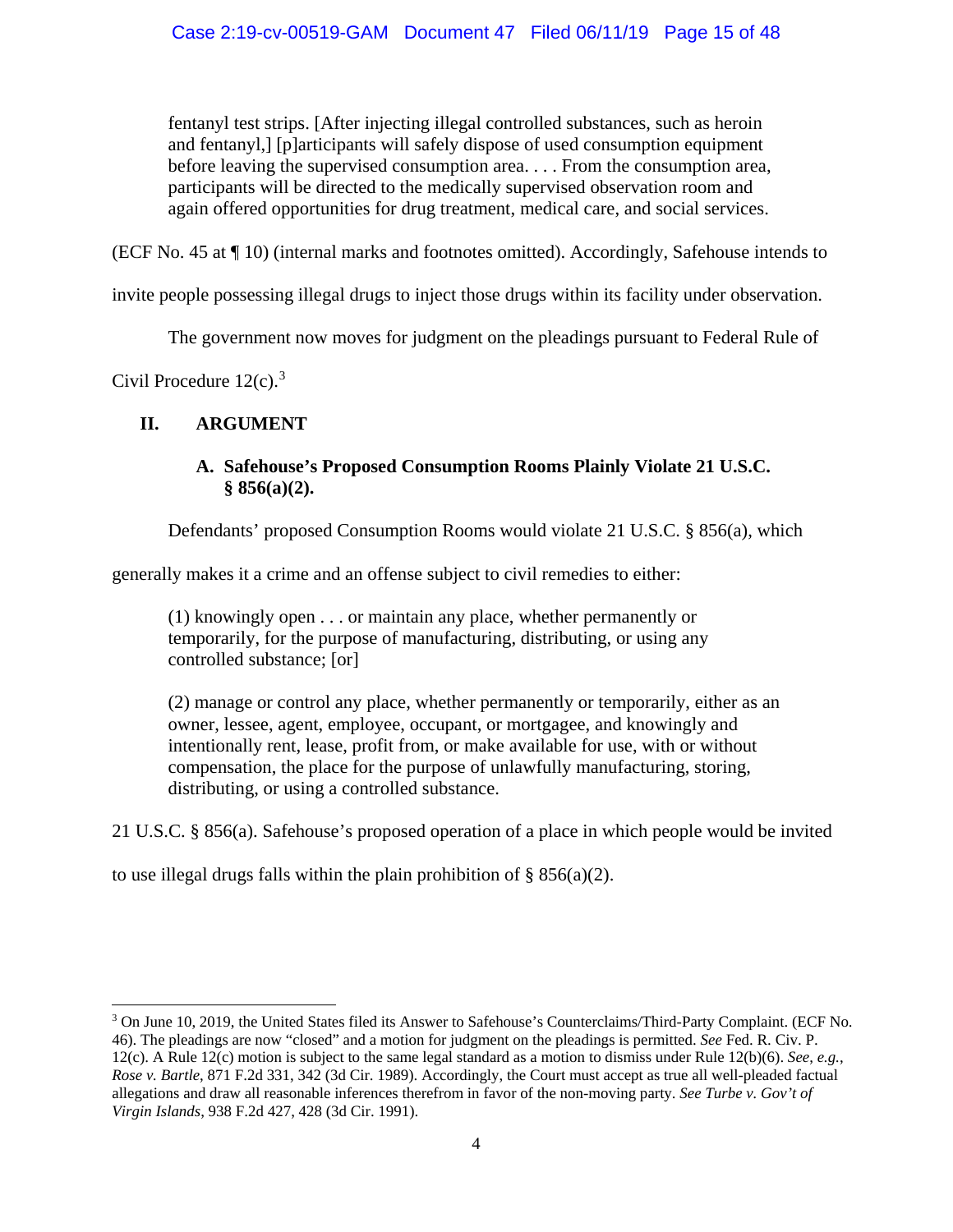#### Case 2:19-cv-00519-GAM Document 47 Filed 06/11/19 Page 16 of 48

In all statutory construction cases, a court must "begin with the language of the statute." *Robinson v. Shell Oil Co.*, 519 U.S. 337, 340 (1997). The first step "is to determine whether the language at issue has a plain and unambiguous meaning with regard to the particular dispute in the case." *Id*. (internal citations omitted). The inquiry ceases "if the statutory language is unambiguous and the statutory scheme is coherent and consistent." *Id*. Only "[w]hen the language of a statute is ambiguous, [do courts] look to its legislative history to deduce its purpose." *United States v. Hodge*, 321 F.3d 429, 437 (3d Cir. 2003).

None of the five circuit courts that has examined Section  $856(a)(2)$  has found it ambiguous. *United States v. Chen*, 913 F.2d 183 (5th Cir. 1990); *United States v. Tamez*, 941 F.2d 770 (9th Cir. 1991); *United States v. Wilson*, 503 F.3d 195 (2d Cir. 2007); *United States v. Ramsey*, 406 F.3d 426 (7th Cir. 2005); *United States v. Harrison*, 133 F.3d 1084 (8th Cir. 1998); *United States v. Tebeau*, 713 F.3d 955 (8th Cir. 2013).

Safehouse's plan violates subsection (a)(2) because: (1) it would manage and control a place as either an owner or lessee, that (2) it would knowingly and intentionally make available, (3) for the purpose of unlawfully using a controlled substance. This plain reading of the statute is consistent with § 856(a)(2)'s broad language, which encompasses a range of relationships and conduct as to a person who manages or controls "any place," whether "permanently" or "temporarily." The statute covers not only property owners, but also lessees, agents, employees, occupants, and mortgagees. It applies whether the place is made available "with or without compensation," explicitly encompassing a situation such as this one where Defendants state they would not commercially profit from allowing illegal use at their facility. The statutory language plainly applies to a much larger set of conduct and potential relationships than a "crack house" or "drug-fueled rave," as Defendants contend. (*See* ECF. No. 3, Preliminary Statement at 4.)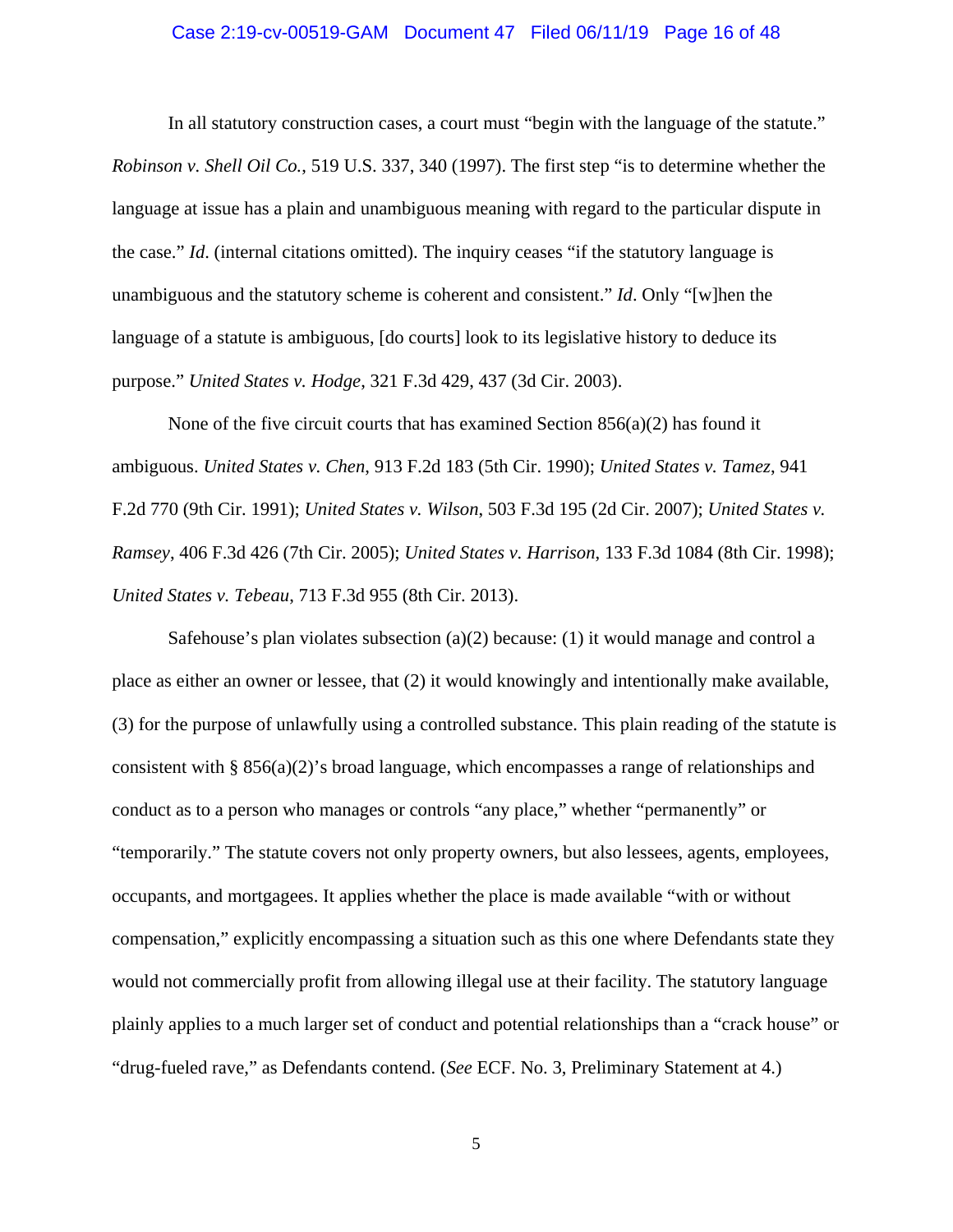#### Case 2:19-cv-00519-GAM Document 47 Filed 06/11/19 Page 17 of 48

Section 856's prohibition on Consumption Rooms, especially as it relates to the illegal use of a Schedule I drug such as heroin (or, worse, heroin mixed with fentanyl), aligns with the CSA's overall structure. First, § 856's prohibition on Consumption Rooms is consistent with the CSA's prohibition of illegal possession of heroin and street fentanyl in the first place. *See* 21 U.S.C. § 844. Consumption Room users would illegally possess controlled substances in the Consumption Room – one must possess drugs in order to use them. Second, Congress placed heroin on Schedule I of the CSA after determining that heroin has "no currently accepted medical use in treatment in the United States," 21 U.S.C. § 812(b)(1)(B), and that "[t]here is a lack of accepted safety for use of the drug . . . under medical supervision," *id.* § 812(b)(1)(C). Accordingly, physicians cannot prescribe Schedule I drugs (with exceptions that do not apply here). *Id.* § 829 (allowing prescriptions for only Schedule II-V drugs).

One of the government's concerns with purported "safe" injection sites – beyond their illegality – is that they would give people who use opioids and the public the false impression that using these deadly drugs can be safe given the right environment and supervision. That is exactly what Safehouse purports to offer: "assurance, to a medical certainty, that people within its care will not die of a drug overdose." (ECF No. 3 at ¶ 34; *see also id.* at ¶¶ 23, 46.) Safehouse's guarantee is an impermissible attempt to substitute its own judgment for that of Congress, which has already determined that heroin has a "lack of accepted safety for use," even "under medical supervision." 21 U.S.C.  $\S$  812(b)(1)(C).

Safehouse contends that the Court should interpret § 856 to permit Consumption Rooms because: (1) the U.S. Surgeon General and the CDC encourage clean needle exchange, (2) Congress has, in recent years, loosened restrictions on the use of funding for certain programs that provide sterile syringes, and (3) the federal government has authorized funding for overdose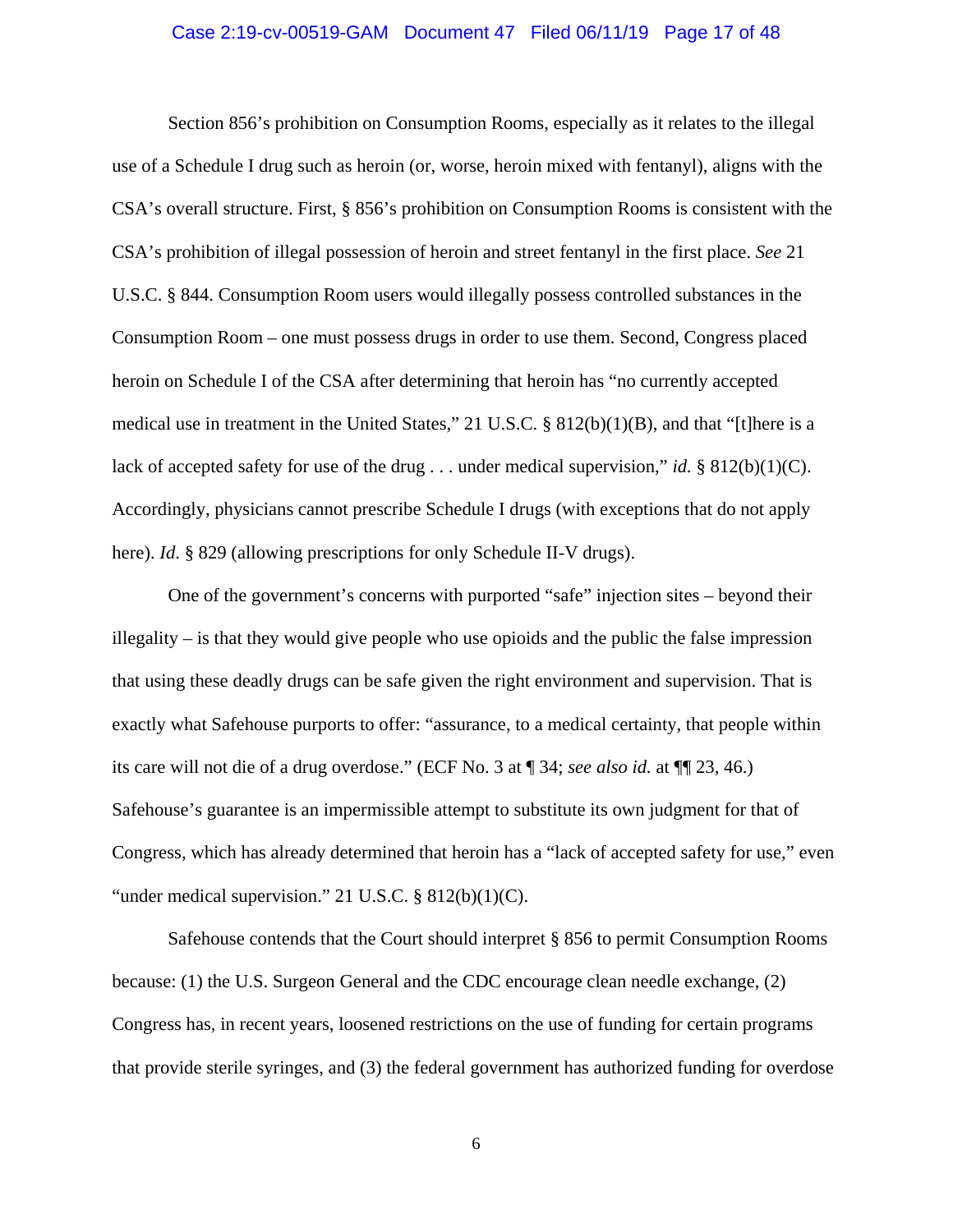#### Case 2:19-cv-00519-GAM Document 47 Filed 06/11/19 Page 18 of 48

reversal treatment, including the opioid overdose reversal drug Naloxone. (ECF No. 3 at ¶¶ 56- 60, 71-73). Allowing clean needle exchanges, however, does not constitute a judgment that injection of illegal drugs is safe or even safe under supervision. And it certainly does not constitute a judgment that injection of illegal drugs is somehow legal or that Consumption Rooms themselves are legal. Rather, it reflects the policy judgment that allowing clean needle exchanges reduces the spread of communicable disease such as HIV and Hepatitis and promotes entry into treatment, outweighing any potential facilitation of underlying illegal drug use. *See* 76 Fed. Reg. 10038 (Feb. 23, 2011); 2016 Appropriations Act, 114 P.L. No. 113, 129 Stat. 2242 at § 520.<sup>[4](#page-17-0)</sup> As to Naloxone (also known by its brand name Narcan), this reflects an effort to arm front-line overdose responders, not a judgment that illegal drugs are safe to use if Naloxone is nearby. Increased federal funding for fire fighters does not mean that arson can be done safely if near a fire station. Safehouse is wrong when it professes that the CSA currently reflects its own view that illegal drug use can be safe under supervision. Rather, the CSA specifically prohibits *precisely* Safehouse's proposed conduct.

Safehouse itself separately recognizes that its Complaint seeks a judicial "extension" of legislative measures authorizing needle exchanges and Naloxone availability to fill what it perceives to be a "gap at the time of drug consumption." (ECF No. 3 at ¶ 65). Safehouse is more than welcome to make this policy argument to Congress. But there is no corresponding "gap" in the law, and it is Congress' task, not the Court's—and certainly not Safehouse's—to decide whether such perceived gaps should be filled. *See Oakland Cannabis Buyers' Coop.*, 532 U.S.

<span id="page-17-0"></span> <sup>4</sup> The 2016 Appropriations Act, which Safehouse cites in support of its assertion that sterile syringe services have broad support from the federal government (*see* ECF No. 3 at ¶ 60), provides that *no* appropriated funds shall be used to purchase sterile syringes, but that federal funds *may* be used for *other* elements of a drug-treatment program *if* the CDC and local health authorities determine that a locality is experiencing a significant increase in hepatitis infections or an HIV outbreak due to injection drug use, *and* provided that such program is otherwise operating in accordance with law. *See* 114 P.L. No. 113 at § 520.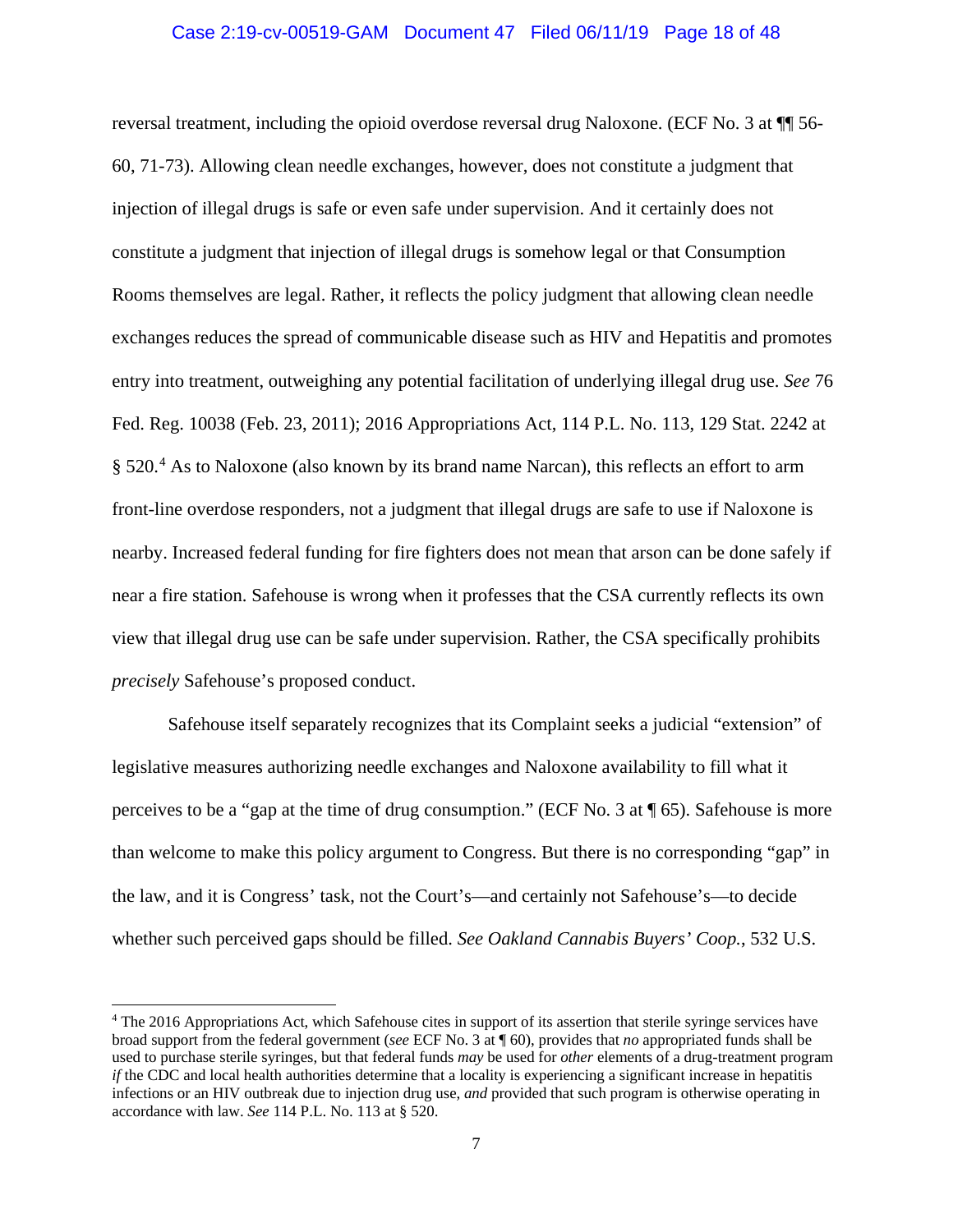483, 490 (2001) ("whether, as a policy matter, an exemption should be created is a question for

legislative judgment, not judicial interference") (internal quotes omitted).

Accordingly, the Court should enter a judgment declaring that Safehouse's maintenance

and operation of a Consumption Room would violate  $\S$  856(a)(2).

# **B. Contrary to Safehouse's Contention, the Phrases "for the purpose of," "except as authorized by this subchapter," and "illegal . . . use" are Not Ambiguous.**

Safehouse contends that three specific phrases within § 856 are ambiguous: (1) "for the purpose of," (2) "except as authorized by this subchapter," and (3) "unlawful[]. . .us[e]." (ECF No. 3 at ¶ 100). As discussed below, each phrase is unambiguous and supports the government's plain reading of the statute.

# **1. "For the purpose of": Defendants' Purportedly Beneficent Purposes Do Not Exempt Them from § 856(a)(2) Because** *the Drug User's* **Purpose is at Issue.**

Even though it would be openly inviting illegal drug use within its location, Safehouse contends that its "singular purpose is to provide lifesaving medical treatment," and thus it would not be making the property that it manages available "for the purpose of unlawfully" using controlled substances. (*Id*. at ¶¶ 92-93). In making this contention, Safehouse interprets "for the purpose" as meaning that it – rather than those who would use the Consumption Rooms – must have the purpose that illegal drugs be used on the property it manages.

As discussed in detail below, every court that has interpreted the phrase "for the purpose of" has rejected Safehouse's statutory interpretation and found § 856(a)(2) to be unambiguous. *United States v. Chen*, 913 F.2d 183 (5th Cir. 1990); *United States v. Tamez*, 941 F.2d 770 (9th Cir. 1991); *United States v. Wilson*, 503 F.3d 195 (2d Cir. 2007); *United States v. Ramsey*, 406 F.3d 426 (7th Cir. 2005); *United States v. Harrison*, 133 F.3d 1084 (8th Cir. 1998); *United States*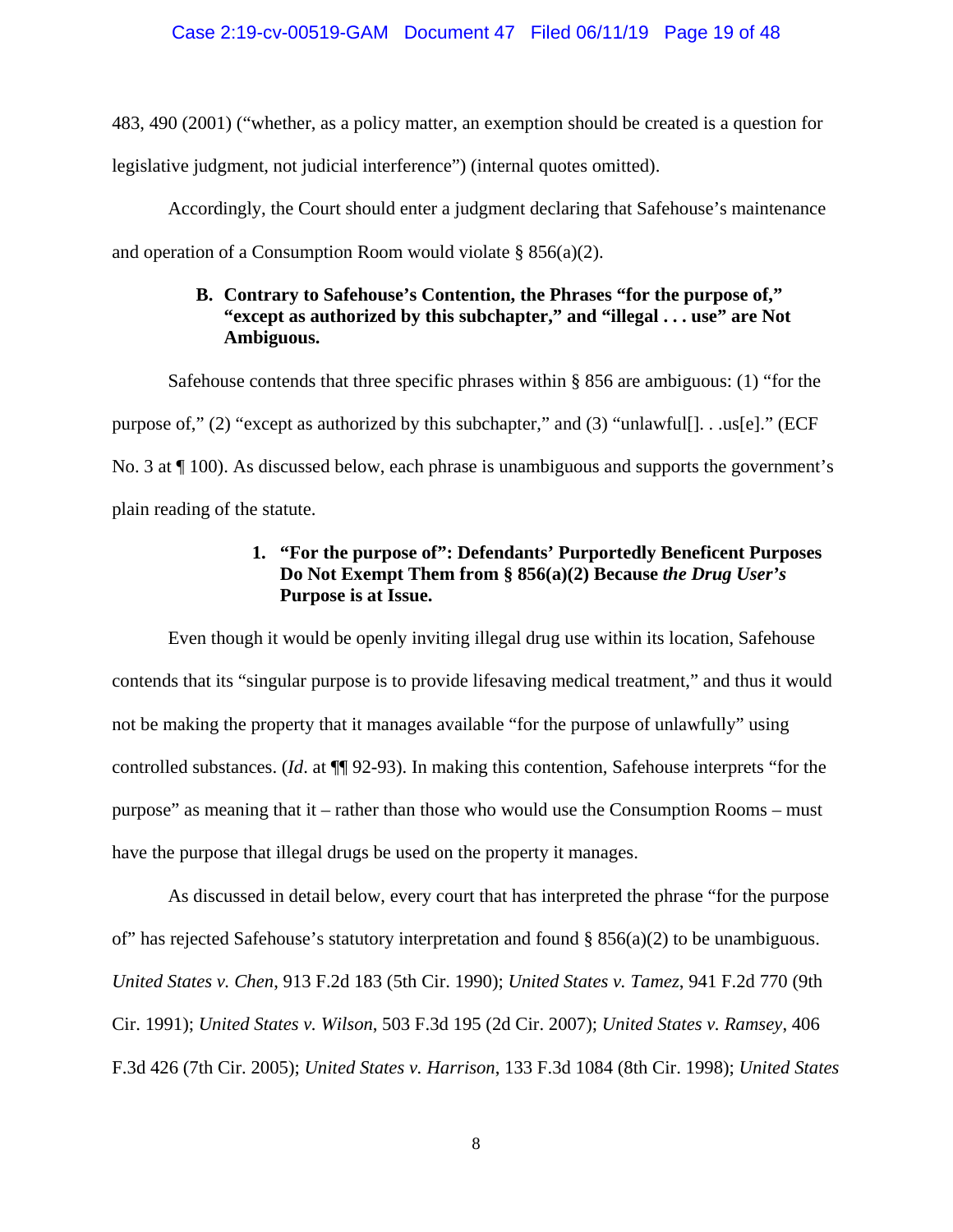#### Case 2:19-cv-00519-GAM Document 47 Filed 06/11/19 Page 20 of 48

*v. Tebeau*, 713 F.3d 955 (8th Cir. 2013). Each of these cases holds that the pertinent "purpose" is not that of the property manager – here, Safehouse. Rather, the "purpose" that matters under § 856(a)(2) is that of the so-called "participants" who would use illegal drugs at Safehouse's facility.

While not directly addressing the issue of whether  $\S 856(a)(2)$  is ambiguous, decisions of this Court and the Third Circuit construing the statute are in full accord. *See United States v. Cole*, 558 F. App'x 173, 181 (3d Cir. 2014) (not precedential) (affirming conviction under § 856(a)(2), finding sufficient evidence permitting the jury to "infer [the defendant] intended that the property be used [by others] for manufacturing and storing controlled substances"); *United States v. Blake*, Crim. No. 06-30, 2009 WL 1124957, at \*2 (D.V.I. Apr. 24, 2009) (holding, in challenge to conviction under §  $856(a)(2)$ , "the Government has proven that [the defendant] knowingly and intentionally allowed her home to be used for the purpose (albeit [her brother's] purpose) of manufacturing cocaine base and storing cocaine powder"); *United States v. Butler*, Crim. Nos. 02-300-01, 02-300-02, 2004 WL 2577631, at \*3 (E.D. Pa. Oct. 6, 2004) (upholding conviction for violation of  $\S$  856(a)(2), reasoning "the evidence linking [the defendant] to the apartment was enough for a jury to conclude that he was the lessee or occupant and that he had made the space available for drug distribution"). The critical issue, then, is something that is not in dispute – *i.e.*, whether Safehouse knowingly would allow people onto its property who have the purpose to use illegal drugs. The answer to that question, of course, is yes.

In *Tamez*, the defendant was convicted of violating § 856(a)(2) after he allowed his car dealership to be used for cocaine distribution. The government presented evidence that officers made undercover cocaine purchases at the dealership from Tamez's employees and that other witnesses had delivered and purchased cocaine there. There was no evidence that Tamez himself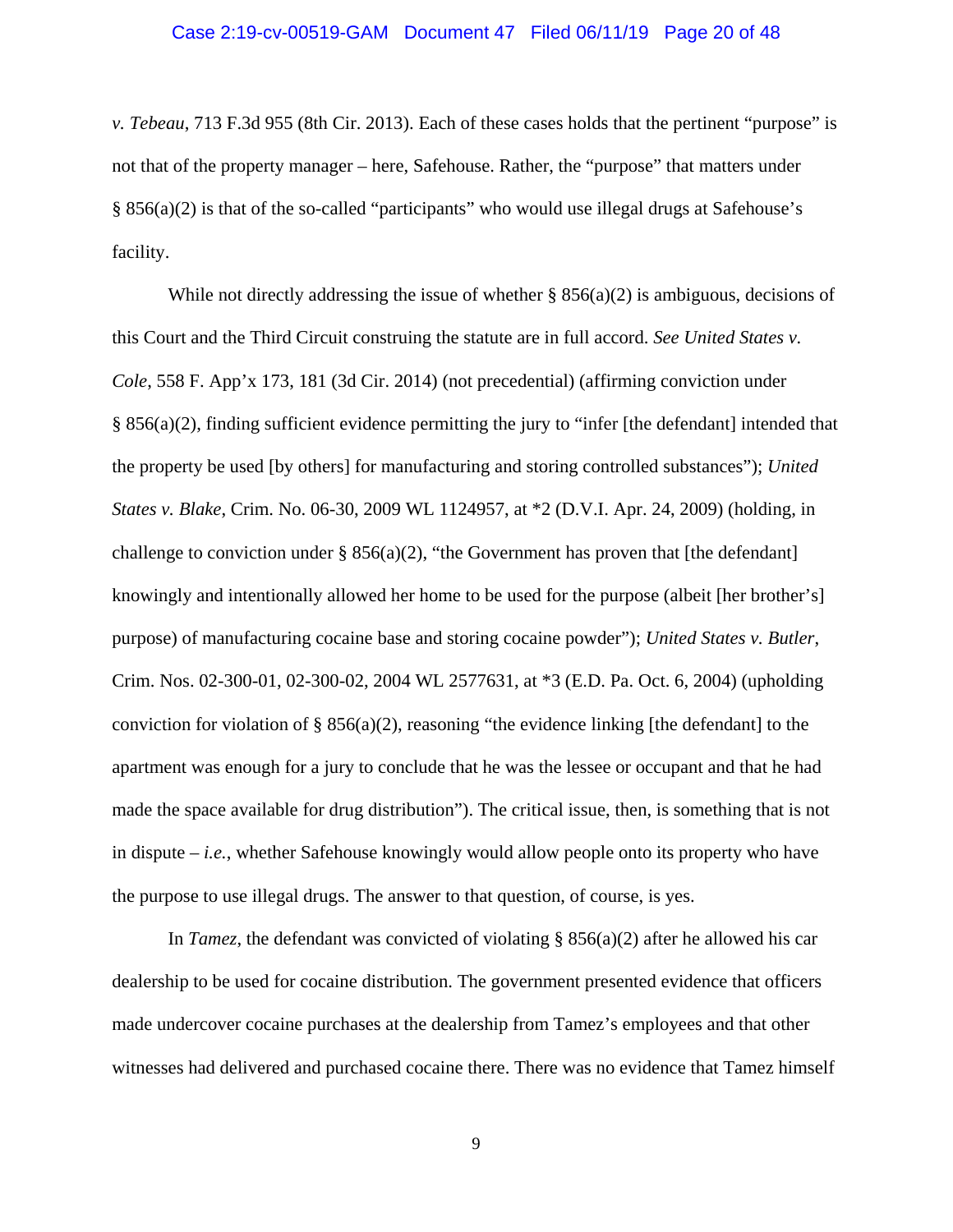#### Case 2:19-cv-00519-GAM Document 47 Filed 06/11/19 Page 21 of 48

sold or bought cocaine. Like Safehouse, Tamez contended that a violation of  $\S 856(a)(2)$ required that he personally intend to use the building for the purpose of manufacturing drugs or other prohibited activities, and argued his sole purpose was to run a car dealership.

The Ninth Circuit held that  $\S$  856(a)(2) is "not ambiguous" and rejected Tamez's claim, holding that his suggested interpretation would make section  $856(a)(2)$  superfluous:

Tamez' assertion that the statute requires that he *intend* to use the building for a prohibited purpose under section 856(a)(2) also ignores the plain meaning and interrelation of the two § 856 provisions. Section  $856(a)(1)$  states: '[I]t shall be unlawful to—(1) knowingly open or maintain any place for the purpose of manufacturing, distributing, or using any controlled substance...' This provision applies to purposeful activity and as such, if illegal purpose is, as Tamez suggests, a requirement of  $856(a)(2)$ , the section would overlap entirely with  $856(a)(1)$  and have no separate meaning.

*Tamez*, 941 F.2d at 774 (emphasis in original). Rather, the Ninth Circuit held that "[b]oth provisions of § 856 must have meaning[.]" *Id*.; *cf. Pomper v. Thompson*, 836 F.2d 131, 133 (3d Cir. 1987) ("The cardinal principle of statutory construction" requires courts to "give effect, if possible, to every clause and word of [a] statute.") (internal citations omitted).

Further, the *Tamez* court stated, "it is clear that (a)(1) was intended to apply to deliberate maintenance of a place for a proscribed purpose, whereas  $(a)(2)$  was intended to prohibit an owner from providing a place for illegal conduct, and yet to escape liability on the basis of lack of illegal purpose, or of deliberate indifference." *Id*. Even though there was "no evidence that the business or its buildings were established or maintained for the purpose of drug activities, section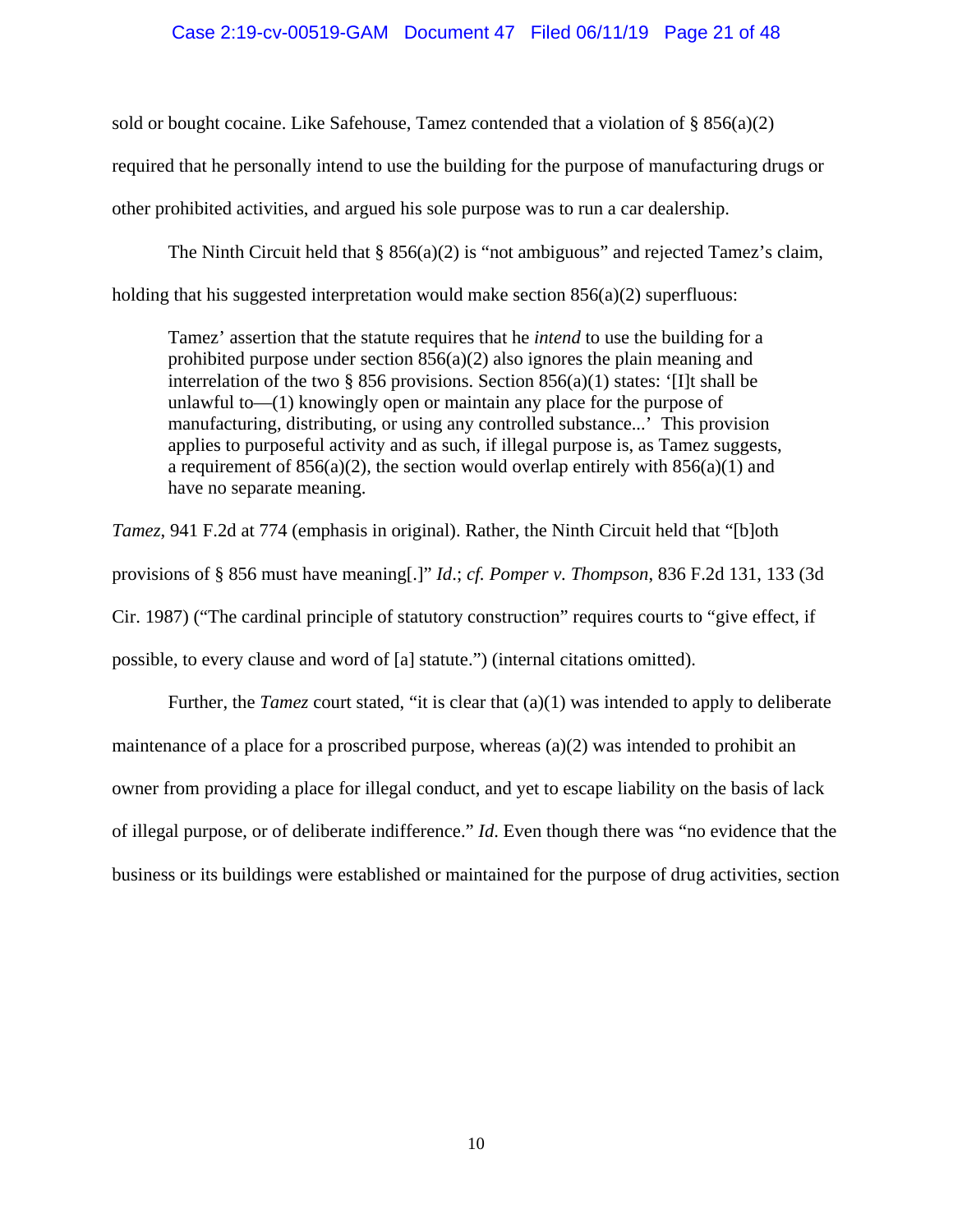#### Case 2:19-cv-00519-GAM Document 47 Filed 06/11/19 Page 22 of 48

 $856(a)(2)$  requires only that proscribed activity was present, that Tamez knew of the activity and allowed that activity to continue." *Id*. [5](#page-21-0)

The *Tamez* court noted that its decision was consistent with the holding in *United States v. Chen*, 913 F.2d 183, 190 (5th Cir. 1990). The Fifth Circuit was the first circuit court to address § 856(a)(2)'s purpose requirement. In *Chen*, the defendant purchased a motel that became an area for illegal drug dealing and use. *Id*. at 185. Chen conceded that she was aware that drug transactions were taking place in her motel and a jury convicted her under both 21 U.S.C.  $§ 856(a)(1)$  and (a)(2). The trial court charged the jury to find the defendant guilty under both § 856(a) provisions if she deliberately ignored unlawful conduct that should have been obvious. The Fifth Circuit reversed with regard to §  $856(a)(1)$ , holding it requires the defendant to have the purpose or intention to manufacture, distribute, or use a controlled substance. *Id*. By contrast, the Fifth Circuit held that  $\S$  "856(a)(2) is designed to apply to the person who may not have actually opened or maintained the place for the purpose of drug activity, but who has knowingly allowed others to engage in those activities by making the place 'available for use . . . for the purpose of unlawfully'" engaging in such activity. *Id*. Affirming the § 856(a)(2) conviction, the court held that "under  $\S 856(a)(2)$ , the person who manages or controls the building and then rents to others, need not have the express purpose in doing so that drug related activity take place; rather such activity is engaged in by others (*i.e.*, others have the purpose)." *Id*. (internal citation omitted).

<span id="page-21-0"></span> <sup>5</sup> The Ninth Circuit reaffirmed *Tamez*'s key holding in *United States v. Ford*, 371 F.3d 550 (9th Cir. 2004), considering whether double jeopardy barred the government from prosecuting the defendant under  $\S 856(a)(2)$ following his acquittal under § 856(a)(1). The defendant contended that "similar language in both (a)(1) and (a)(2) should be read to contain the same intent requirement—that is, the defendant must be shown to have acted 'for the purpose of' manufacturing, distributing, or using drugs." *Id*. The Ninth Circuit rejected this argument, invoking its holding in *Tamez* and the "twin conclusions that both subsections [of § 856] 'must have meaning' and have different intent requirements," namely that  $\S 856(a)(2)$  requires that the manager or the controller of the property make the property available to *others*, knowing that illegal use will occur. *Id.* at 554.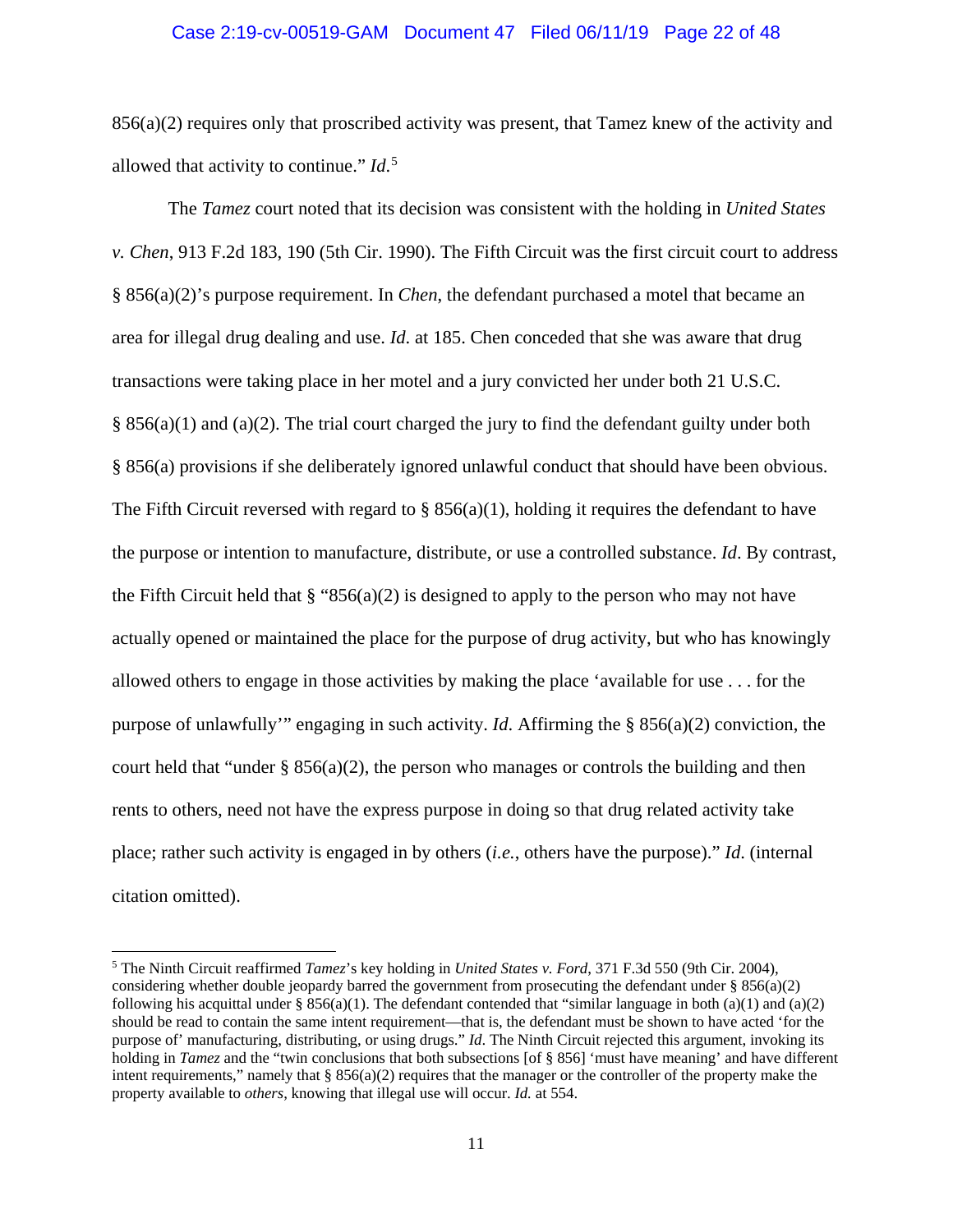#### Case 2:19-cv-00519-GAM Document 47 Filed 06/11/19 Page 23 of 48

Several other circuits considering the same issues have cited the holdings of *Tamez* and *Chen*. The Second Circuit held that it was the drug dealer's purpose, not the property owner's, that mattered under § 856(a)(2): "[t]he phrase 'for the purpose,' as used in this provision, references the purpose and design *not* of the person with the premises, but rather of those who are permitted to engage in drug-related activities there." *Wilson*, 503 F.3d at 197-98 (emphasis in original). In that case, the court held that the defendant's illegal act was making the property available for drug use or drug dealing by other people. *Id*.

The Seventh Circuit followed suit, holding that, "[s]everal circuits, including this one, have held that knowing or 'remaining deliberately ignorant' satisfies the knowledge component of § 856(a)(2)." *Ramsey*, 406 F.3d at 431 (citing *United States v. Banks*, 987 F.2d 463, 466 (7th Cir. 1993) ("In  $(a)(2)$  the 'purpose' may be that of others; the defendant is liable if he manages or controls a building that others use for an illicit purpose, and he either knows of the illegal activity or remains deliberately ignorant of it.")).

Most recently, the Eighth Circuit explored the issue in depth, agreeing with the other courts' unanimous views in *United States v. Tebeau*, 713 F.3d 955 (8th Cir. 2013). That case concerned the owner of a large property in Missouri who held music festivals at which drug use was widespread. The owner was aware of the drug activity and, echoing Safehouse's proposal here, even operated a medical facility on the campground known as "Safestock," where campers who had overdosed during the festival could go for medical treatment. *Id*. at 958. In entering a conditional guilty plea, Tebeau admitted that he had intended to make the campground available for individuals who had the intent to sell and use controlled substances. Tebeau argued on appeal that  $\S 856(a)(2)$  required proof that he had the specific intent that illegal drugs would be stored, distributed, manufactured, or used on his property. The Eighth Circuit rejected his argument,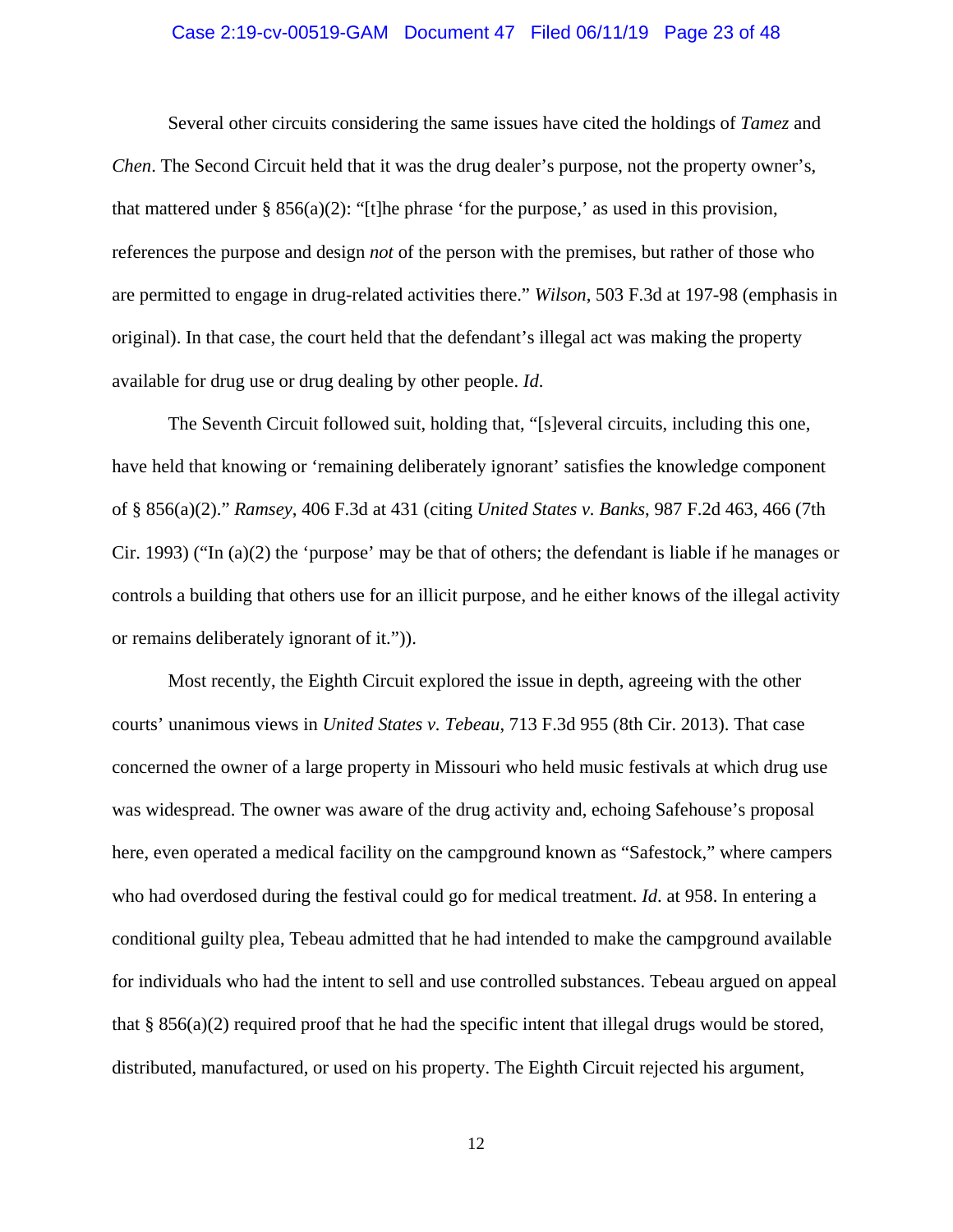#### Case 2:19-cv-00519-GAM Document 47 Filed 06/11/19 Page 24 of 48

agreeing with the other circuit courts that  $\S 856(a)(2)$  requires only that a defendant know that the drug selling and use were taking place on his property. *Id*. at 959-61 (stating that statutory interpretation requires consideration of the "bare meaning" of critical words or phrases, and that the "bare meaning" of the purpose requirement in  $\S 856(a)(2)$  did not require specific intent). Considering that the drug sellers openly marketed their products and campers who overdosed were taken to "Safestock," the court held that "[s]uch open and obvious use is precisely the conduct prohibited by § 856(a)(2)'s plain language[.]" *Id*.

The statutory language, contrary to Safehouse's suggestion, is not ambiguous. The government is not required to show that a defendant has the purpose to manufacture, distribute, store or use illegal drugs on the defendant's premises to establish a § 856(a)(2) violation. Instead, the government must show merely that Safehouse knowingly would allow people onto its property who have the purpose to use illegal drugs.

### **2. The Phrase "Except as Authorized by This Subchapter": Nothing in Subchapter I of the CSA Authorizes Consumption Rooms.**

Safehouse contends that the phrase "except as authorized by this subchapter" in § 856 is ambiguous. (ECF No. 3 at ¶ 100). Tellingly, Safehouse does not describe how this phrase is ambiguous or what alternative meanings it may have. And most importantly, no provision *anywhere* in the CSA authorizes Consumption Rooms.[6](#page-23-0)

The CSA is divided into two subchapters. Subchapter I is entitled "Control and Enforcement" and Subchapter II is entitled "Import and Export." Subchapter I is further divided

<span id="page-23-0"></span> $6$  Instead, Safehouse contradicts its own argument when it separately argues that § 856 "expressly exempts conduct authorized by Subchapter I from its civil and criminal penalties," thereby acknowledging the unambiguous scope of the "except as authorized" language. (ECF No. 3 at ¶ 86 (internal quotation marks and brackets omitted)). According to the plain language of the statute, as Safehouse apparently concedes, the phrase "[e]xcept as authorized by this subchapter" in § 856 refers to Subchapter I of the CSA.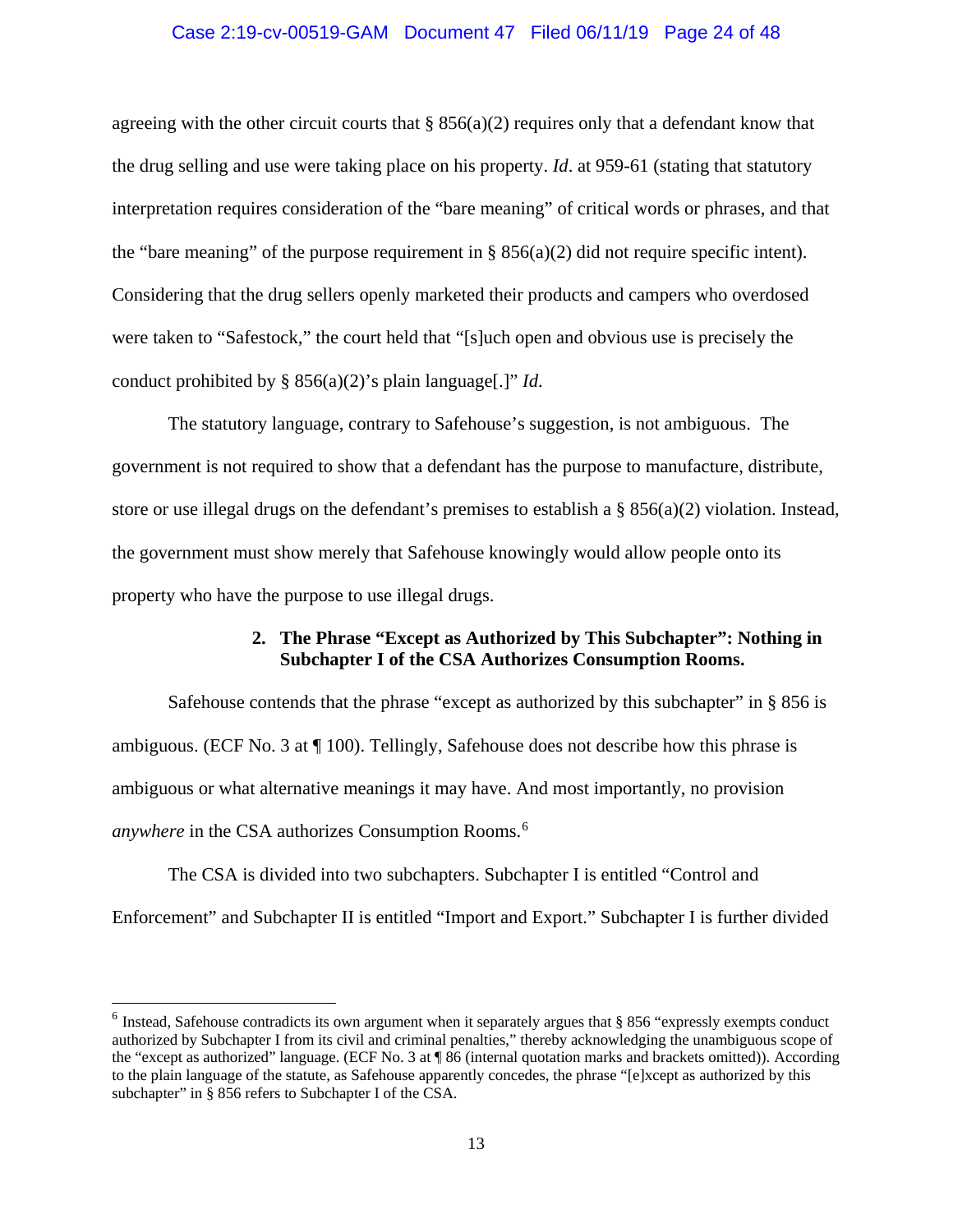#### Case 2:19-cv-00519-GAM Document 47 Filed 06/11/19 Page 25 of 48

into six parts. Relevant here, Part C governs the registration of and requirements for manufacturers, distributors, and dispensers of controlled substances. Part D establishes criminal offenses and penalties. Section  $856(a)(2)$  is within Part D. Thus, the phrase that begins § 856, "[e]xcept as authorized by this subchapter," refers to Subchapter I. Use of this phrase is common throughout Part D of Subchapter I. As one court explained:

This phrase – "except as authorized by this subchapter" – pervades the CSA's criminal prohibitions in Part D. *See*, *e.g.*, § 841(a)(1), (c)(1), (h)(1)(B); § 842(a)(6), (a)(8); § 843(c)(2)(A); § 856(a). Except for rare and limited instances, however, this Part of the CSA describes what is prohibited but does not elucidate what is authorized. *See id.* § 841(h)(3) (providing limited exceptions for some online offenses).

*United States v. Akinyoyenu*, 199 F. Supp. 3d 106, 113 (D.D.C. 2016) (emphasis in original). The *Akinyoyenu* court explained that "Part D is rife with sections that lay out actions that constitute criminal offenses unless they are authorized by the administrative requirements of Part  $C$  – for instance, the prerequisite that a practitioner register before she dispenses prescription drugs." *Id.* (emphasis in original). As "illustrated by these cross-referencing exceptions, 'except as authorized by this subchapter' means what its plain language suggests." *Id*. Specifically, any section of the CSA "can 'authorize' conduct." *Id*. "If a person does what is so authorized, the CSA prevents her from being prosecuted criminally." *Id*. (citing §§ 841(a)(1), (h)(1)(A)). Through this interlocking scheme, Congress "devised a closed regulatory system making it unlawful to manufacture, distribute, dispense, or possess any controlled substance except in a manner authorized by the CSA." *Gonzales v. Raich*, 545 U.S. 1, 13 (2005).

In asserting that its "overdose prevention services are legitimate medical services that fall under § 856's express exemption" (ECF No. 3 at ¶ 90), Safehouse improperly attempts to shoehorn its Consumption Room into conduct that Part C of Subchapter I authorizes. Safehouse contends that 21 C.F.R. § 1306.04, which is titled "[p]urpose of issue of prescription," permits its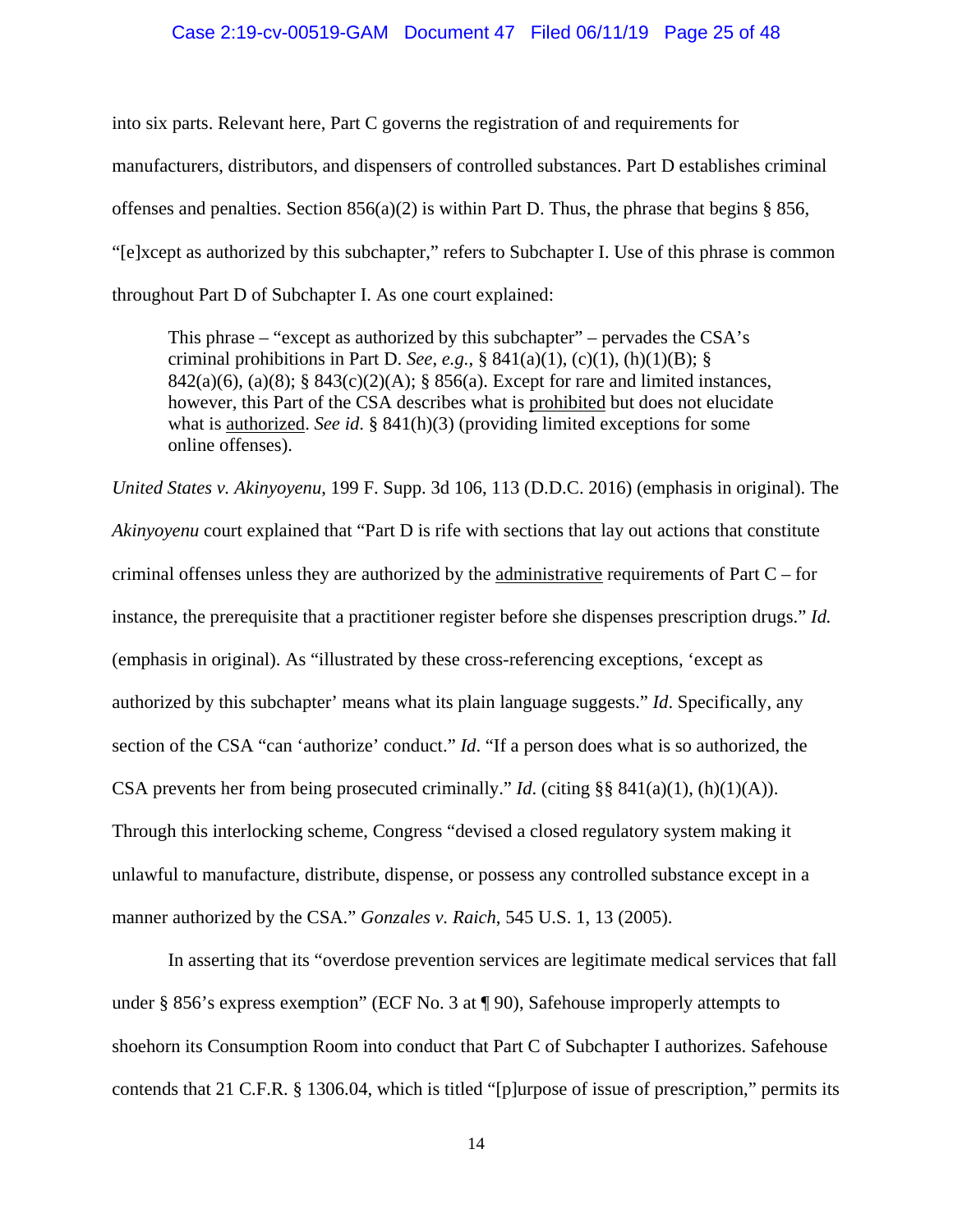## Case 2:19-cv-00519-GAM Document 47 Filed 06/11/19 Page 26 of 48

operation of a Consumption Room. This section provides, in relevant part, that "[a] prescription for a controlled substance to be effective must be issued for a legitimate medical purpose by an individual practitioner acting in the usual course of his professional practice." (*See* ECF No. 3 at  $\P$  8[7](#page-25-0)). While § 1306.04 may govern medication-assisted treatment,<sup>7</sup> the conduct at issue in this suit – providing a space for the supervised consumption of illegal drugs – is not authorized by this section nor any other section within Subchapter I. Safehouse's Consumption Rooms would *not* involve a prescription, and therefore § 1306.04 cannot authorize the relevant conduct, which is otherwise a violation of  $\S 856$  $\S 856$  $\S 856$ .<sup>8</sup>

Safehouse similarly relies on *Gonzales v. Oregon*, 546 U.S. 243, 270 (2006), for the proposition that "[t]he CSA does not generally 'regulate the practice of medicine,' except 'insofar as it bars doctors from using their prescription-writing powers as a means to engage in illicit drug dealing and trafficking as conventionally understood.'" (*See* ECF No. 3 at ¶ 44). But

*Surgeon General urges ER docs to advocate for evidence-based opioid treatment*, Steven Ross Johnson, Modern Healthcare (May 23, 2018) (available at https://www.modernhealthcare.com/article/20180523/NEWS/180529976/ surgeon-general- urges-er-docs-to-advocate-for-evidence-based-opioid-treatment).

<span id="page-25-0"></span> <sup>7</sup> Where medication-assisted treatment involves the dispensing of controlled substances (*i.e.*, methadone or buprenorphine), it must be carried out in conformity with the CSA. *See* 21 U.S.C. § 823(g).

<span id="page-25-1"></span><sup>8</sup> Safehouse contends that Consumption Rooms have been endorsed by professional associations and international bodies. (*See* ECF No. 3 at ¶ 88). Whether that is true does not change the illegality of such facilities. To the extent that is relevant at all, Safehouse does not contend that its proposed Consumption Rooms have the support of the U.S. Surgeon General or the Centers for Disease Control and Prevention, both of which Safehouse cites as authorities on the opioid crisis and supporters of sterile syringe exchange services. (*See id.* at ¶¶ 30, 57-59). Indeed, the U.S. Surgeon General does not support Consumption Rooms:

The Administration and the Surgeon General do not support so called "safe" injection sites as a means to combat the opioid epidemic and its consequences. In addition, there is no evidence to demonstrate that these illegal sites reduce drug use or significantly improve health outcomes for those with opioid use disorder. So called "safe" injection sites lack the necessary scientific support to be considered a standardized evidence-based practice in the U.S.

Additionally, the CDC published a guide outlining ten evidence-based strategies for preventing opioid overdose. This publication discusses targeted Naloxone distribution, and syringe services programs, among other measures, but does not include or endorse supervised injection. *See* Centers for Disease Control and Prevention. *Evidence-Based Strategies for Preventing Opioid Overdose: What's Working in the United States.* National Center for Injury Prevention and Control, Centers for Disease Control and Prevention, U.S. Department of Health and Human Services, 2018 (available at www. cdc.gov/drugoverdose/pdf/pubs/2018-evidence-based-strategies.pdf).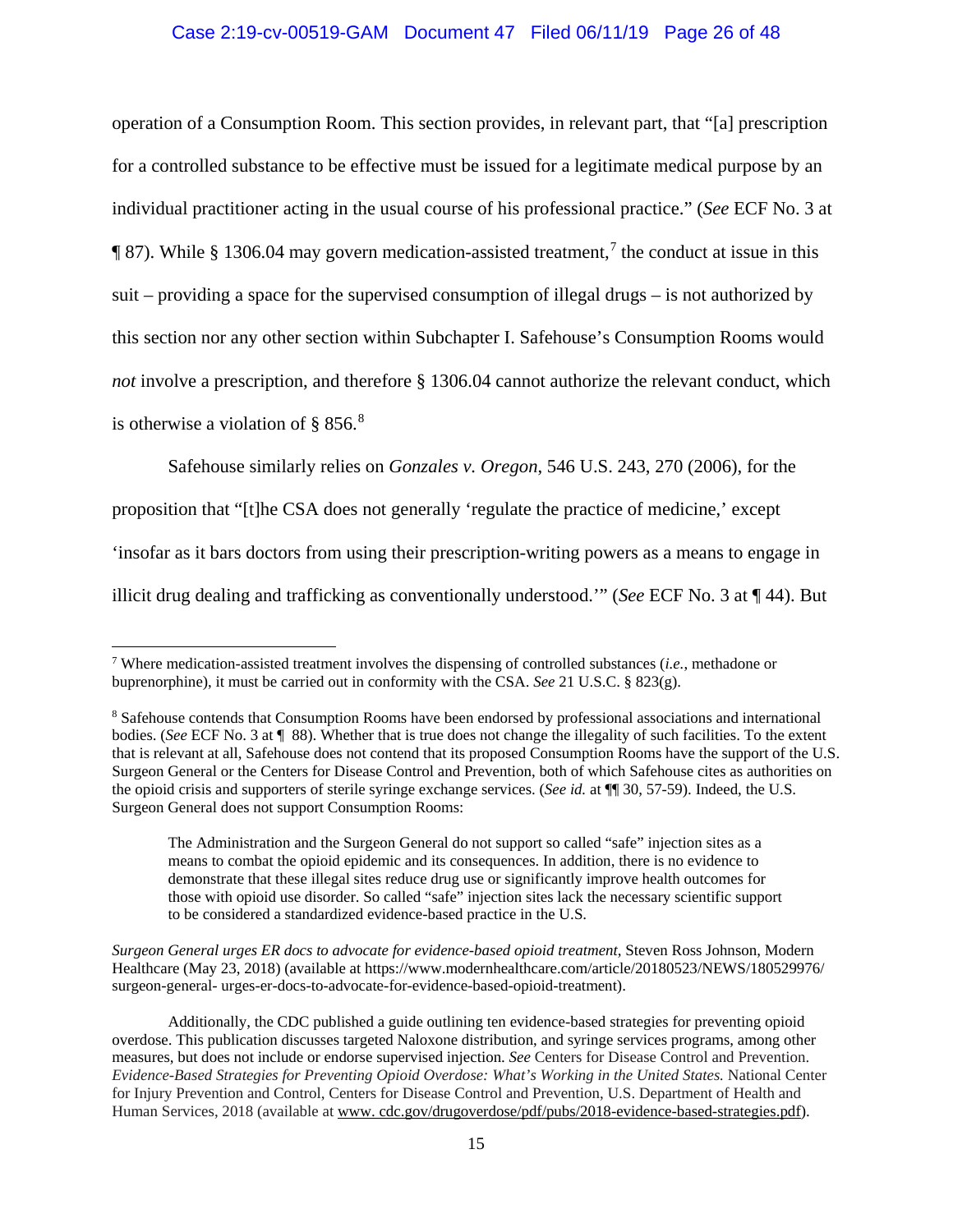#### Case 2:19-cv-00519-GAM Document 47 Filed 06/11/19 Page 27 of 48

Consumption Rooms are predicated on "participants" possessing illegal drugs and Safehouse making its facility available for the use of illegal drugs – two things the CSA expressly forbids. In any event, *Oregon* has no application here. *Oregon* addressed whether the U.S. Attorney General could unilaterally prohibit doctors in Oregon from prescribing drugs to assist in suicide by taking the position that assisting suicide is not a "legitimate medical practice" within the meaning of 21 C.F.R. § 1306.04, which governs the prescription of drugs. *Oregon*, 546 U.S. at 254-55. Safehouse's proposed prescribing and/or dispensing are not at issue; its proposed operation of a Consumption Room is. That falls outside the prescribing conduct authorized in 21 C.F.R. § 1306.04, and which § 856 explicitly prohibits.

### **3. The Phrase "illegal…use": § 856(a)(2) Squarely Applies to Safehouse Because People Would Use Illegal Drugs in Its Consumption Rooms.**

Safehouse next contends that  $\S$  856(a)(2) is ambiguous and should not apply to its proposed Consumption Rooms because the CSA purportedly does not define the phrase "unlawfully … using a controlled substance." (ECF No. 3 at ¶¶ 95-96). More specifically, Safehouse argues that the terms "unlawfully … using," when read together, render § 856 ambiguous because the CSA does not expressly criminalize drug "use." *Id.* Safehouse concludes that § 856(a)(2) therefore does not "plainly encompass" Safehouse's proposed activity. *Id*.

Safehouse's argument is irreconcilable with fundamental tenets of statutory construction and basic common sense. Section  $856(a)(2)$  unambiguously provides that the consumption of illegal drugs by others is among the illicit drug activities that a property owner cannot knowingly allow on his or her property. *See Tebeau*, 713 F.3d at 961 ("[O]pen and obvious drug use is precisely the conduct prohibited by  $\S$  856(a)(2)'s plain language."). Safehouse fails to provide any alternative interpretation that would provide meaning to all parts of  $\S 856(a)(2)$ ; indeed, there is no other reasonable interpretation.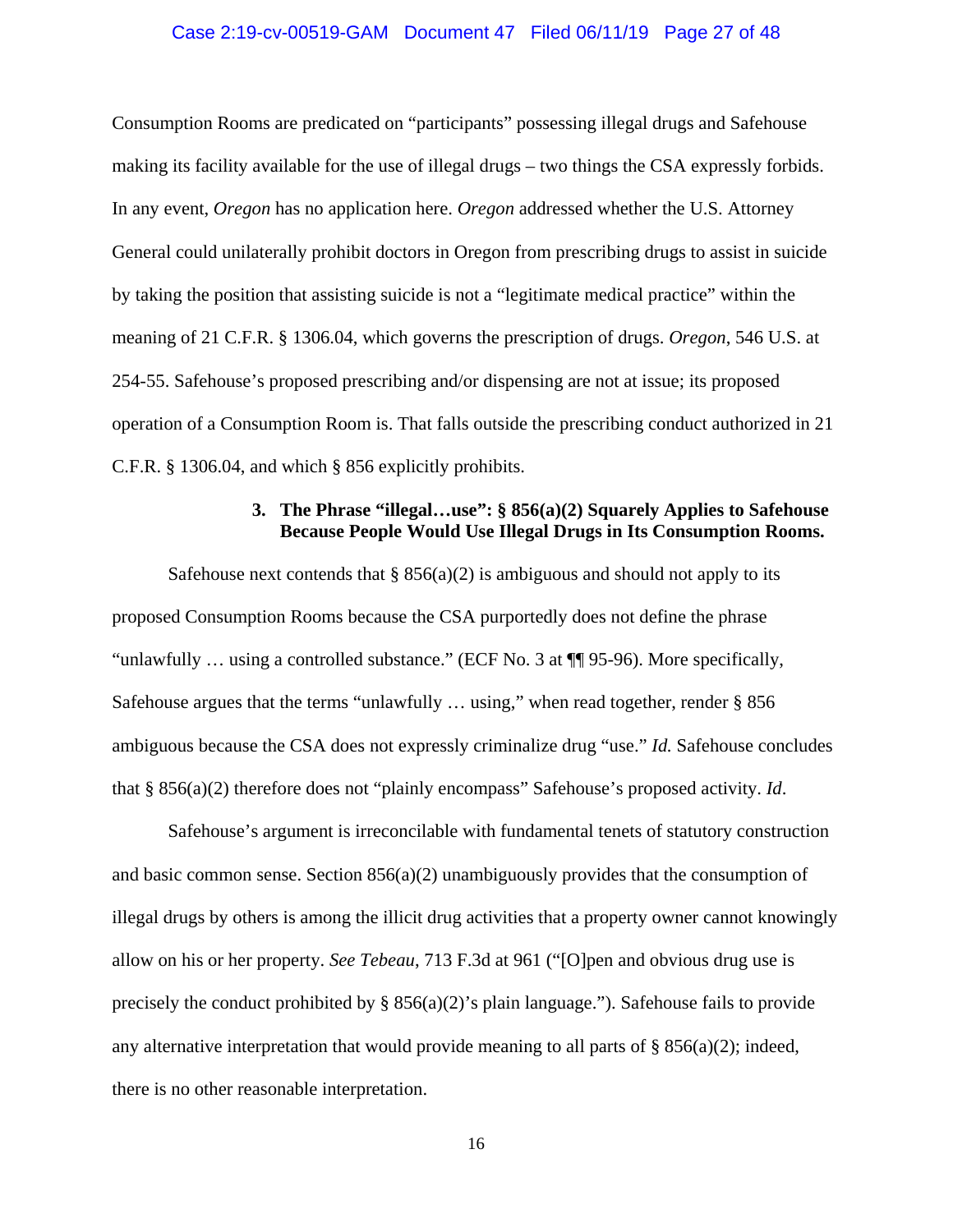# Case 2:19-cv-00519-GAM Document 47 Filed 06/11/19 Page 28 of 48

Section  $856(a)(2)$  provides that a person cannot "manage or control any place ... and make available for use, with or without compensation, the place for the purpose of unlawfully … using a controlled substance." While the CSA does not specifically criminalize the act of "using" a controlled substance, it criminalizes a necessary predicate to use – possession – and extensively contemplates the distinction between lawful and unlawful use. In passing the CSA, Congress found that many controlled substances "have a useful and legitimate medical purpose and are necessary to maintain the health and general welfare of the American people," but that "[t]he illegal importation, manufacture, distribution, and possession *and improper use* of controlled substances have a substantial and detrimental effect on the health and general welfare of the American people." 21 U.S.C. § 801(1)-(2) (emphasis added).

The CSA provides for the lawful use of controlled substances with a valid prescription to an "ultimate user." *See id*. § 829 ("Prescriptions"). The CSA defines an "ultimate user" as "a person who *has lawfully obtained*, and who possesses, a controlled substance for his own use or for the use of a member of his household[.]" *Id*. § 802(27) (emphasis added). For example, a terminal cancer patient under the care of a doctor may lawfully use a controlled substance like fentanyl with a valid prescription. By contrast, simple possession of a controlled substance is illegal "unless such substance was obtained directly, or pursuant to a valid prescription or order, from a practitioner, while acting in the course of his professional practice, or except as otherwise authorized by this subchapter or subchapter II." *Id*. § 844. Congress thus criminalized possession of illegally obtained controlled substances intended for personal use. *See United States v. Wallace*, 532 F.3d 126, 129 (2d Cir. 2008) ("Simple possession, in violation of 21 U.S.C. § 844, refers to possession for one's own use[.]") (internal quotation omitted). This made criminalizing illicit use unnecessary, because a user must first possess the illicit drug.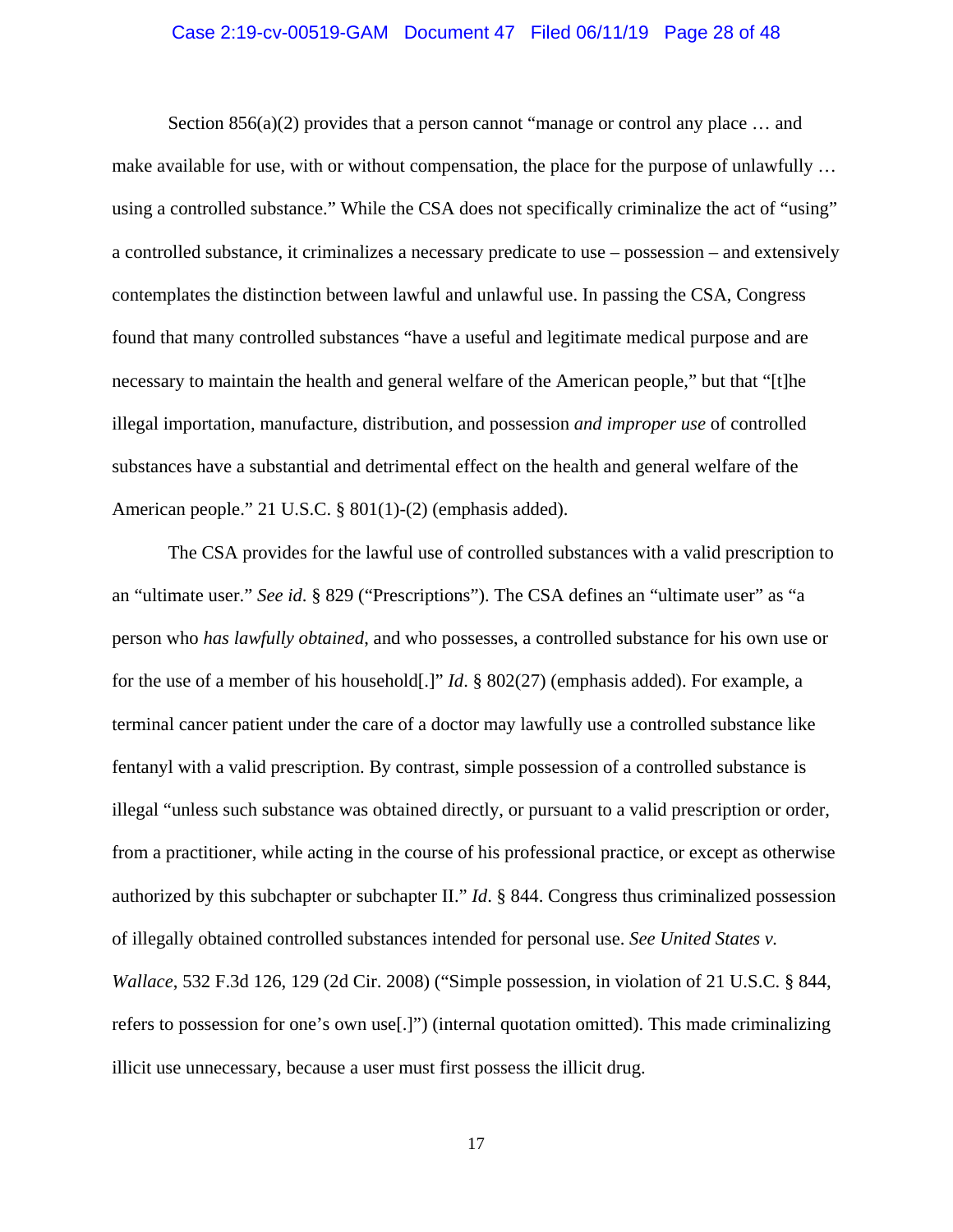## Case 2:19-cv-00519-GAM Document 47 Filed 06/11/19 Page 29 of 48

The Court must give effect to all parts of § 856(a)(2). *See Tavarez v. Klingensmith*, 372 F.3d 188, 190 (3d Cir. 2004). Section  $856(a)(2)$  refers to "unlawfully ... using a controlled substance" to distinguish the prohibited conduct, set forth in Part D of Subchapter I of the CSA, from the lawful uses of controlled substances contemplated by Part C. Otherwise  $\S 856(a)(2)$ could apply to hospitals, nursing homes, and other properties where people legally use controlled substances. Safehouse offers no alternative interpretation, much less a plausible interpretation, that would exclude Consumption Rooms from the CSA's prohibitions.<sup>[9](#page-28-0)</sup>

#### **C. None of Safehouse's Affirmative Defenses Has Merit**

# **1. Contrary to Safehouse's Contention, "Medical Necessity" Does Not Excuse a Violation of the CSA.**

Safehouse raises as an affirmative defense that its "proposed conduct is justified by

medical necessity to avoid imminent serious bodily injury and death." (ECF No. 3, Affirmative

Defense No. 2). The Supreme Court has already rejected this proposition in *United States v.* 

*Oakland Cannabis Buyers' Coop.*, 532 U.S. 483 (2001).

In *Oakland Cannabis Buyers' Cooperative*, California voters approved a measure

permitting the possession and cultivation of marijuana for medical use. The Oakland Cannabis

Buyers' Cooperative was a nonprofit organization with a physician serving as its medical

<span id="page-28-0"></span> <sup>9</sup> The Court should reject Safehouse's invocation of the rule of lenity because "[t]his case involves no ambiguity for the rule of lenity to resolve." *Gozlon-Peretz v. United States*, 498 U.S. 395, 410 (1991). Under the rule of lenity, "when ambiguity in a criminal statute cannot be clarified by either its legislative history or inferences drawn from the overall statutory scheme, the ambiguity is resolved in favor of the defendant." *United States v. Pollen*, 978 F.2d 78, 85 (3d Cir. 1992). The rule "requires more than a difficult interpretive question." *United States v. Flemming*, 617 F.3d 252, 270 (3d Cir. 2010). It applies only "if, after seizing everything from which aid can be derived, we can make no more than a guess as to what Congress intended." *Reno v. Koray*, 515 U.S. 50, 64-65 (1995) (internal quotations omitted) (holding that even differing judicial interpretations of a statute is insufficient to invoke the rule of lenity); *see also Huddleston v. United States,* 415 U.S. 814, 831 (1974) (the rule of lenity does not apply without a "grievous ambiguity"). Indeed, the rule only "comes into operation at the end of the process of construing what Congress has expressed, not at the beginning as an overriding consideration of being lenient to wrongdoers." *Gozlon-Peretz,* 498 U.S. at 410 (internal quotation omitted). As set forth above, § 856(a)(2) is not ambiguous at all, and certainly not so grievously ambiguous that the rule of lenity could apply.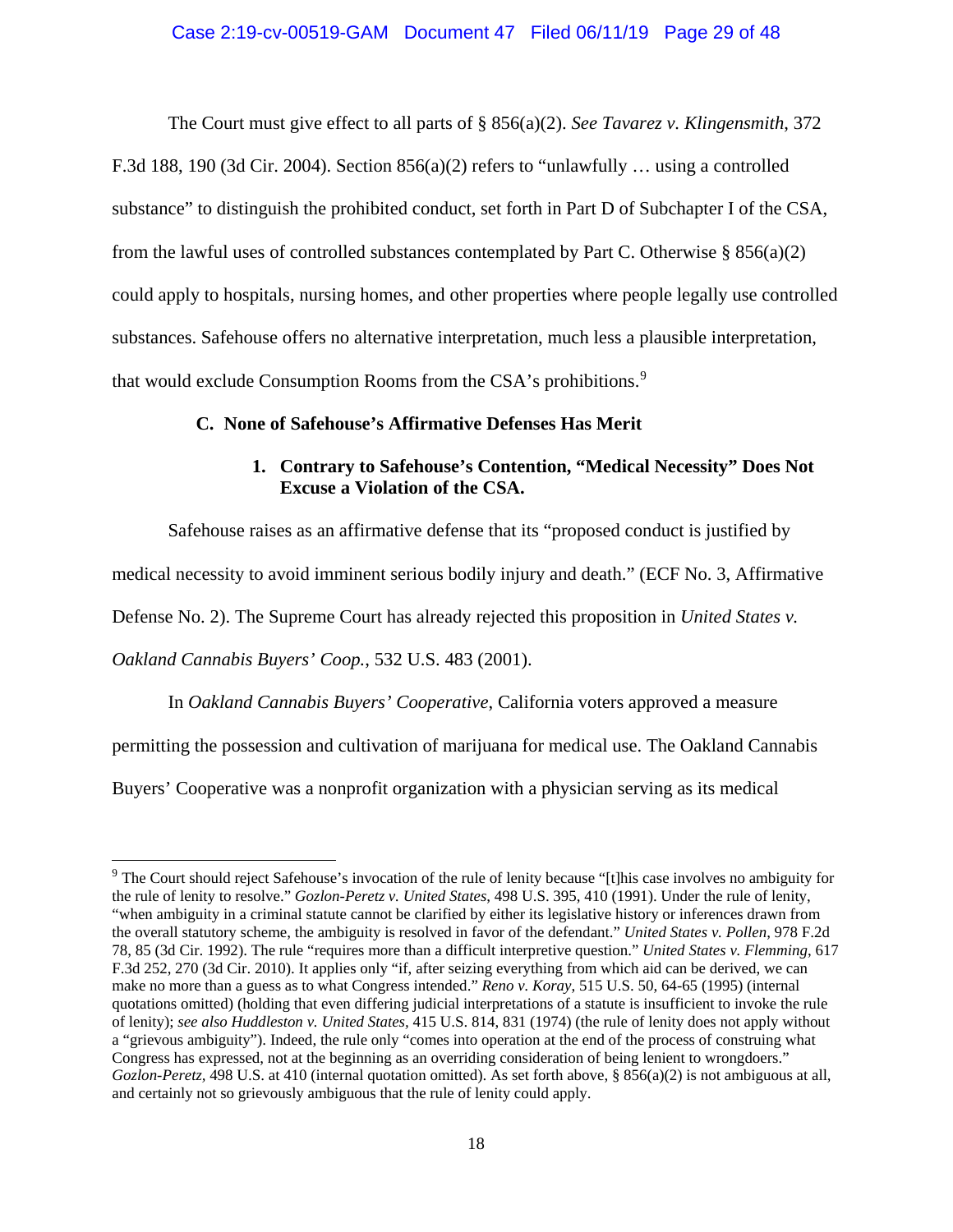#### Case 2:19-cv-00519-GAM Document 47 Filed 06/11/19 Page 30 of 48

director and with a staff of registered nurses. The United States sued to enjoin the Cooperative's operation. The Cooperative argued its members would suffer severe pain without the cannabis the Cooperative could medically provide. *United States v. Cannabis Cultivator Club*, 5 F. Supp. 2d 1086, 1101 (N.D. Cal. 1998). Like Safehouse, the Cooperative contended that, in violating federal law, it was choosing the lesser of two evils for the benefit of its members. It argued that  $\S$  841(a)(1), which prohibits the manufacture, distribution, dispensing, or possession of a controlled substance, was subject to an implied medical necessity exemption.

The Supreme Court expressly rejected a medical necessity exception to the CSA. *Oakland Cannabis Buyers' Coop.*, 532 U.S. at 490. The Court held that, because Congress classified marijuana as a Schedule I drug, the CSA reflects a determination that marijuana has no benefits warranting a medical exception. *Id.* ("[W]e need only recognize that a medical necessity exception for marijuana is at odds with the terms of the [CSA].") The Court also declared that "whether, as a policy matter, an exemption should be created is a question for legislative judgment, not judicial interference." *Id.* (internal quotation omitted).

Here, at the outset, Safehouse's argument is even less compelling than the Cooperative's because there is no state legislation supporting Safehouse's proposal. Additionally, the CSA contains no medical exception for heroin – a Schedule I drug – that would allow Safehouse's staff to "medically supervise" its injection. As Safehouse acknowledges and Congress has found, heroin has a high potential for abuse. It has no currently accepted medical use, and is not safe even under medical supervision. 21 U.S.C. § 812(b)(1)(B), (C). Safehouse's claimed medical necessity exception is an issue for legislative judgment, not judicial interference. Thus, the only lawful mechanism for Safehouse to pursue its goals is to petition Congress to amend the CSA.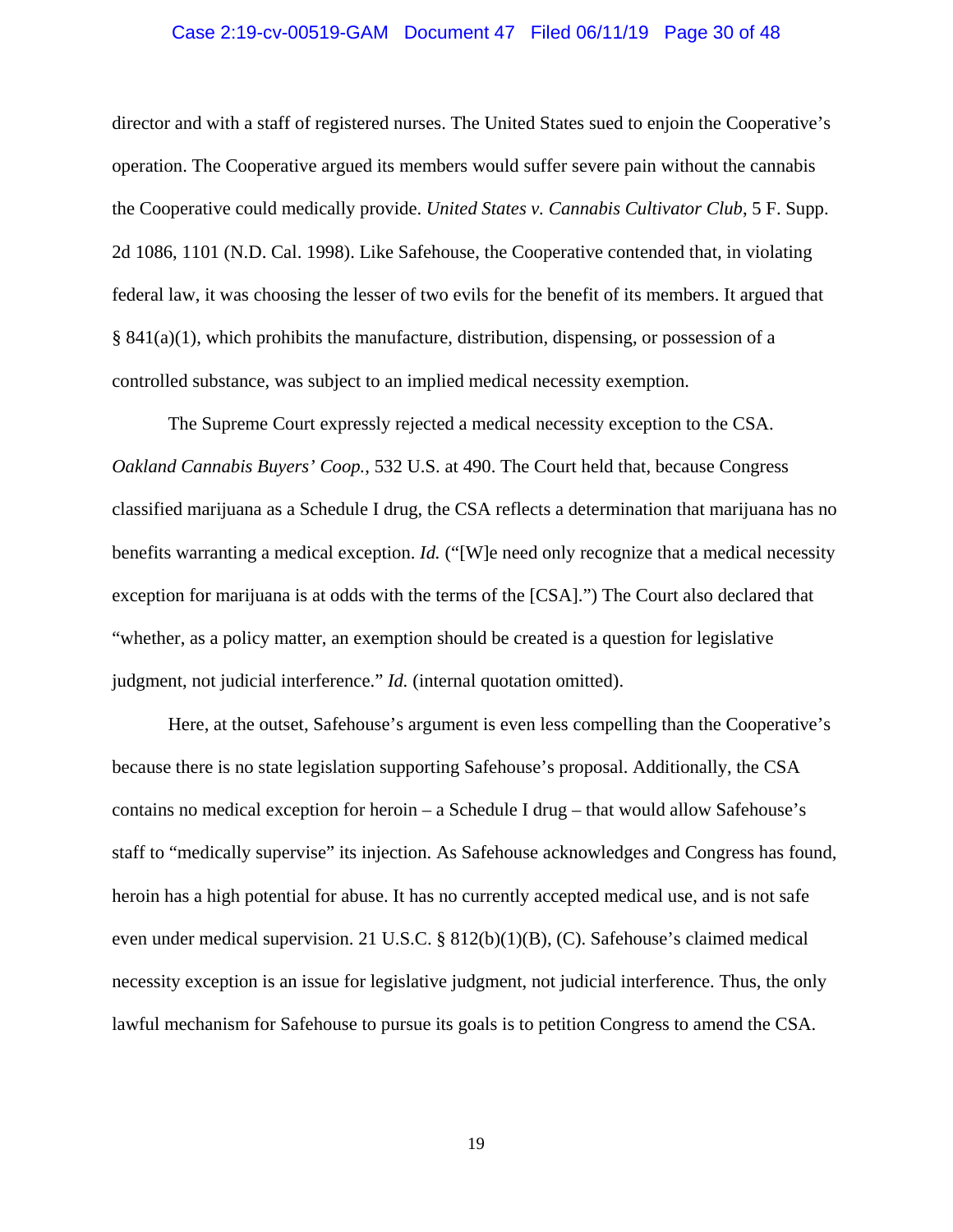### **2. Safehouse's Affirmative Defense that the CSA is Unconstitutional as Applied is Foreclosed by** *Gonzales v. Raich***.**

Equally flawed is Safehouse's contention that § 856 of the CSA is unconstitutional as applied to it because it intends to "produce no revenue" and to operate an "entirely local" "facility" that will not, for example, sell or manufacture unlawful drugs. (ECF No. 3 at  $\P$  112).<sup>[10](#page-30-0)</sup> The Court's decision in *Gonzales v. Raich*, 545 U.S. 1 (2005), squarely rejected a similar Commerce Clause challenge to the application of the CSA to individuals who grew or obtained marijuana at no cost for alleged "medicinal purposes." *Id.* at 5. The Supreme Court explained that its prior "case law firmly establishe[d] Congress' power to regulate purely local activities that are part of an economic class of activities that have a substantial effect on interstate commerce." *Id.* at 17; *see also Delaware Cty., Pa. v. Fed. Hous. Fin. Agency*, 747 F.3d 215, 226 (3d Cir. 2014) (same).

"[A] primary purpose of the CSA is to control the supply and demand of controlled substances in both lawful and unlawful drug markets." *Raich*, 545 U.S. at 19. "[W]hen it enacted comprehensive legislation to regulate the interstate market in a fungible commodity [such as marijuana, heroin, and other Schedule I drugs], Congress was acting well within its authority to 'make all Laws which shall be necessary and proper' to 'regulate Commerce . . . among the several States[.]'" *Id.* at 22 (quoting U.S. Const. Art. I, § 8)). That the CSA may "ensnare[]some purely intrastate activity is of no moment." *Id.* As the Supreme Court explained, "the CSA is a statute that directly regulates economic, commercial activity," and Congress permissibly chose to include "intrastate, noncommercial cultivation, possession and use of marijuana" within the CSA's prohibitions. *Id.* at 26.

<span id="page-30-0"></span><sup>&</sup>lt;sup>10</sup> To the extent that Safehouse is also challenging § 856(a)(2)'s facial constitutionality (*see* ECF No. 45, Affirmative Defense No. 4), the government reserves its right to address such a challenge in its reply brief.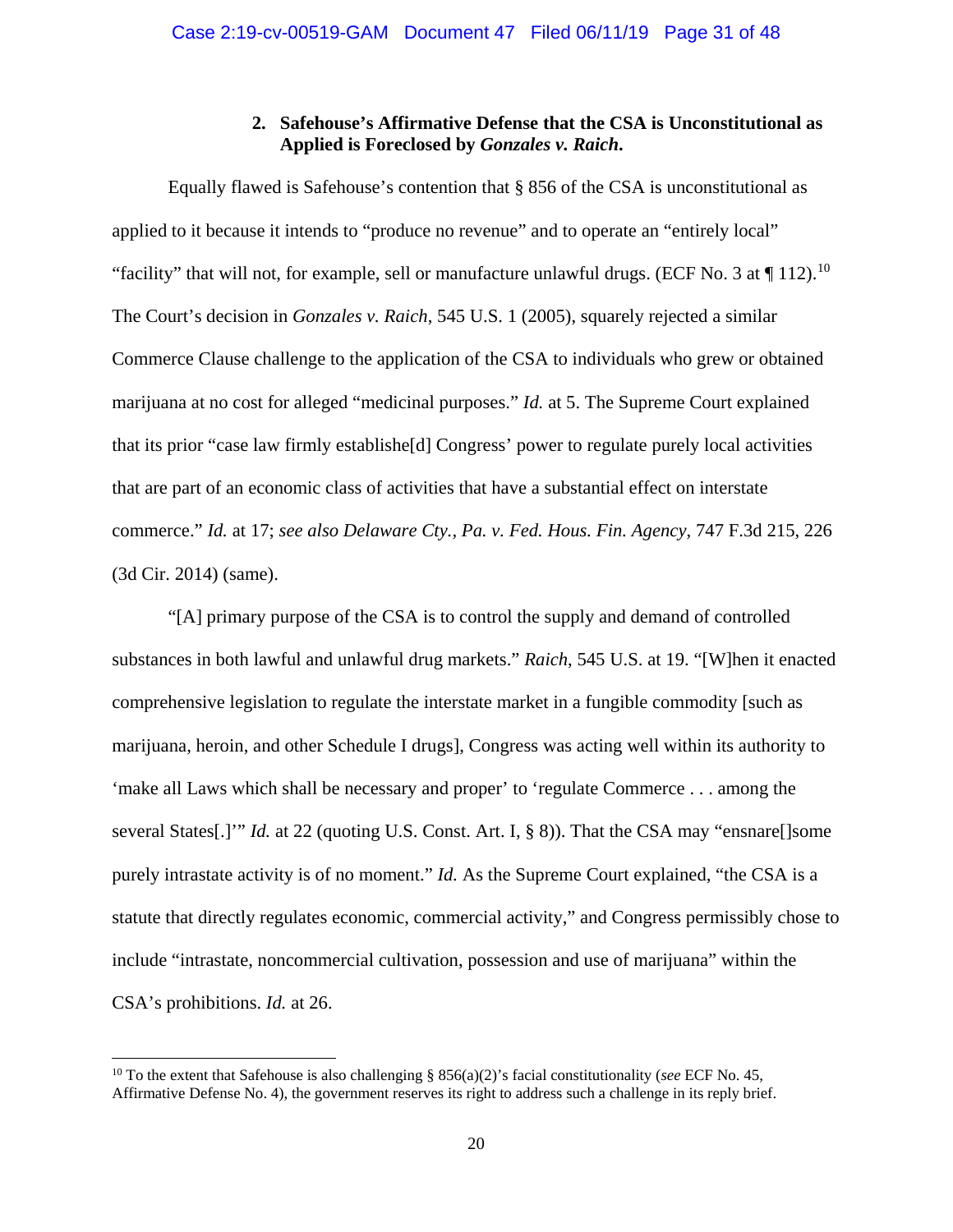#### Case 2:19-cv-00519-GAM Document 47 Filed 06/11/19 Page 32 of 48

The *Raich* holding applies squarely here. As the Supreme Court explained, "the activities regulated by the CSA are quintessentially economic"; "[t]he CSA is a statute that regulates the production, distribution, and consumption of commodities for which there is an established, and lucrative, interstate market." *Id*. at 25-26. No CSA provision creates an exemption from the CSA's categorical prohibition against maintaining or controlling drug-involved premises where, as here, the facility will be used by individuals who will possess or use Schedule I drugs such as heroin or other illegal drugs at the facility. As in *Raich*, the absence of such an exemption is not "of doubtful constitutionality," as Safehouse suggests. (*See* ECF No. 3 at ¶ 115). To the contrary, based on Congress' detailed findings regarding the flow of Schedule I drugs in the interstate market, "Congress could have rationally concluded that the aggregate impact on the national market of all the transactions exempted from federal supervision is unquestionably substantial." *Raich*, 545 U.S. at 32.

For example, when Congress enacted the CSA, it expressly found that "[a] major portion of the traffic in controlled substances flows through interstate and foreign commerce," and that even "[i]ncidents of the traffic [in controlled substances] which are not an integral part of the interstate or foreign flow, such as manufacture, local distribution, and *possession*, nonetheless have a substantial and direct effect upon interstate commerce." 21 U.S.C. § 801(3)(A) (emphasis added). That is because "controlled substances distributed locally usually have been transported in interstate commerce immediately before their distribution and controlled substances normally flow through interstate commerce prior to such possession." *Id.* § 801(3)(B), (C); *see also id.*  § 801(4) ("Local distribution and possession of controlled substances contribute to swelling the interstate traffic in such substances."). These findings foreclose Safehouse's assertion that Congress intended to exempt from § 856's scope its proposed Consumption Rooms. As Congress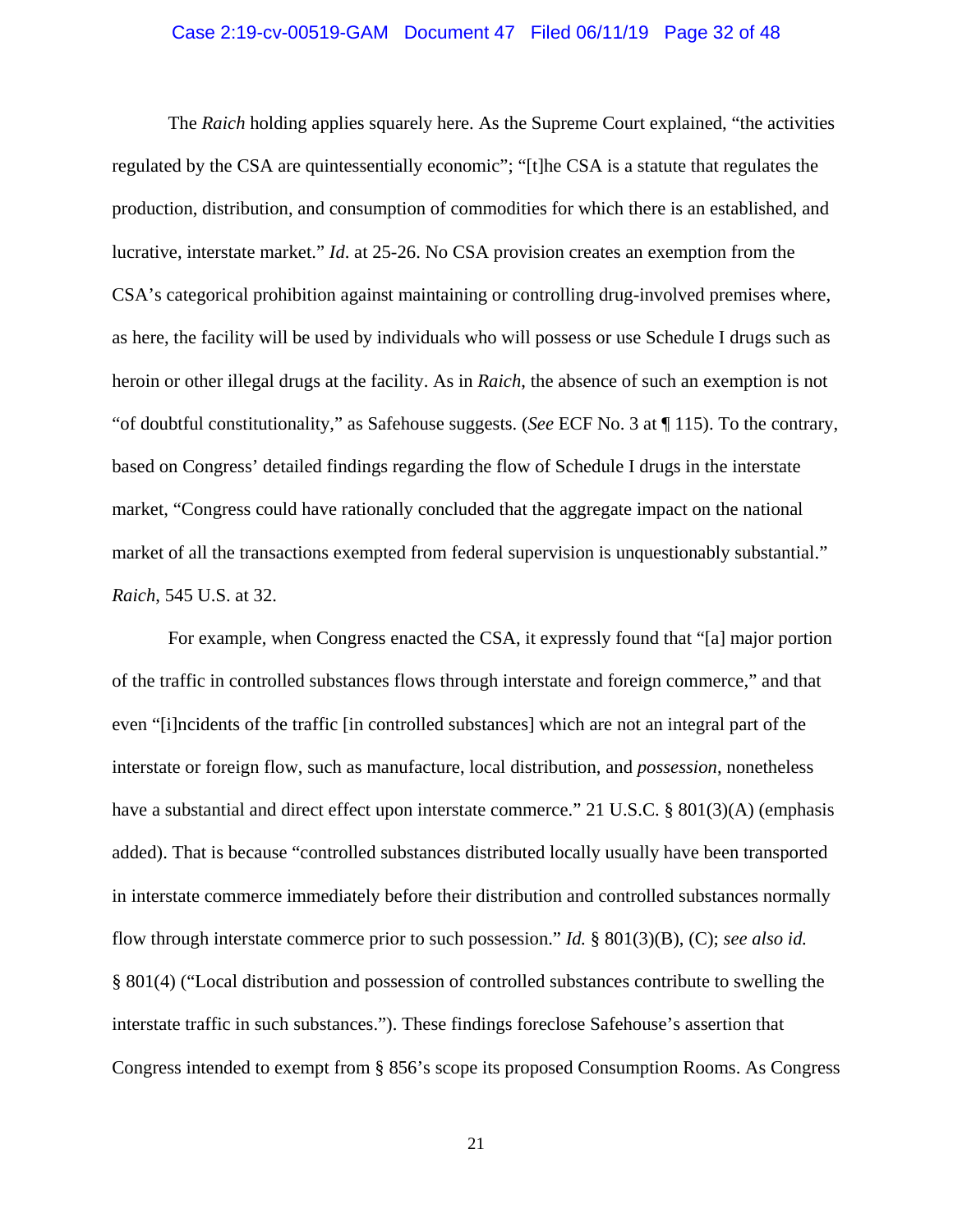#### Case 2:19-cv-00519-GAM Document 47 Filed 06/11/19 Page 33 of 48

expressly found, even purely "local" use and possession of controlled substances have a substantial impact on interstate commerce as evidenced by the fact that these drugs typically have moved through the interstate market before ending up in the hands of the individuals for whom Safehouse seeks to provide a Consumption Room. *See id.*; *see also Raich*, 545 U.S. at 32.

Nor do principles of federalism support Safehouse's claim that this Court should invalidate § 856 of the CSA. (*See* ECF No. 3 at ¶¶ 107-10) (alleging that the government's interpretation of § 856 wrongly creates "a general police power" and that the regulation of health and safety is generally left to the States). No provision of Pennsylvania law permits Safehouse to maintain or control its premises in a manner that directly conflicts with the prohibitions in § 856. Even if such a law existed, it could not "serve to place [Safehouse's] activities beyond congressional reach." *Raich*, 545 U.S. at 29. Indeed, "[t]he Supremacy Clause unambiguously provides that if there is any conflict between federal and state law, federal law shall prevail. It is beyond peradventure that federal power over commerce is 'superior to that of the States to provide for the welfare or necessities of their inhabitants,' however legitimate or dire those necessities may be." *Id.* (internal citation omitted).

#### **3. Safehouse's Claim that the Religious Freedom Restoration Act Protects Its Religious Expression Fails as a Matter of Law.**

Finally, Safehouse asserts that maintaining a place for the supervised consumption of illegal drugs "is an exercise of the religious beliefs of its Board of Directors, who hold as core tenets preserving life, providing shelter to neighbors, and ministering to those most in need of physical and spiritual care." (*See* ECF No. 3, Preliminary Statement at 3). While Safehouse does not contend that its founders' faiths explicitly direct them to operate Consumption Rooms, it contends that "the provision of overdose prevention service *effectuates* their religious obligation to preserve life, provide shelter to our neighbors, and to do everything possible to care for the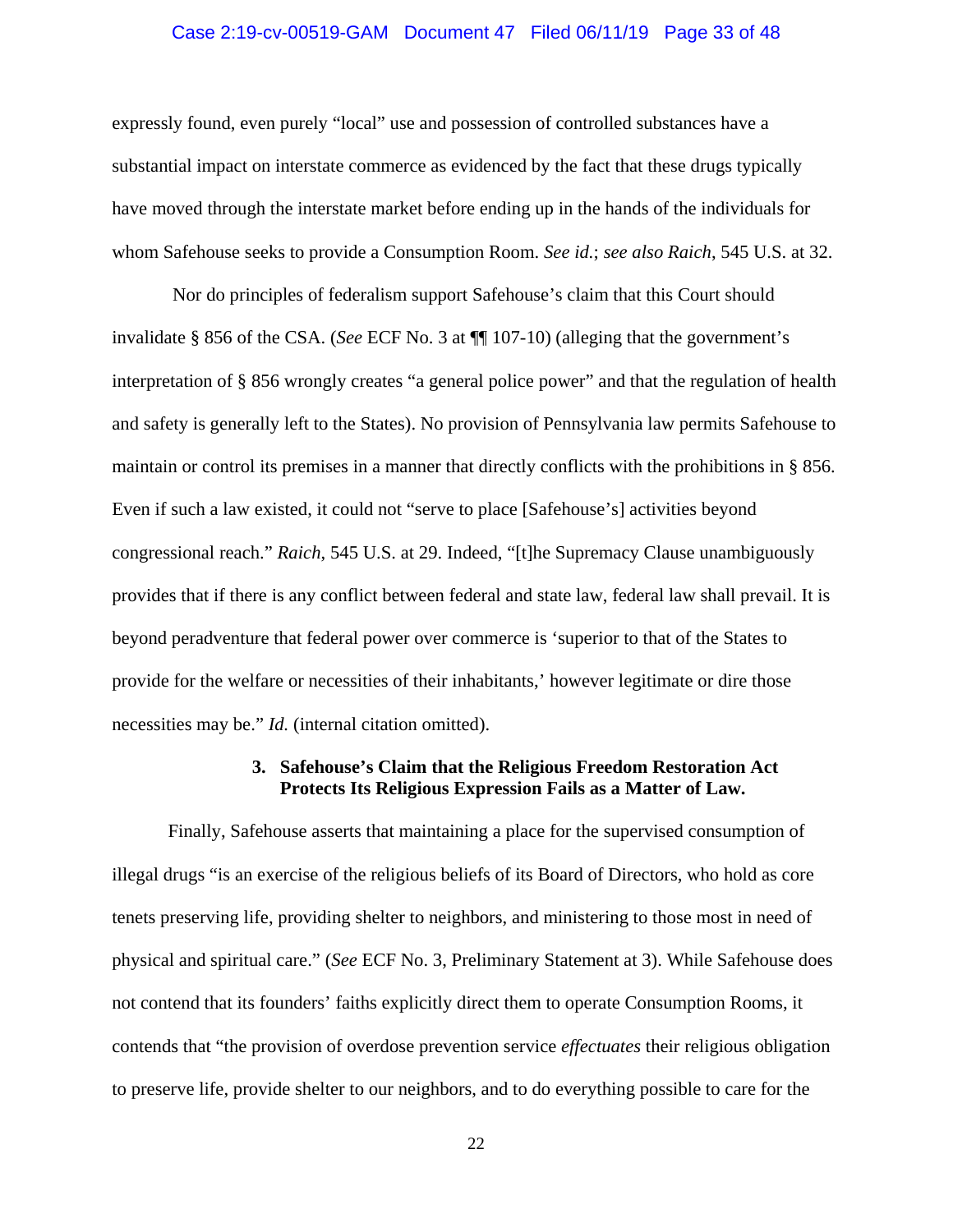#### Case 2:19-cv-00519-GAM Document 47 Filed 06/11/19 Page 34 of 48

sick." (*Id.* at 40,  $\P$  128) (emphasis added). Safehouse<sup>[11](#page-33-0)</sup> therefore seeks a declaration that any prohibition on its operation of a supervised Consumption Room would violate the Religious Freedom and Restoration Act, 42 U.S.C. § 2000bb *et seq.* ("RFRA")*.*

RFRA prevents the federal government from "substantially burden[ing] a person's exercise of religion" unless the government "demonstrates that application of the burden to the person  $- (1)$  is in furtherance of a compelling government interest; and  $(2)$  is the least restrictive means of furthering that compelling government interest." *Id.* § 2000bb-1(a), (b). To invoke RFRA in the first place, however, a claimant must make out a *prima facie* case that (1) it possesses a sincerely held belief that (2) is religious in nature, and (3) application of the challenged law would substantially burden the litigant's religious belief. *See United States v. Stimler*, 864 F.3d 253, 267-68 (3d Cir. 2017), *vacated on other grounds by United States v. Goldstein*, 902 F.3d 411 (3d Cir. 2018).

Defendants assert that § 856's application to Safehouse violates RFRA inasmuch as it "burdens Safehouse by forcing it to choose between the exercise of its founders' and directors' religious beliefs" and conformity with the law. (ECF No. 3 at ¶ 129). Safehouse's RFRA claim fails as a matter of law. Safehouse cannot show that application of § 856(a) is a substantial burden upon its religious exercise because its founders and board members have multiple legal alternatives for effectuating their religious beliefs. (*See, e.g.*, ECF No. 3 at ¶ 33). Furthermore, even accepting all well-pleaded allegations in Defendants' counterclaim as true, Safehouse

<span id="page-33-0"></span> $11$  For the limited purposes of this Rule 12 motion, the government does not contest that Safehouse is an entity that can engage in religious exercise, *see Burwell v. Hobby Lobby Stores, Inc.*, 573 U.S. 682 (2014), or that Safehouse has standing to assert the religious free exercise rights of its board members, *see Curto v. A Country Place Condo. Ass'n*, 921 F.3d 405, 410 n.2 (3d. Cir. 2019) (stating a condo association lacked associational standing to assert the religious free exercise rights of its Orthodox Jewish members where the association did not have a religious purpose). The government reserves its right to raise such arguments in the future.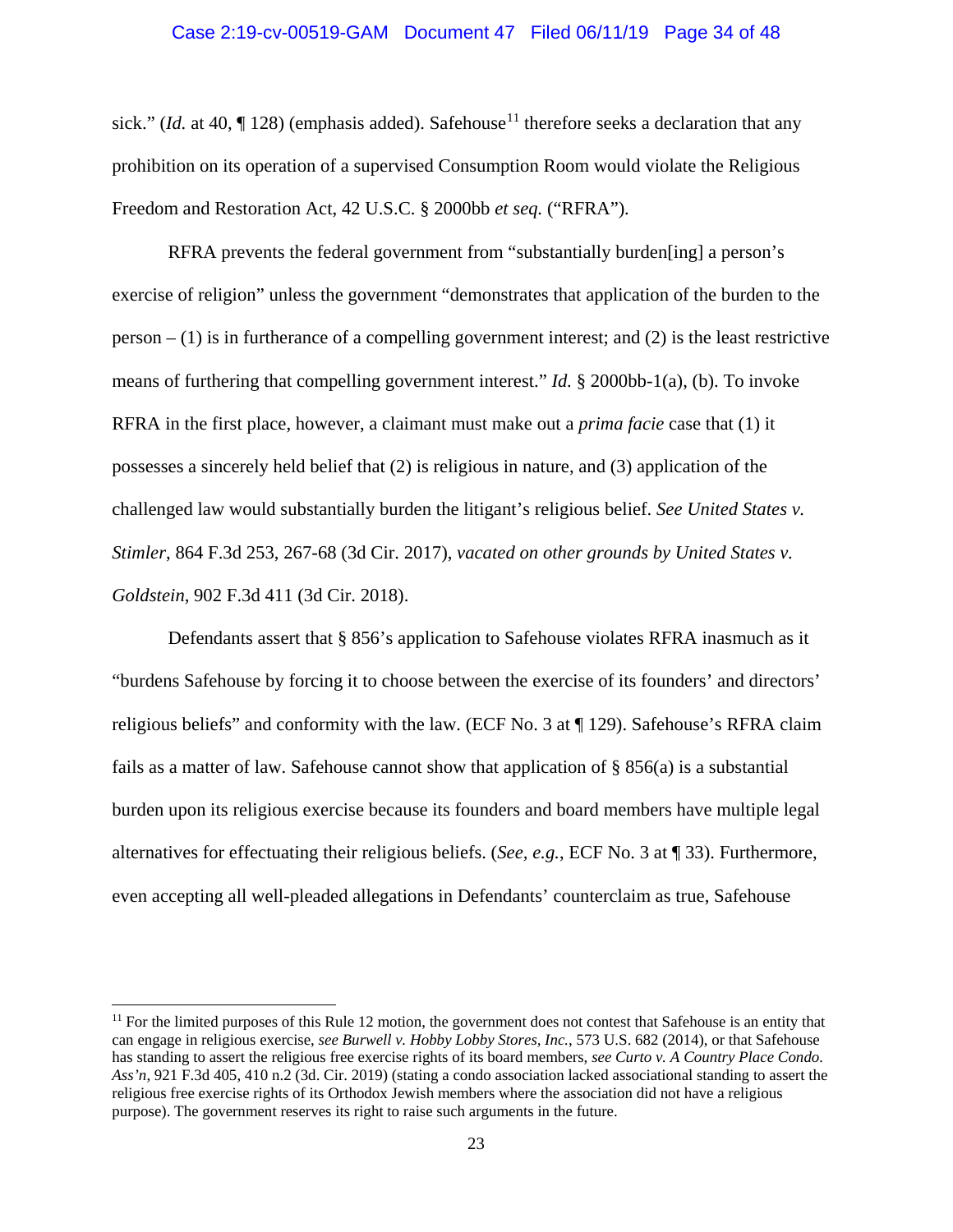#### Case 2:19-cv-00519-GAM Document 47 Filed 06/11/19 Page 35 of 48

continually asserts that its true motivation is socio-political or philosophical – not religious – and thus not protected by RFRA.

### **a. Application of § 856(a) to Safehouse Does Not Substantially Burden Defendants' Claimed Religious Beliefs.**

Whether the government has imposed a "substantial burden" under RFRA is a legal conclusion, not an issue of fact. *Geneva College v. Sec'y U.S. HHS*, 778 F.3d 422, 436 (3d Cir. 2015); *see also Little Sisters of the Poor Home for the Aged v. Burwell*, 794 F.3d 1151, 1176 (10th Cir. 2015) ("[C]ourts – not plaintiffs – must determine if a law or policy substantially burdens religious exercise."); *Kaemmerling v. Lappin*, 553 F.3d 669, 679 (D.C. Cir. 2008) (not "accepting as true" the legal conclusion regarding substantial burden in reviewing a district court's dismissal of a RFRA claim). A court must not accept every allegation of substantial burden without question. *Real Alternatives, Inc. v. Sec'y of HHS*, 867 F.3d 338, 357 (3d Cir. 2017). "To the contrary, RFRA's demand for judicial review has been recognized by the Supreme Court, [the Third Circuit] in *Geneva*, and by virtually all of our sister circuits, which have not hesitated to examine whether an alleged burden is sufficiently 'substantial' under RFRA." *Id*. at 357.

Government action does not constitute a substantial burden if it "does not coerce the individuals to violate their religious beliefs or deny them the 'rights, benefits, and privileges enjoyed by other citizens.'" *Geneva*, 778 F.3d at 442 (quoting *Lyng v. NW Indian Cemetery Protective Ass'n*, 485 U.S. 439, 449 (1988)). Rather, a substantial burden only exists if: "1) a follower is forced to choose between following the precepts of his religion and forfeiting benefits otherwise generally available . . . versus abandoning one of the precepts of his religion in order to receive a benefit; OR 2) the Government puts substantial pressure on an adherent to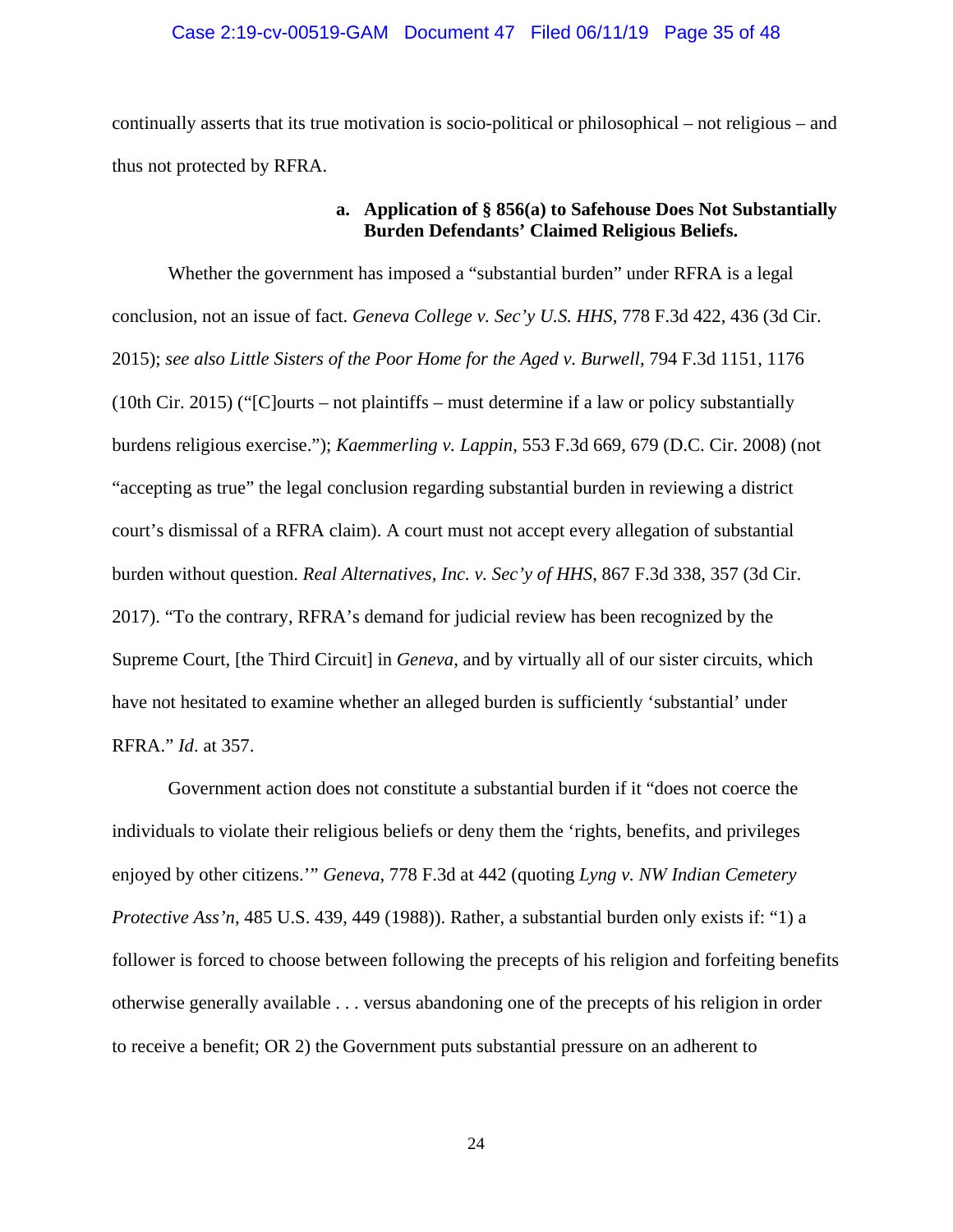#### Case 2:19-cv-00519-GAM Document 47 Filed 06/11/19 Page 36 of 48

substantially modify his behavior and to violate his beliefs." *Real Alternatives*, 867 F.3d at 356 (quoting *Mack v. Warden Loretto FCI*, 839 F.3d 286, 304 (3d Cir. 2016)).

In enforcing the CSA, the government is not coercing Safehouse, its founders, or board members to act. There is no affirmative obligation on Safehouse to act at all, or to act in a way that violates its religious beliefs. *See Lyng*, 485 U.S. at 450-51. *Cf. Goodall by Goodall v. Stafford Cnty. Sch. Bd.*, 60 F.3d 168, 172-73 (4th Cir. 1995) (no substantial burden where plaintiffs were neither compelled to engage in conduct proscribed by their religious beliefs nor forced to abstain from any action which their religion mandates that they take). The government is also not preventing Safehouse from engaging in activity in which others may engage. There is no generally available right to possess illegal drugs or to provide a forum for using them. This prohibition applies to everyone with equal force – regardless of religion.

The government also is not pressuring Safehouse to modify its behavior or cease a religious exercise. Safehouse does not contend that its founders or board members have or are maintaining a place for the supervised use of illegal drugs.Instead, Defendants assert their wish to do so. However, in the absence of active religious exercise or a history of practice, Safehouse cannot assert that the government is forcing it to modify its behavior. Rather, the government is asking Safehouse to maintain the *status quo* and refrain from embarking on a path of illegality without legislative action authorizing it to do so. The government asks Safehouse only to obey the law by refraining from maintaining a place for the illegal use of deadly drugs. "A government action or regulation does not rise to the level of a substantial burden on religious exercise if it merely prevents the adherent from . . . acting in a way that is not otherwise generally allowed." *Adkins v. Kaspar*, 393 F.3d 559, 570 (5th Cir. 2004); *cf. Washington v. Klem*, 497 F.3d 272, 279 (3d Cir. 2007); *Smith v. Kyler*, 295 F. App'x 479, 483 (3d Cir. 2008)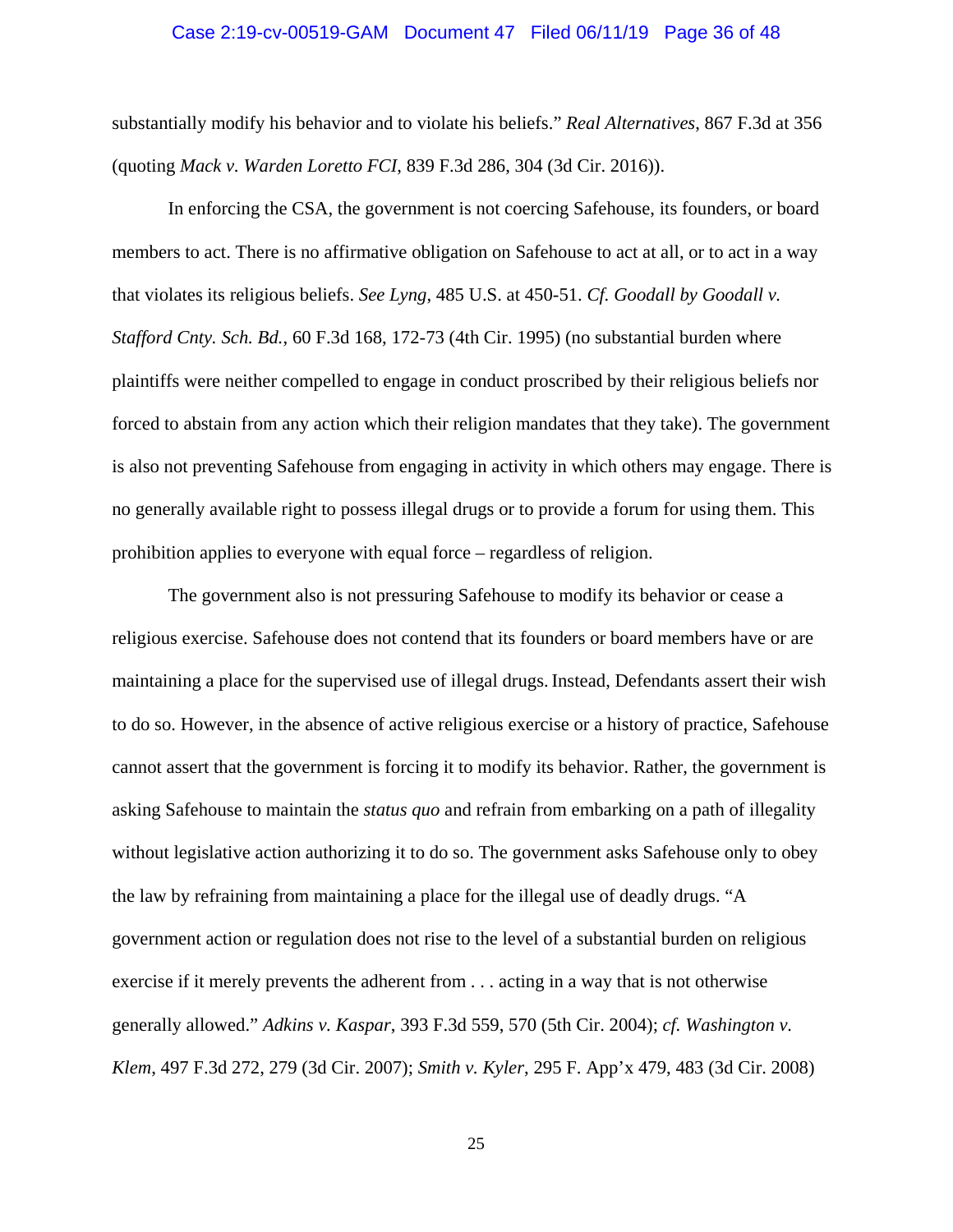#### Case 2:19-cv-00519-GAM Document 47 Filed 06/11/19 Page 37 of 48

(noting that the plaintiff had not been denied a benefit because of his religious beliefs or forced to modify his behavior).

Even if this Court accepts Safehouse's contention that it seeks to begin a new religious exercise, without history or precedent, and that enforcement of the CSA burdens its ability to do so, this Court can rule as a matter of law that there is no substantial burden here. Enforcement of § 856 of the CSA does not require Safehouse to abandon its founders' core tenants of preserving life, providing shelter to neighbors, and helping the sick. At most, it restricts "one of a multitude of means," which does not constitute a substantial burden. *Henderson v. Kennedy*, 253 F.3d 12, 15 (D.C. Cir. 2001).

In determining whether any asserted burden is substantial, this Court can consider whether Safehouse's founders and board members have acceptable alternative legal means to practice their religion that do not involve violating the CSA. *See Stimler*, 864 F.3d at 268. *See Cheffer v. Reno*, 55 F.3d 1517, 1522 (11th Cir. 1995) (no substantial burden in Act restricting access to abortion clinics where plaintiffs did not allege that their religion required them to physically obstruct clinic areas and the plaintiffs otherwise had "ample avenues open" by which they could express their deeply held beliefs); *Planned Parenthood Ass'n v. Walton*, 949 F. Supp. 290, 296 (E.D. Pa. 1996) (same); *Mahoney v. Doe*, 642 F.3d 1112, 1120-21 (D.C. Cir. 2011) (no RFRA violation for plaintiff barred from chalking the sidewalk in front of the White House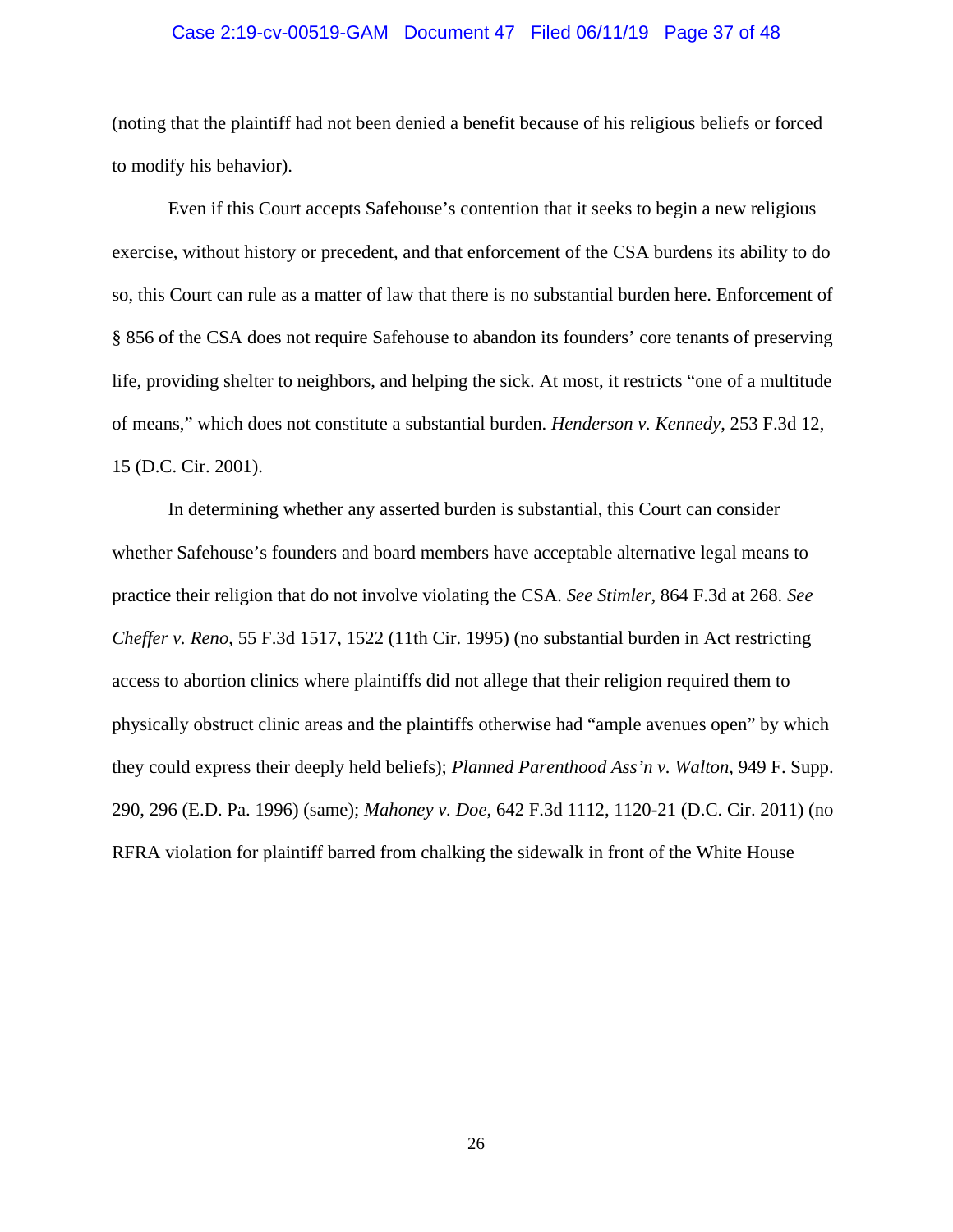#### Case 2:19-cv-00519-GAM Document 47 Filed 06/11/19 Page 38 of 48

where plaintiff did not claim that chalk art was the exclusive medium through which he could express his religious views).<sup>[12](#page-37-0)</sup>

In *Stimler*, the Third Circuit affirmed the district court's denial of a motion to dismiss a criminal indictment under RFRA. The defendants were three Orthodox Jewish rabbis who were charged with various kidnapping-related offenses in connection with their religiously inspired attempts to forcibly help Orthodox Jewish women obtain divorces from their recalcitrant husbands. *Stimler*, 864 F.3d at 259. In weighing whether the criminal prosecution imposed a substantial burden, the district court considered that when a husband refuses to consent to divorce, it is considered a religious commandment or a "mitzvah" in Orthodox Judaism to assist a woman in obtaining consent, and that Jewish law authorizes "certain forms of force" in providing such assistance. *United States v. Epstein*, 91 F. Supp. 3d 573, 580 (D.N.J. 2015).

While the district court accepted that helping a woman to obtain a religious divorce was authorized by Jewish law and therefore part of the defendants' legitimate religious exercise, it held that "there is also no dispute that there are alternative means of coercion to perform this mitzvah," including secular legal methods. *Id.* at 582. The court held that "[t]hese alternative and meaningful means . . . do not violate the criminal laws of the United States, yet still permit Orthodox Jews to participate in the mitzvah[.]" *Id.* at 582. Because "acceptable alternative means of religious practice . . . remained available to the defendants," the Third Circuit affirmed the

<span id="page-37-0"></span> <sup>12</sup> *See also Patel v. U.S. Bureau of Prisons*, 515 F.3d 807, 813-14 (8th Cir. 2008) (BOP's refusal to provide halal meat meals did not constitute a substantial burden on inmate's religion where inmate had not "exhausted alternative means of accommodating his religious dietary needs"); *Watkins v. Shabazz*, 180 F. App'x 773, 775 (9th Cir. 2006) (not precedential) (no substantial burden because defendants gave the inmate two alternatives – eating the nutritionally adequate meat-substitute meals or finding an outside organization to provide halal meat); *cf. Cash v. IRS*, 2019 U.S. Dist. LEXIS 11603, at \*26 (M.D. Pa. 2019) (individual mandate of Affordable Care Act did not put substantial pressure on an individual to modify his behavior and violate his religious beliefs where he had the option to make a shared responsibility payment in lieu of obtaining health insurance); *Allah v. Stachelek*, 1998 U.S. Dist. LEXIS 7972, at \*42 (E.D. Pa. May 29, 1998) (no RFRA violation where plaintiffs had alternatives available to comply with their religious beliefs).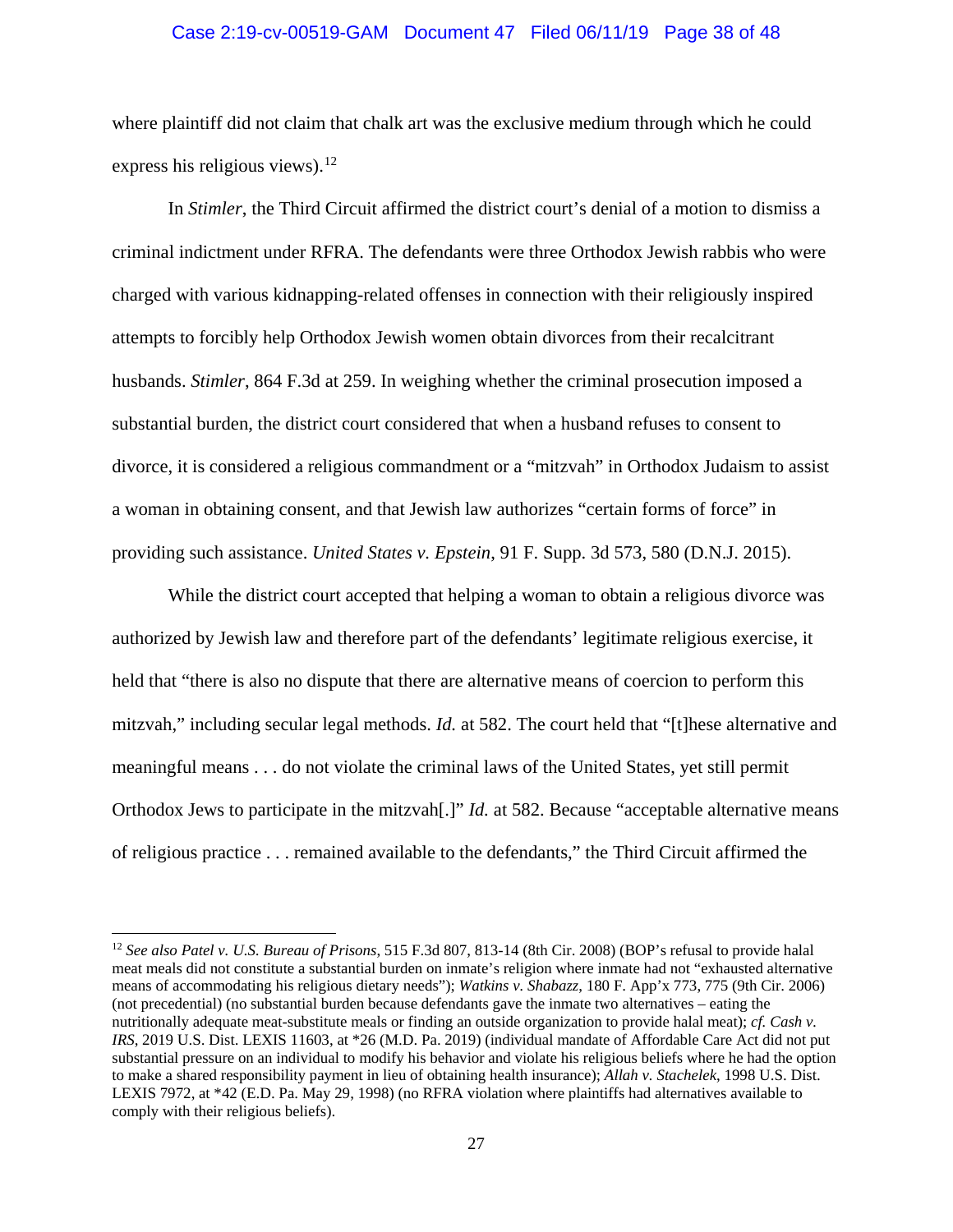#### Case 2:19-cv-00519-GAM Document 47 Filed 06/11/19 Page 39 of 48

district court's determination that indictment for kidnapping did not substantially burden the defendant's religious exercise. *Stimler*, 864 F.3d at 268, *affirming Epstein*, 91 F. Supp. 3d 573.

Similarly, in *Henderson v. Kennedy*, the D.C. Circuit considered a RFRA claim by claimants challenging a ban on t-shirt sales on the National Mall, who contended they were Christians obligated to preach the gospel "to the whole world . . . by all available means," including offering religious t-shirts for sale. 253 F.3d 12, 15 (D.C. Cir. 2001). The D.C. Circuit held the claimants could not show a substantial burden because they could not claim that a ban on certain commercial activity on the Mall either forced them to engage in conduct forbidden by their religion or prevented them from engaging in conduct their religion required. *See id.*  Furthermore, the claimants' broad religious conviction that they must spread the gospel by "all available means" was not substantially burdened by a restriction on the sales of t-shirts because claimants had other means to satisfy their religious requirement, including distributing t-shirts for free or selling them in surrounding areas. *Id.* at 17.

Like the RFRA claimants in *Stimler* and *Henderson*, Safehouse, too, has multiple legal ways in which its founders and board members may satisfy their religious beliefs that they must shelter their neighbors, administer to the sick, and work to save lives. In fact, Safehouse's Complaint details multiple beneficial ways in which its organizers plan to work to ease the toll of the opioid crisis. Safehouse contends it plans to assess an individual's physical and behavioral health status, provide sterile drug consumption equipment, offer overdose reversal, wound care, and primary care services, on-site education and counseling, on-site medication-assisted treatment and recovery counseling, distribution of Naloxone, and access to social services such as housing, public benefits, and legal services. (ECF No. 3 at ¶ 33).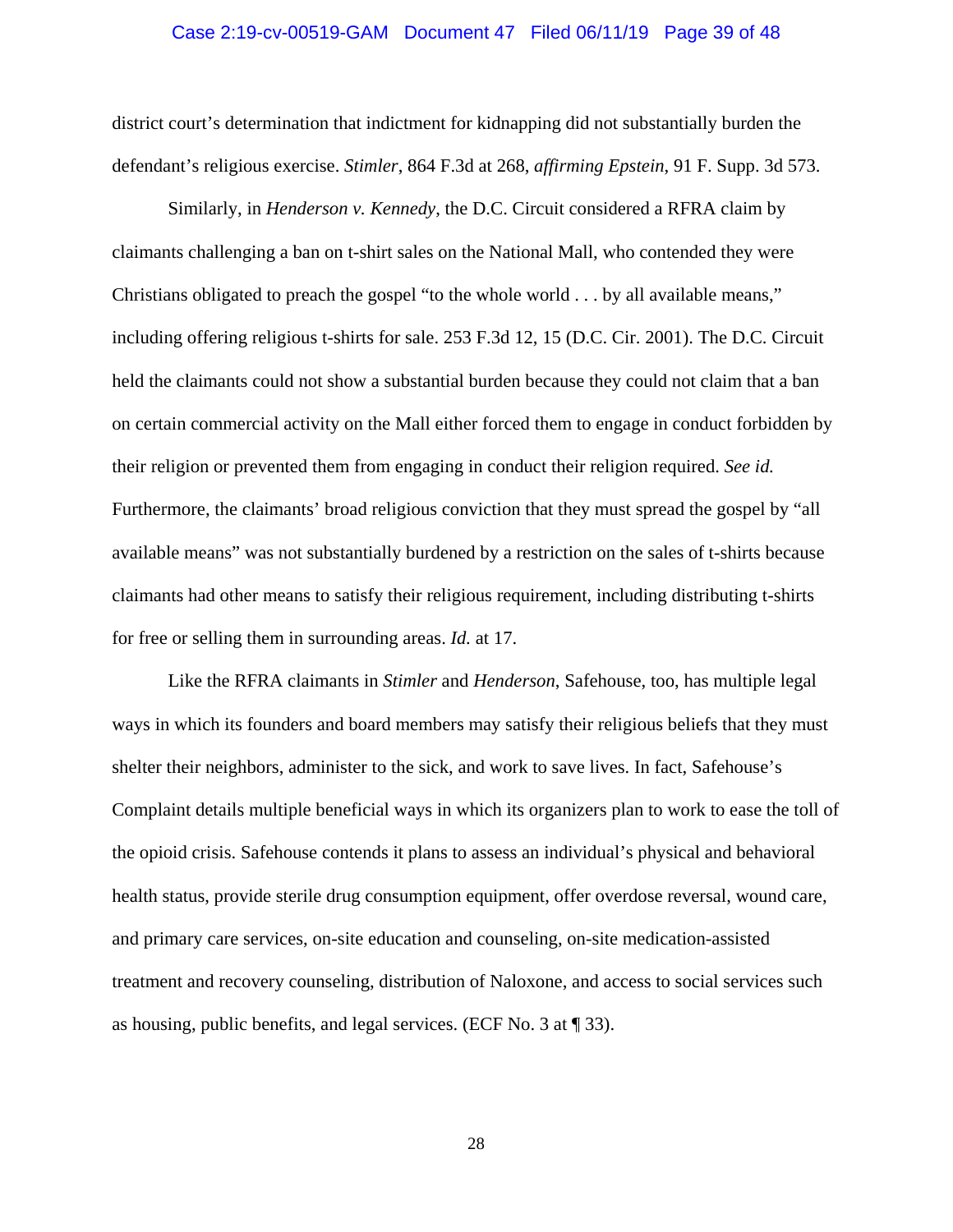#### Case 2:19-cv-00519-GAM Document 47 Filed 06/11/19 Page 40 of 48

Assuming compliance with applicable statutory and regulatory requirements, *e.g.,* 21 U.S.C. §§ 822, 823(g) and 21 C.F.R. § 1301.12, none of these measures runs afoul of the CSA, and all align with Safehouse's asserted religious beliefs. The government does not seek to block those lawful activities. Accordingly, Safehouse's founders and board members remain able to follow the precepts of their religion through methods other than maintaining a place for the use of illegal drugs. Given the myriad ways in which Safehouse and its organizers can act to help people with opioid use disorder within the bounds of the law, Safehouse cannot show that the exercise of its asserted religious beliefs is substantially burdened by enforcement of the CSA's prohibition on maintaining a place for the illegal use of drugs.

Because Safehouse cannot show a substantial burden on its religious practice, this Court should hold that Safehouse has failed to make out a *prima facie* RFRA defense. *See Stimler*, 864 F.3d 253 at 268; *Cheffer*, 55 F.3d at 1522-23 (where no substantial burden on religious practice existed, the Court need not reach whether the challenged Act was the least restrictive means to further a compelling state interest). *See also Adams v. Comm'r*, 170 F.3d 173, 176 (3d Cir. 1999) (before the government must prove that enforcement of a law is the least restrictive means of advancing a compelling state interest, a plaintiff first must "demonstrate a substantial burden on [its] exercise of [its] religious beliefs"). The Court should therefore hold as a matter of law that applying § 856(a) to Safehouse does not violate RFRA.

### **b. Safehouse Admits that It Seeks to Engage in Activity that is Motivated by Socio-Political or Philosophical Reasons, Not Religious Ones.**

Safehouse's failure to establish a substantial burden on religious exercise means this Court need go no further in evaluating Defendants' RFRA claim, which fails as a matter of law. Additionally, however, repeated allegations in Safehouse's pleading reveal that Defendants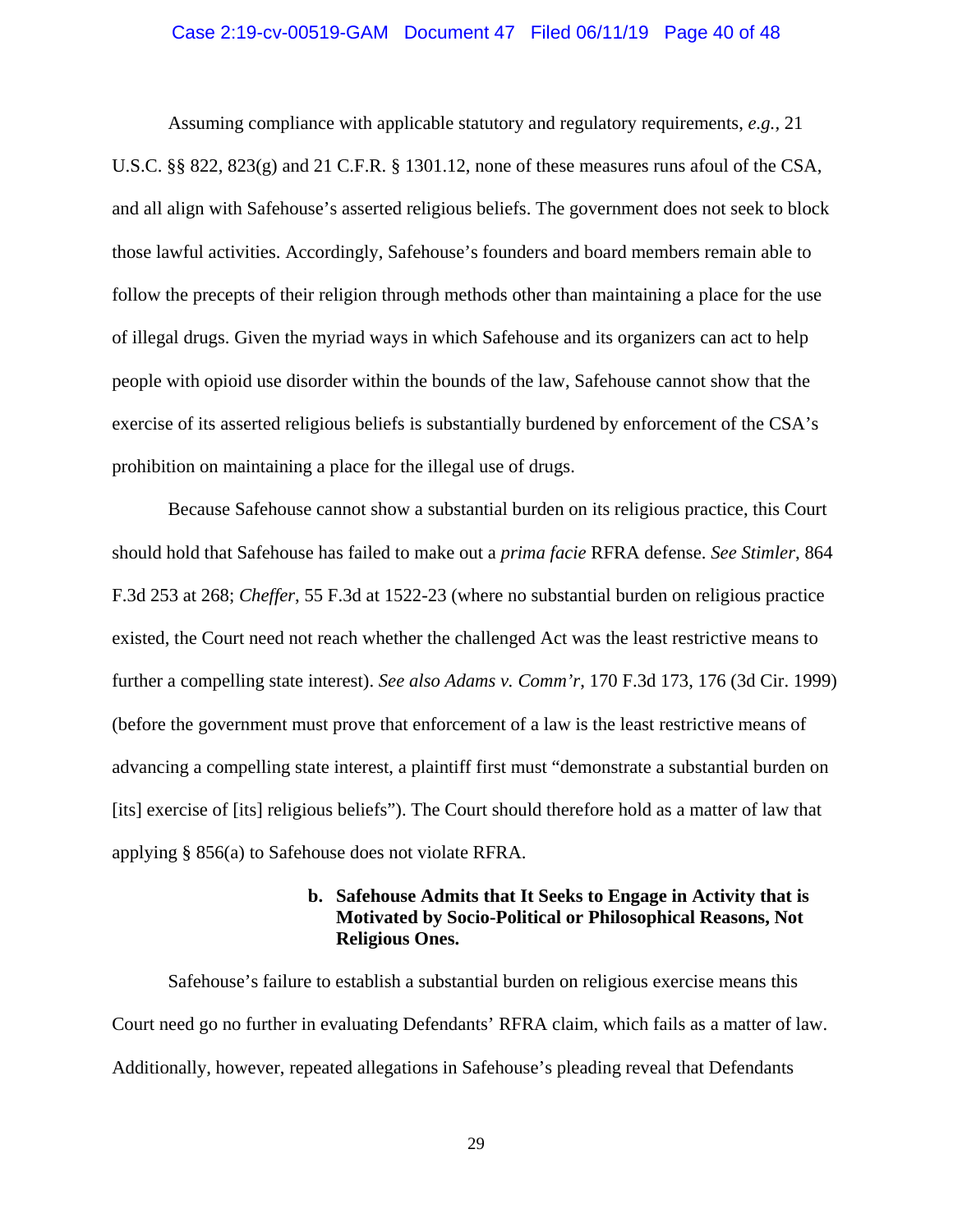#### Case 2:19-cv-00519-GAM Document 47 Filed 06/11/19 Page 41 of 48

cannot meet the second element of a *prima facie* RFRA claim—that their asserted belief is religious in nature. *See Stimler*, 864 F.3d at 267-268. Safehouse generally alleges that its founders have sincere religious beliefs regarding providing aid to those in need. However, Safehouse's specific allegations fail to show that these beliefs are in fact what animates its declared intention to operate an injection site. When Safehouse discusses its intention to operate an injection site, it explains that its plans are actually motivated by its view of the opioid crisis and the views of parts of the medical community. These beliefs are socio-political, medical, or moral – not religious.

While courts may not question the *bona fides* of an asserted belief, Third Circuit and Supreme Court precedent permits courts to identify with particularity the belief motivating the adherent's activity and assess whether it is religious or secular in nature. *See Sutton v. Rasheed*, 323 F.3d 236, 251-52 (3d Cir. 2003) (evaluating whether a proffered viewpoint was religious or secular in nature); *cf. Cutter v. Wilkinson*, 544 U.S. 709, 725 n.13 (2005) (in a case under Religious Land Use and Institutionalized Persons Act of 2000 ("RLUIPA"), inquiry into the truth of an asserted belief is impermissible, but not inquiry into the religiosity of a belief). "An individual's assertion that the belief he holds [is religious] does not . . . automatically mean the belief is religious."*Mason v. Gen. Brown Cent. Sch. Dist.*, 851 F.2d 47, 51 (2d Cir. 1988) (conducting threshold inquiry into whether belief is religious or based on secular or scientific principles).[13](#page-40-0) *Cf. Caviezel v. Great Neck Pub. Sch.*, 701 F. Supp. 2d 414, 430 (E.D.N.Y. 2010) (construing the applicability of a New York state law exemption to vaccination, and finding that plaintiff's "reluctance to have her daughter vaccinated did not arise from a religious belief, but from a personal, moral, or cultural feeling against vaccination*"*); *Check v. N.Y.C. Dep't of Educ.*,

<span id="page-40-0"></span> <sup>13</sup> *But see Wiggins v. Sargent*, 753 F.2d 663, 666-67 (8th Cir. 1985) (belief that is both religious and secular can qualify for Constitutional protection); *Callahan v. Woods*, 658 F.2d 679, 687 (9th Cir. 1981).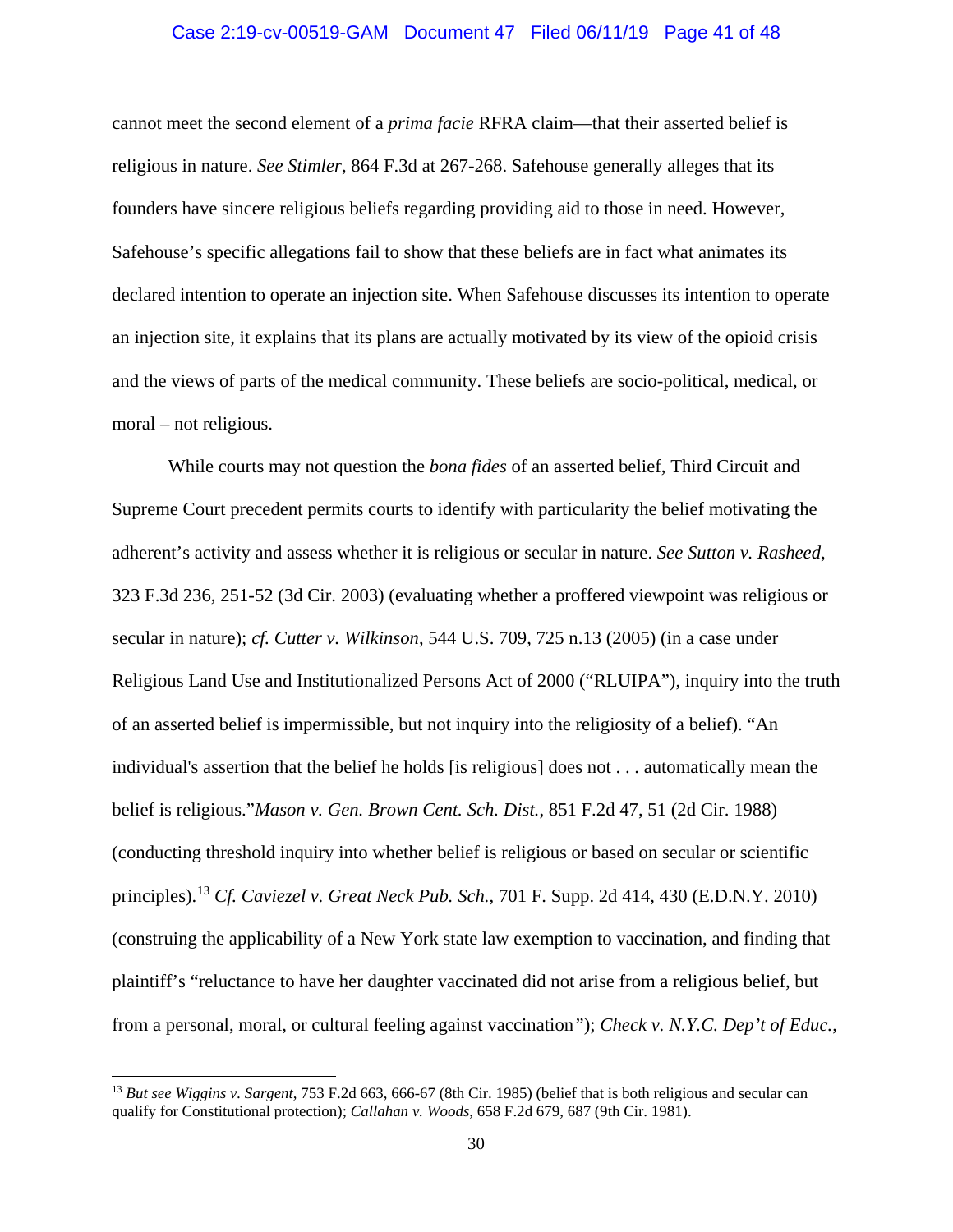2013 U.S. Dist. LEXIS 71124, at \*22 (E.D.N.Y. 2013) (denying claim for religious exemption to vaccine requirement brought by Catholic plaintiff, given plaintiff's "extensive testimony" regarding her perception that vaccines are dangerous).

Not all sincerely held beliefs are religious in nature and therefore eligible for Constitutional protection. *See Wisconsin v. Yoder*, 406 U.S. 205, 215-16 (1972); *see also United States v. Meyers*, 95 F.3d 1475, 1482 (10th Cir. 1996). Secular activity inspired by an individual moral imperative or a philosophical disagreement with the law is not protected. *See Real Alternatives*, 867 F.3d at 350 (stating this country has a "vast history of legislative protections that single out and safeguard religious freedom but not moral philosophy.") The government does not challenge the sincerity of Defendants' asserted religious belief in the value of human life, which Safehouse contends arises from the teachings and scriptures of Christianity and Judaism and its founders' and board members' religious upbringings. (*See* ECF No. 3 at ¶ 126). But, where Safehouse seeks to open a Consumption Room because of its nonreligious beliefs concerning the current state of opioid abuse in Philadelphia – as it repeatedly states throughout its pleading – it asserts a moral philosophy. The Court can therefore identify with particularity the beliefs actually motivating Safehouse's plans to operate a supervised injection site, and determine whether they are religious. *See Yoder*, 406 U.S. at 216 (noting that "to have the protection of the Religion Clauses, the claims must be rooted in religious belief," rather than being "based on purely secular considerations").

Defendants' Answer and Counterclaim is replete with allegations demonstrating that the driving rationale for Safehouse's proposal to maintain a site for the supervised use of drugs is socio-political, medical, and philosophical. Safehouse contends that it seeks to engage in "harm reduction," with the purpose of "reduc[ing] harm for individuals 'who, for whatever reason, may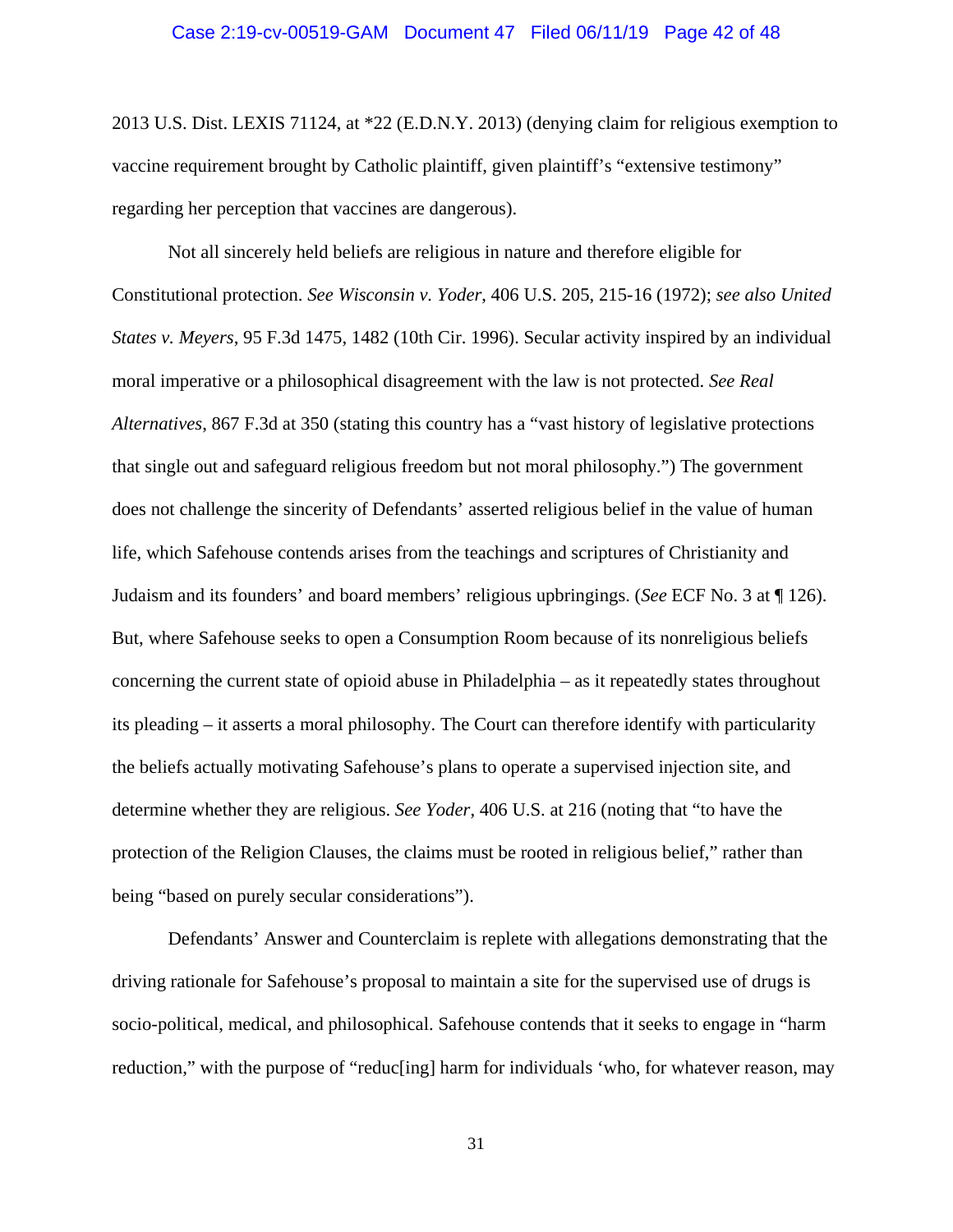#### Case 2:19-cv-00519-GAM Document 47 Filed 06/11/19 Page 43 of 48

not be ready, willing, or able to pursue full abstinence as a goal." (ECF No. 3 at  $\P$  31). Safehouse categorizes its proposed action as a "modest extension of already-endorsed harm reduction measures" and states that supervised injection has been endorsed by authorities in the medical community. (*Id.* at ¶¶ 65, 88). Safehouse contends that "compassionate and conscientious medical providers"[14](#page-42-0) should be permitted to operate a location for the medically supervised use of drugs, and that this is supported by "medical facts recognized by Congress, the CDC, and federal health policy." (*Id.* at ¶¶ 63-64).

In these examples and throughout its counterclaim, Safehouse repeatedly asserts a sociopolitical belief that its board members and founders are justified in ignoring the CSA because of a philosophical disagreement with its scope. Defendants seek to open a Consumption Room based on their view of medical practice and appropriate public health treatment. This is an individual, medical, and public health-based judgment, not a religious belief. *See Fallon v. Mercy Catholic Med. Ctr.*, 877 F.3d 487, 492 (3d Cir. 2017).

In *Fallon*, the Third Circuit considered, in the context of a Title VII suit, whether an individual established a sincere religious belief in opposing a vaccination requirement imposed by his employer. *See* 877 F.3d at 490. Under Third Circuit precedent, to evaluate the religiosity of a belief, the Court determined whether the plaintiff's beliefs "'address[] fundamental and ultimate questions having to do with deep and imponderable matters,' are 'comprehensive in nature,' and are accompanied by 'certain formal and external signs.'" *Id.* at 491 (citing *Africa v. Pennsylvania*, 662 F.2d 1025, 1031 (3d Cir. 1981)); *see also id.* n.18 (noting the *Africa* court's standard has "met with considerable agreement"). The plaintiff asserted that his beliefs, which

<span id="page-42-0"></span><sup>&</sup>lt;sup>14</sup> Safehouse makes no claim regarding the religious beliefs of the medical providers who would staff its proposed Consumption Rooms.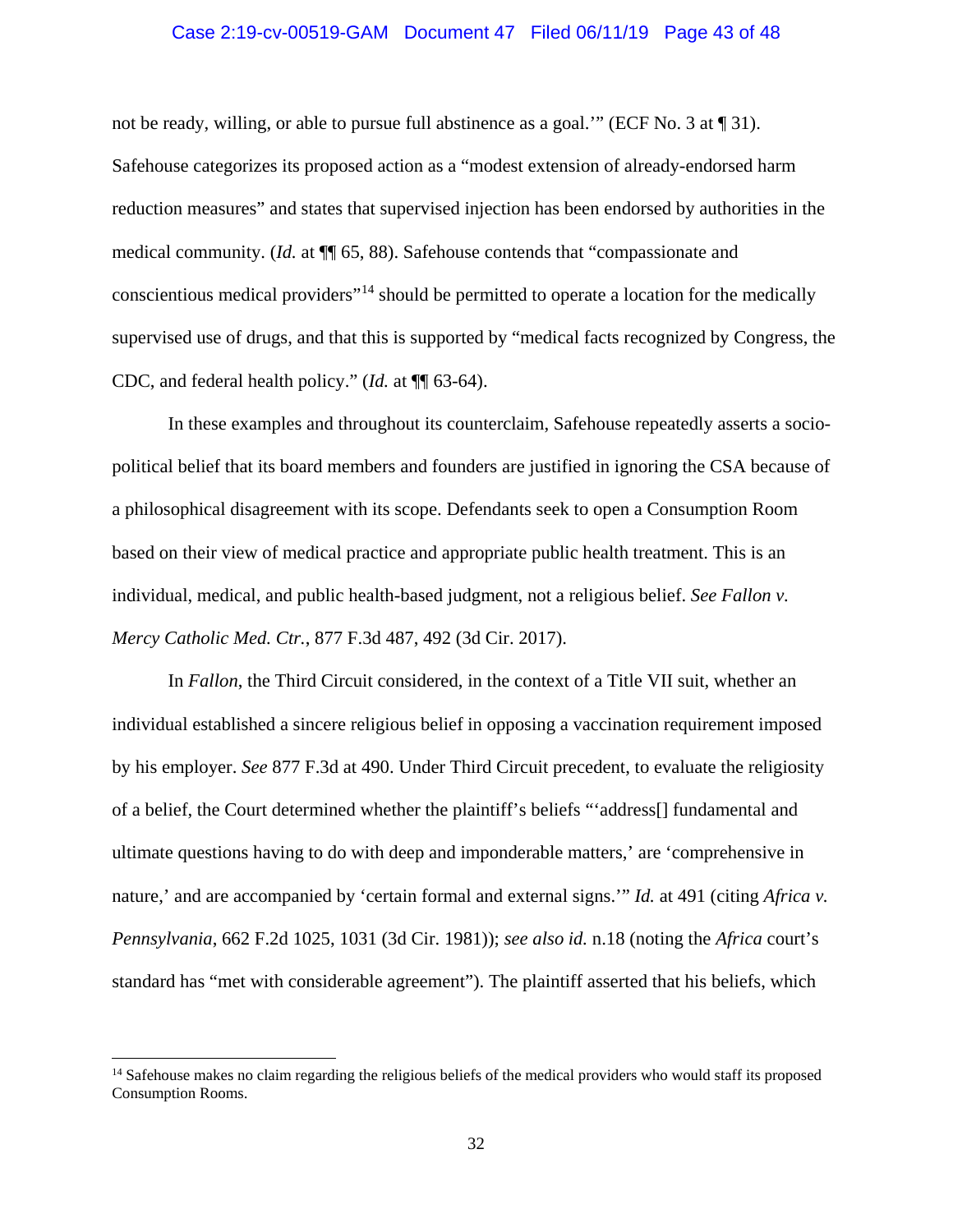#### Case 2:19-cv-00519-GAM Document 47 Filed 06/11/19 Page 44 of 48

were partially inspired by Buddhism—though he did not contend he was Buddhist—counseled him not to harm his own body, and to make his own decision regarding whether a flu shot would harm him. He argued that consenting to be inoculated against the flu would violate his strongly held beliefs that the vaccination would do him more harm than good. *See id.* at 492.

In rejecting the argument that this belief qualified as religious, the Third Circuit explained that the plaintiff had applied "one general moral commandment (which might be paraphrased as, 'Do not harm your own body') to come to the conclusion that the flu vaccine is morally wrong." The Court held this moral commandment was an "isolated moral teaching," not a comprehensive system of beliefs about fundamental or ultimate matters warranting Constitutional protection. *Id.* (citing *Africa*, 662 F.2d at 1032). The Court also held that the plaintiff's underlying belief that the flu vaccine may do more harm than good was a medical belief, not a religious one. *Id.*

Similarly, Safehouse has emphasized, throughout its pleading, its judgment that supervised injection sites do more good than harm, based on medical, socio-political, and moral beliefs. The basis of defendants' claims – that Safehouse will reduce the harm of the opioid crisis and therefore justify acting in contravention of the law – reveals that defendants have made personal, philosophical judgments based on their understanding of the current medical, social, and political climate. The allegations in Safehouse's pleading show the socio-political and moral rationale behind its plan to open a Consumption Room. Defendants' admissions in this regard should guide this Court's determination about the secular nature of their proposal. RFRA does not protect such beliefs.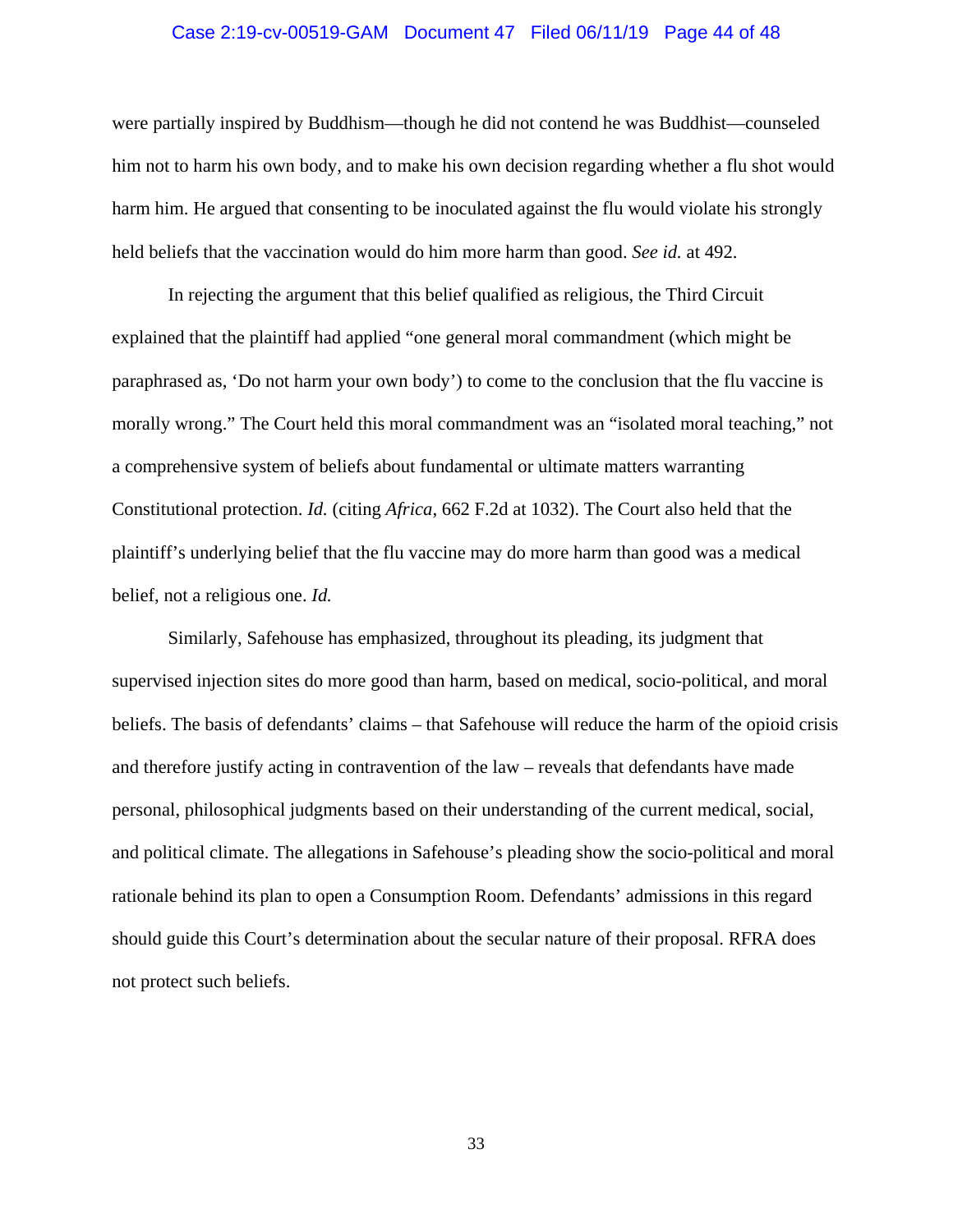#### Case 2:19-cv-00519-GAM Document 47 Filed 06/11/19 Page 45 of 48

And as a practical matter, RFRA simply cannot protect such beliefs. If supposed "harm reduction" were enough to trigger RFRA protection, there would be no end to the possible RFRA challenges that well-meaning but ill-advised claimants could conjure based on their moral beliefs. What of, for example, the bank robber who claims that he steals from the rich to give to the poor in order to "reduce harm" to the underprivileged community or even to "save lives"? Or, what of the embezzler who does the same? What if, in another step toward contemplated "harm reduction," Safehouse proposed to distribute clean heroin to drug users to reduce the harm of fentanyl contamination, or the dangers of buying from drug dealers? Should courts entertain RFRA challenges arising from individual philosophical views of justice or "harm reduction"? Of course not. This is a nation of laws, and Safehouse's asserted RFRA claim that it can violate these laws to "reduce harm" consistent with its philosophical mission must fail.

Finally, even if Safehouse were to show that maintaining a drug-involved premises is a religious exercise by its founders or board members, it does not argue, and lacks standing to argue, that the illegal use of drugs *by others* is part of Safehouse's founders' or board members' religious beliefs. Possession of illegal drugs is still prohibited under federal law. See 21 U.S.C. § 844(a). Under § 844(a), it is illegal to possess fentanyl without a valid prescription or order issued by a licensed practitioner and it is always illegal to possess heroin. Where the underlying activity Safehouse seeks to invite remains illegal, Safehouse's RFRA argument fails as a practical matter. In other words, even if this Court were to recognize an exception to § 856(a) for Safehouse, the activity Safehouse invites to occur within a place it would control and maintain is still illegal, penalized through fines or a term of imprisonment, and subject to federal enforcement. *See* § 844(a).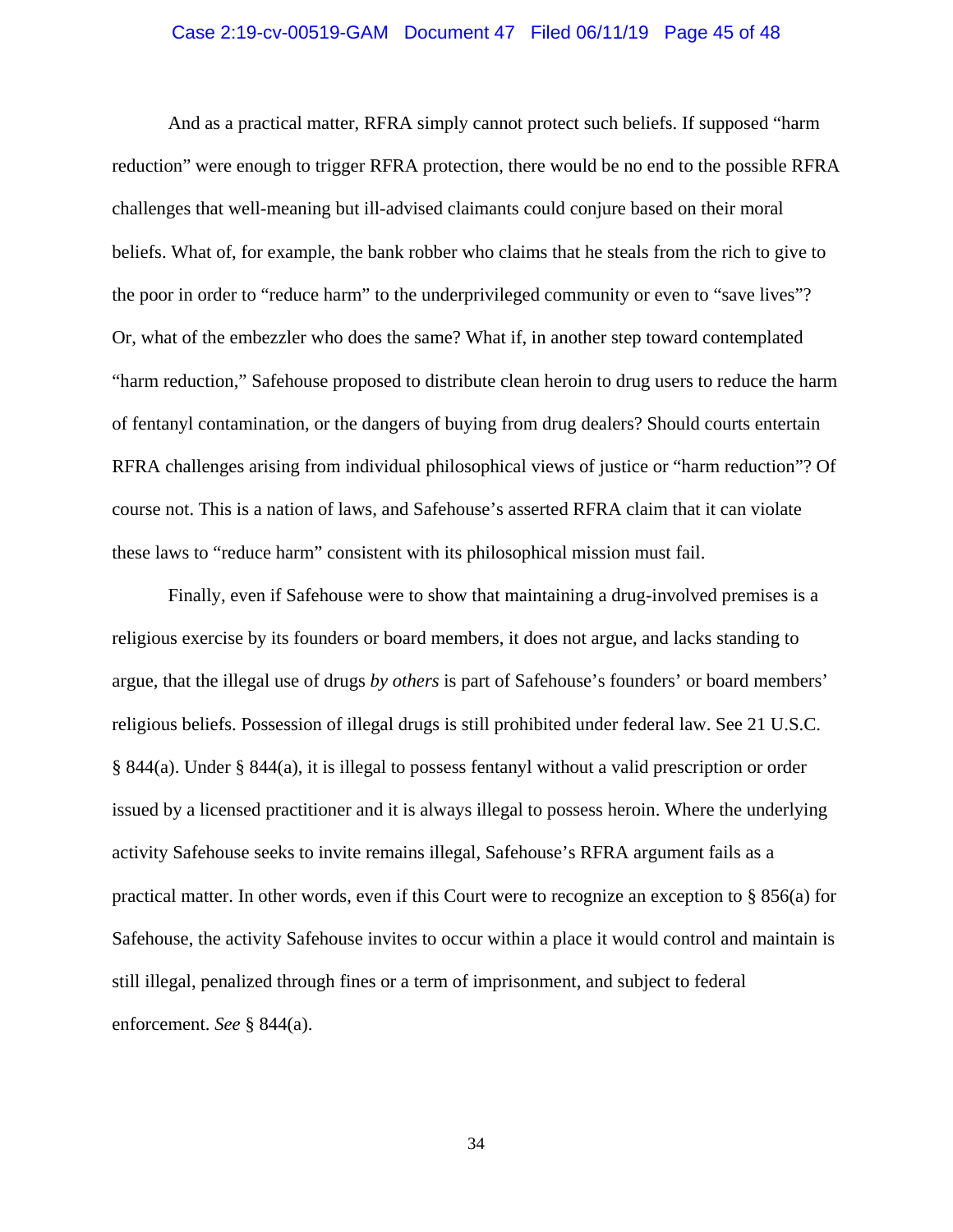#### Case 2:19-cv-00519-GAM Document 47 Filed 06/11/19 Page 46 of 48

In short, Defendants present a sincerely held belief that affording a safe injection site for unlawful users of heroin, fentanyl, and other opioids would do more good than harm. This conclusion is not religious, but instead is a judgment based on social and medical practice. Most importantly, Defendants' conclusion runs afoul of a flatly contradictory Congressional determination, *i.e.*, that it is unlawful to provide a site for the illegal use of controlled substances, and that the use of heroin in particular serves no medical purpose. Defendants may not violate this law. Instead, they should seek recourse, if any, through the ordinary political and legislative process – not in the courts.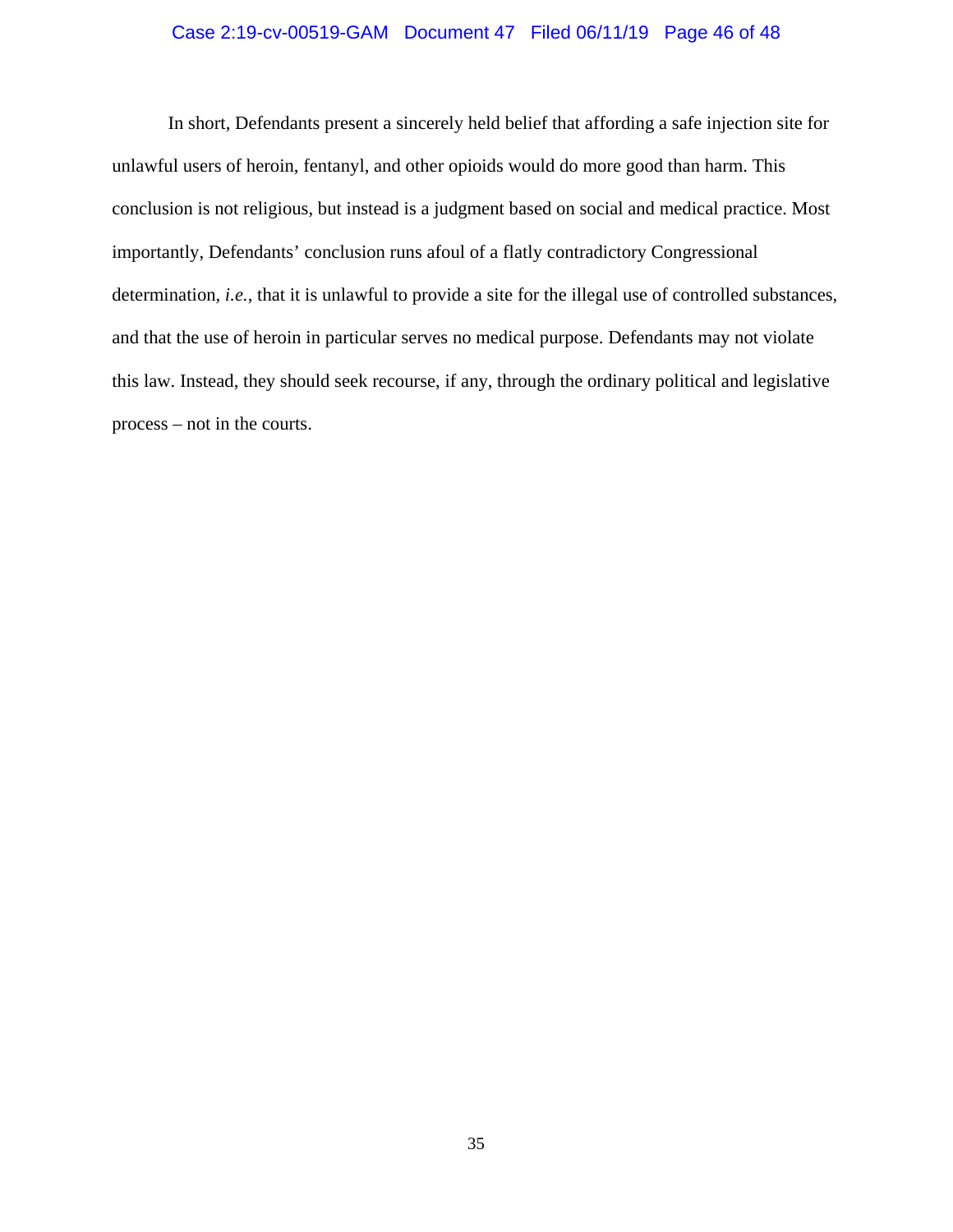#### III. CONCLUSION

For the foregoing reasons, the United States requests that its motion for judgment on the

pleadings be granted, and that this Court enter a judgment in its favor and against

Defendant/Counterclaim Plaintiffs Safehouse and Jose A. Benitez.

Dated: June 11, 2019 Respectfully submitted,

JOSEPH H. HUNT Assistant Attomey General Civil Division

GUSTAV W. EYLER Branch Director Consumer Protection Branch

JAMES J. GILLIGAN Acting Director Federal Programs Branch

ANDREW E. CLARK Assistant Director Consumer Protection Branch

JACQUELINE COLEMAN SNEAD Assistant Director Federal Programs Branch

DANIEL K. CRANE-HIRSCH Trial Attorney Consumer Protection Branch

TAMRA T. MOORE Senior Counsel Federal Programs Branch

Co-Counsel for the United States

M. ALD

WILLIAM M. McSWAIN United States Attomey

**GREGORY B. DAVID** Assistant United States Attomey Chief, Civil Division

JOHN T. CRUTCHLOW ERIC D. G L BRYAN C. HUGHES ERIN E. LINDGREN Assistant United States Attomeys Eastem District of Pennsylvania 615 Chestnut Street, Suite 1250 Philadelphia, PA 19106-4476 TEL: (215) 861-8200 FAX: (21s) 861-8618

Counsel for the United States